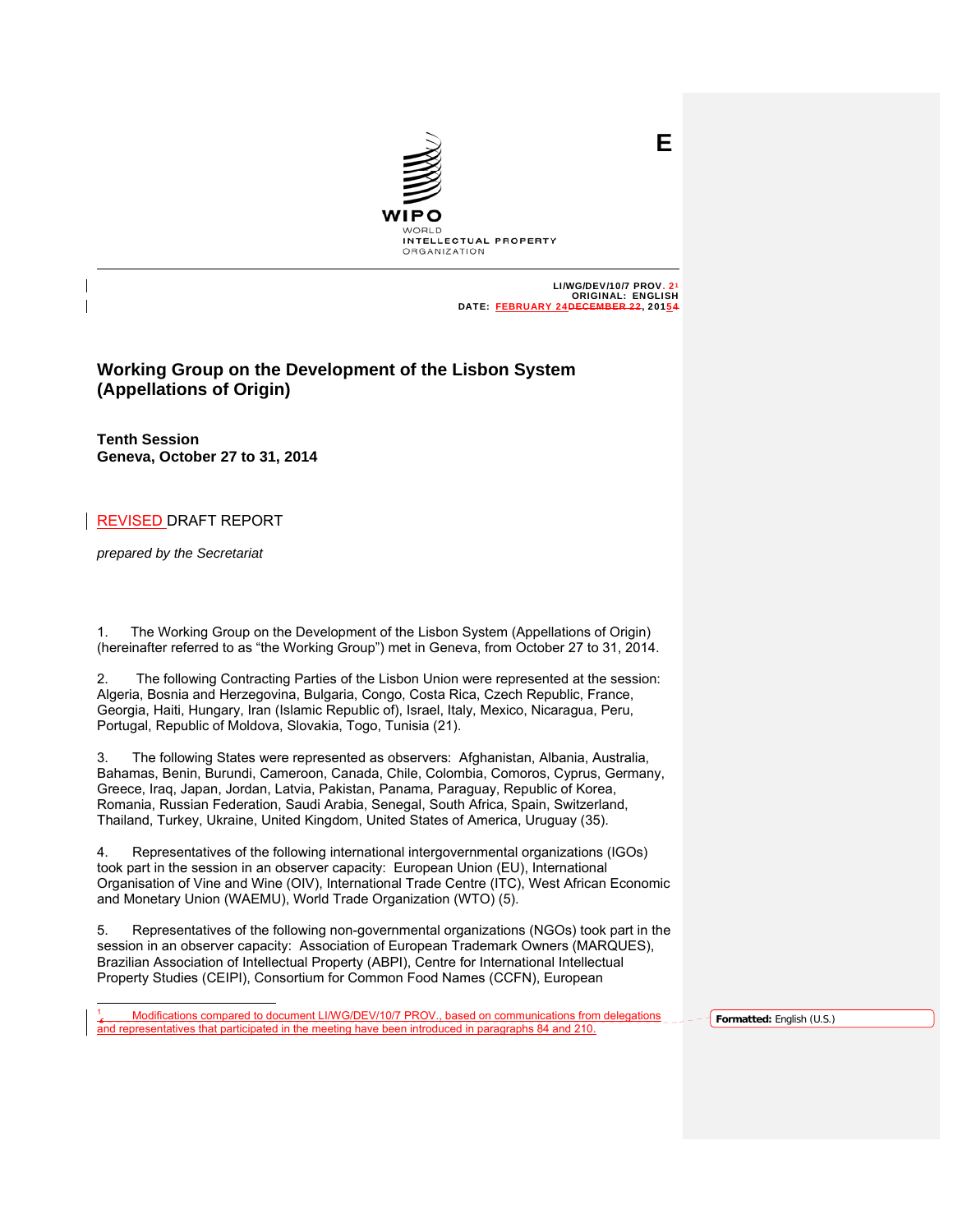Communities Trade Mark Association (ECTA), International Association for the Protection of Intellectual Property (AIPPI), International Federation of Intellectual Property Attorneys (FICPI), International Trademark Association (INTA), Knowledge Ecology International, Inc. (KEI), Organization for an International Geographical Indications Network (oriGIn) (10). 6. The list of participants is contained in document Annex II.

# **AGENDA ITEM 1: OPENING OF THE SESSION**

7. Ms. Wang Binying, Deputy Director General of the World Intellectual Property Organization (WIPO), opened the session, recalled the mandate of the Working Group and introduced the draft agenda, as contained in document LI/WG/DEV/10/1 Prov.

### **AGENDA ITEM 2: ELECTION OF A CHAIR AND TWO VICE-CHAIRS**

8. Mr. Mihály Ficsor (Hungary) was unanimously elected as Chair of the Working Group, Mr. Alfredo Rendón Algara (Mexico) and Mrs. Ana Gobechia (Georgia) were unanimously elected as Vice-Chairs.

9. Mr. Matthijs Geuze (WIPO) acted as Secretary to the Working Group.

# **AGENDA ITEM 3: ADOPTION OF THE AGENDA**

 10. The Working Group adopted the draft agenda (document LI/WG/DEV/10/1 Prov.) without modification.

### **AGENDA ITEM 4: REPORT OF THE NINTH SESSION OF THE WORKING GROUP ON THE DEVELOPMENT OF THE LISBON SYSTEM (APPELLATIONS OF ORIGIN)**

11. The Working Group took note of the adoption, on October 17, 2014, of the Report of its ninth session, as contained in document LI/WG/DEV/9/8, in accordance with the procedure established at its fifth session.

#### **AGENDA ITEM 5: DRAFT REVISED LISBON AGREEMENT ON APPELLATIONS OF ORIGIN AND GEOGRAPHICAL INDICATIONS AND DRAFT REGULATIONS UNDER THE DRAFT REVISED LISBON AGREEMENT**

12. Discussions were based on documents LI/WG/DEV/10/2, LI/WG/DEV/10/3, LI/WG/DEV/10/4 and LI/WG/DEV/10/5.

13. As regards the conduct of the discussions on the pending issues listed in paragraph 5 of document LI/WG/DEV/10/2, the Chair proposed to group the pending issues by subject along the following lines:

Group A: the pending issues concerning the procedures in respect of applications and international registration;

Group B: the pending issues concerning the scope of protection;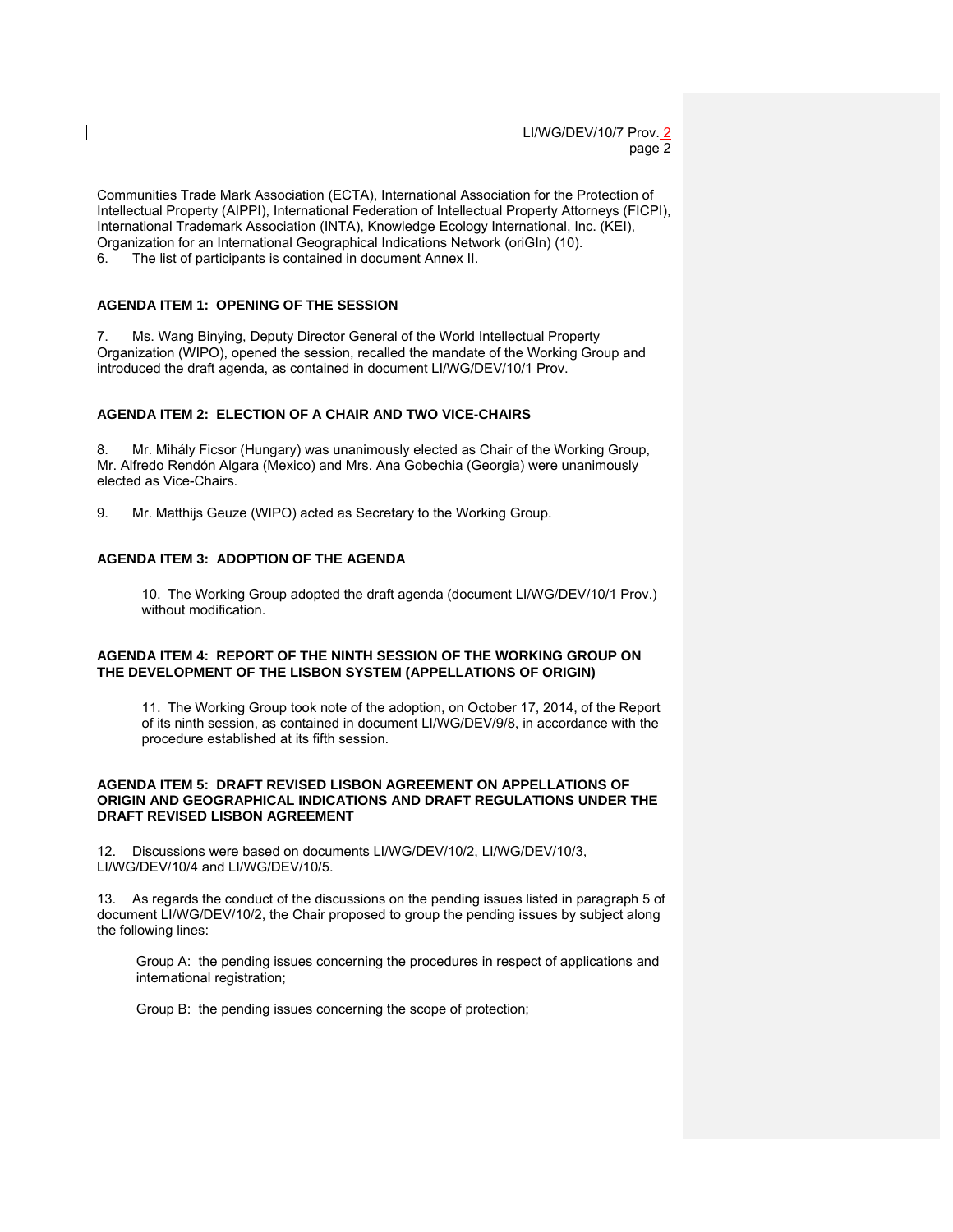Group C: the pending issues concerning other provisions related to the legal effects of international registrations;

Group D: the pending issues concerning fees and the financing of the Lisbon System;

Group E: the pending issues related to the title and the Preamble of the draft Revised Lisbon Agreement.

# GENERAL STATEMENTS

14. The Delegation of Georgia underlined the importance for Georgia of the international protection of geographical indications and appellations of origin. The Delegation also emphasized that the efforts of the Working Group over the past five years had resulted in significant progress and that the draft Revised Lisbon Agreement and its Regulations were now close to conclusion. In that regard, the Delegation invited the other participants to maintain a constructive dialogue over the pending issues that would be addressed at the present session of the Working Group. Additionally, the Delegation expressed its strong support for the adoption of a single instrument for the protection of both geographical indications and appellations of origin, so as to allow the Lisbon System to attract a wider membership.

15. The Delegation of Peru reiterated its firm commitment to the principles and objectives of the Lisbon Agreement and indicated that Peru had spared no effort in promoting a greater use of appellations of origin. Peru attached great importance to the protection of appellations of origin as a development tool that could significantly contribute to the improvement of the living conditions of the population of many countries. An international registration system for both appellations of origin and geographical indications would help local producers differentiate themselves and improve their competitiveness on global markets. Therefore, from the very beginning, Peru had supported the ongoing process to revise and improve the Lisbon System, so as to make it as attractive as possible to members and non-members alike while maintaining its fundamental principles and objectives. In that regard, the Delegation cautioned the Working Group against taking steps backwards through provisions that would affect or compromise the nature of the exclusive protection provided under the current Lisbon System.

16. The Delegation of the European Union reiterated its full support for the review of the international registration system for the protection of appellations of origin and their international registration with the objective of making the Lisbon System more attractive for users and prospective new members, while preserving the principles and objectives of the current Lisbon Agreement. The Delegation also highlighted the importance of the consistency of the draft Revised Lisbon Agreement and the draft Regulations with the provisions of the TRIPS Agreement. In that regard, the Delegation welcomed the significant progress made by the Working Group towards refining the current legal framework, as well as the inclusion of provisions providing for the accession of intergovernmental organizations.

17. The Delegation of France recalled the open family spirit that the Working Group had maintained since 2009, not only among the 28 Contracting Parties to the Lisbon Agreement, but among these Contracting Parties and observer delegations alike. He invited participants to make every effort to achieve consensus on as many issues as possible before the Diplomatic Conference.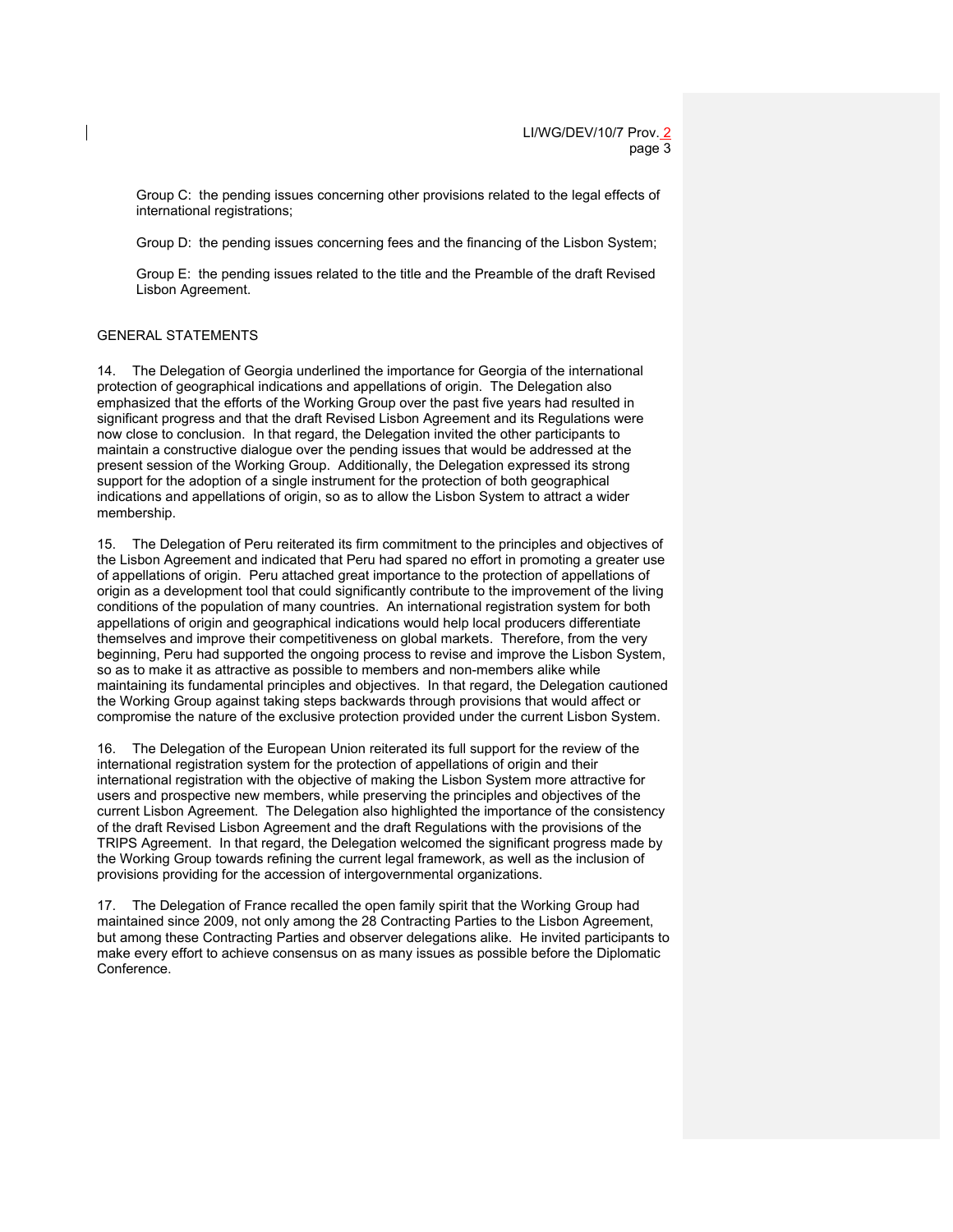### GROUP A: PENDING ISSUES CONCERNING THE PROCEDURES IN RESPECT OF APPLICATIONS AND INTERNATIONAL REGISTRATION

### Implementation aspects of Article 1(xiv)

18. The Delegation of Peru reiterated its concern with regard to the reference to intergovernmental organizations in the text, because neither the national Peruvian legislation, nor the Andean Community legislation contained any such reference to intergovernmental organizations. Thus, the problem for Peru was that it could not protect appellations of origin and geographical indications, if the application for international registration had been filed by an intergovernmental organization.

19. The Chair wondered whether the Andean Community legislation also excluded filings by an intergovernmental organization on behalf of the beneficiaries.

20. The Delegation of Peru said that a provision under the Andean Community legislation could not be interpreted one way or the other by a single member country, such as Peru, at its sole discretion.

21. The Chair concluded that further reflection was needed on the issue and suggested that the Working Group might revert to the matter in connection with the issue concerning the entitlement to file an application under Article 5(2).

The content of Article 2(2) and Article 5(4) concerning trans-border geographical areas of origin

22. With respect to geographical indications and appellations of origin from trans-border geographical areas, the Delegation of Hungary reiterated its strong support for the deletion of the square brackets in Articles 2(2) and 5(4), as it firmly believed that it would be very useful for countries to have the opportunity to submit joint applications for appellations of origin or geographical indications originating in a trans-border geographical area.

23. The Delegations of the Czech Republic, the European Union, Portugal, the Republic of Moldova and Slovakia fully supported the deletion of the square brackets in Articles 2(2) and 5(4).

24. The Delegation of Peru requested additional time to reflect on the issue under consideration.

25. Noting the overwhelming support for deleting the square brackets in Article 2(2) and Article 5(4), the Chair indicated that his preliminary conclusion would be that the square brackets would be deleted in those provisions.

26. When reverting to the issue, the Working Group noted that the Delegation of Peru had withdrawn its reservation, but that the Delegation of Algeria expressed its preference for keeping the brackets in Articles 2(2) and 5(4).

27. The Chair concluded that the square brackets in Articles 2(2) and 5(4) would be retained.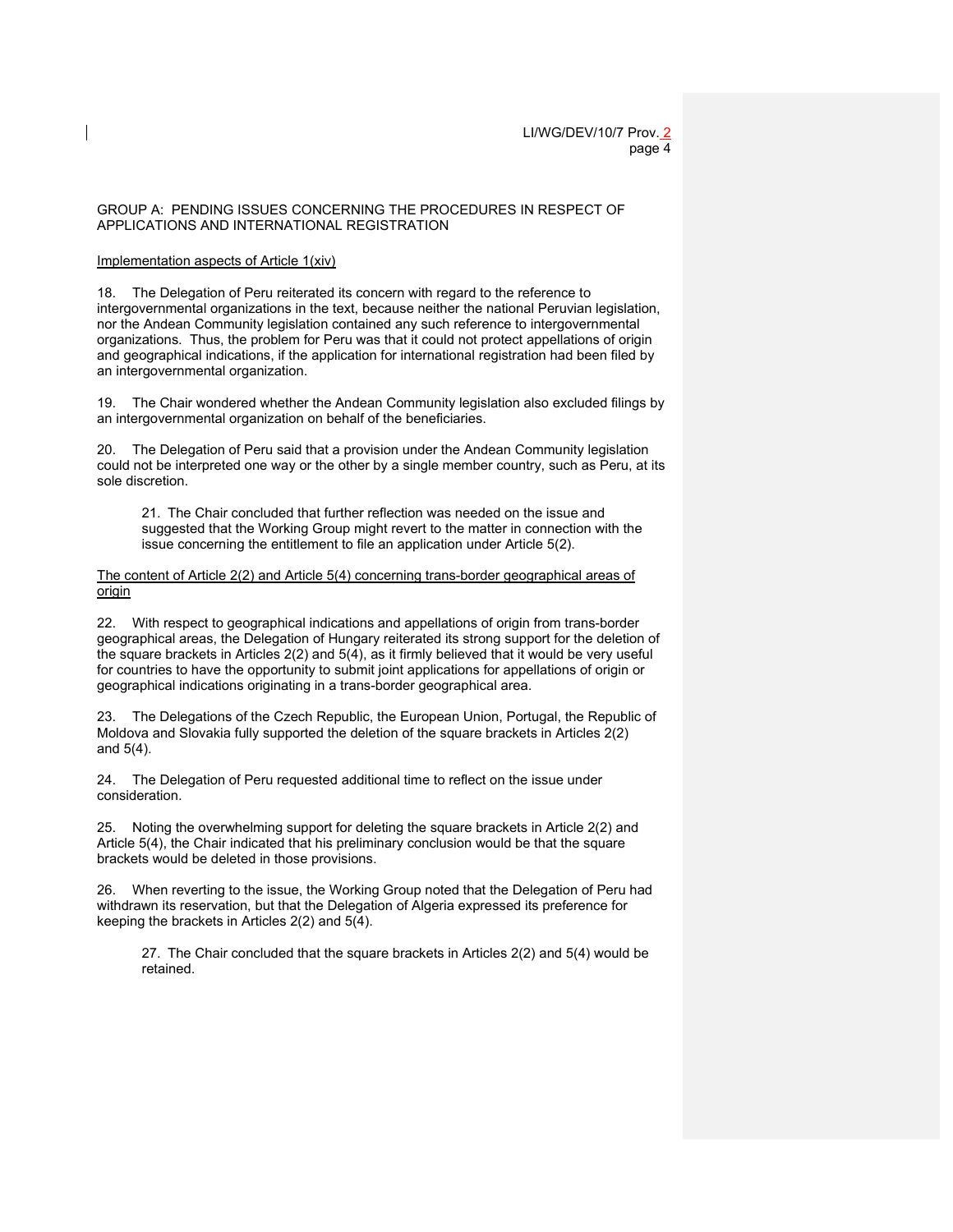### The issue of entitlement to file an application under Article 5(2)

28. The Secretariat said that Rule 5(4) reflected proposals made by the Delegation of the United States of America at the previous two sessions of the Working Group. The provision in question would notably allow a Contracting Party to require use of the geographical indication or appellation of origin in order for the geographical indication or the appellation of origin to be protected in its territory. In addition, a Contracting Party would be allowed to require that an application for registration would have to be signed by the owner or the one entitled to use the appellation of origin or geographical indication. In that regard, the Secretariat sought clarification from the Delegation of the United States of America on this requirement, as the certifying body owning a certification mark would not be allowed to use the certification mark itself. In that connection, the Secretariat pointed out that Form MM18 under the Madrid System, concerning declarations of intention to use, contained an explanation on the first page to the effect that the applicant had to declare that he or she was the sole user of the mark.

29. The Delegation of the United States of America said that Rule 5(4)(a) reflected how certain elements of the trademark system could be incorporated in the Lisbon System. The Delegation was of the view that Rule 5(4) introduced flexibility and inclusiveness without undermining those geographical indication systems that do not require use. Referring to the question raised by the Secretariat as to the wording of the declaration of intention to use that related to a certification mark, the Delegation indicated that the text that the Secretariat had quoted from Madrid Form MM18 required some adaptation in respect of certification marks. The Delegation would provide the Secretariat with the wording that applied under its national law.

30. The Delegations of the Czech Republic, the European Union, France, Hungary and Italy expressed their preference for keeping Rule 5(4) between brackets, for the time being.

31. The Delegation of Australia supported the intervention made by the Delegation of the United States of America.

32. In light of the statements made, the Chair concluded that Rule 5(4) would remain between square brackets. He underlined the arguments put forward in support of the introduction of Rule 5(4), namely that such provision would provide the necessary flexibility without undermining geographical indications protection systems that do not have use requirements.

The issue as to whether Rule 5(3) should be optional or mandatory

33. The Delegation of the Republic of Moldova was of the view that Rule 5(3) should remain optional, since the link with the geographical environment would already have been verified by the Contracting Party of Origin.

34. The Delegation of the Russian Federation was of the view that the declaration-based approach in respect of Rule 5(3), as reflected in Note R5.04, should be taken up in the text of Rule 5(3).

35. The Delegation of the European Union recalled that, under the relevant EU legislation, the information about the link between a product and its geographical origin was considered crucial and therefore made mandatory, in order to determine whether the criteria for obtaining an appellation of origin or a geographical indication were met. The Delegation was, therefore, in favor of the mandatory character of Rule 5(3).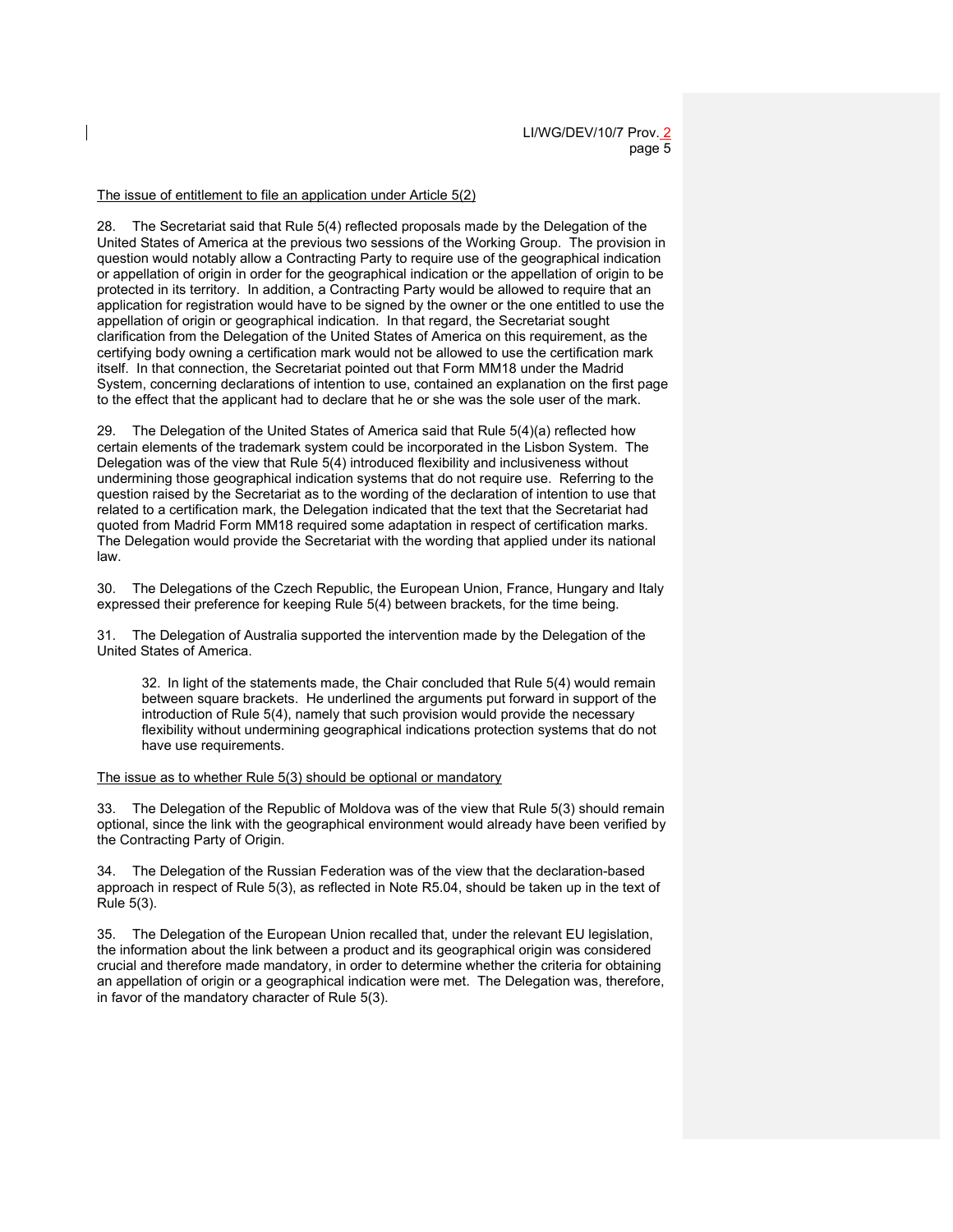36. The Representative of oriGIn wished to provide a pragmatic approach to the issue. In that regard, he recalled that under the overall structure of the Lisbon Agreement the Contracting Parties could refuse to recognize the effects of an international registration on their national territory on various grounds, notably if they consider that the appellation of origin for which protection is sought does not meet the definition provided under the Lisbon Agreement. Therefore, it would be in the interest of Contracting Parties to provide sufficient information about the very nature of the geographical indication or appellation of origin for which protection is sought, in order to increase the chances of obtaining protection. Rule 5(3) should be seen as an opportunity for Contracting Parties and national producers to secure protection in as many Contracting Parties as possible, irrespective of its mandatory or optional character.

37. In view of the statements made, the Chair concluded that item (xviii) remained a pending issue. However, there were now three Options on the table, namely whether Rule 5(3) should be an optional or mandatory provision or whether it should follow a declaration-based approach similar to the one contained in Rule 5(4), as suggested in Note R5.04 of document LI/WG/DEV/10/5. In that regard, he indicated that the relevant contents of Note R5.04 would be included as a third Option in Rule 5(3) of the revised version of the draft Regulations that would be submitted to the Diplomatic Conference.

The issue of the inclusion of Rule 5(4) permitting a Contracting Party to require a declaration of intention to use in respect of a registered appellation of origin or a registered geographical indication

38. The Chair said that Rule 5(4) had already been dealt with under item (iv). As a result, Rule 5(4) would remain in square brackets.

#### The issue of promoting transparency under Rule 5(5)(ii)

39. The Delegation of the United States of America reiterated its view that, if a statement to the effect that protection was not claimed for certain elements in the basic protection instrument in the Contracting Party of Origin, such statement would also have to be included as a mandatory element in the international application under Rule 5(2) and recorded in the International Register. From the Delegation's point of view, such a requirement would be necessary in order to provide notice to third parties about the appropriate scope of protection to be given to the individual elements of a compound geographical indication. The Delegation added that footnote 2 to Article 11 attempted to make it clear that generic terms within a compound geographical indication should not be protected in other Contracting Parties either. In the interest of transparency and fairness, the Delegation was of the view that sub-paragraph (ii) of Rule 5(5) should be made mandatory.

40. The Delegation of Italy was of the view that Rule 5(5)(ii) should remain optional.

41. The Delegation of Australia pointed out that, even though Australia did not require the provision of such information under its national trademark system, the Delegation was nonetheless of the view that the provision of such information would increase the transparency of the system for third parties and users of the system at large. The Delegation therefore shared the views expressed by the Delegation of the United States of America.

42. The Chair indicated that the idea would be that, if in the registration or other protection-granting instrument in the Contracting Party of Origin protection was not granted in respect of certain elements of the appellation of origin or the geographical indication in question, then such limitation of the protection in respect of certain terms should be indicated in the application under Rule 5. In such case, the indication of the limitation of the protection would be mandatory, although this would not mean that it would be mandatory to have such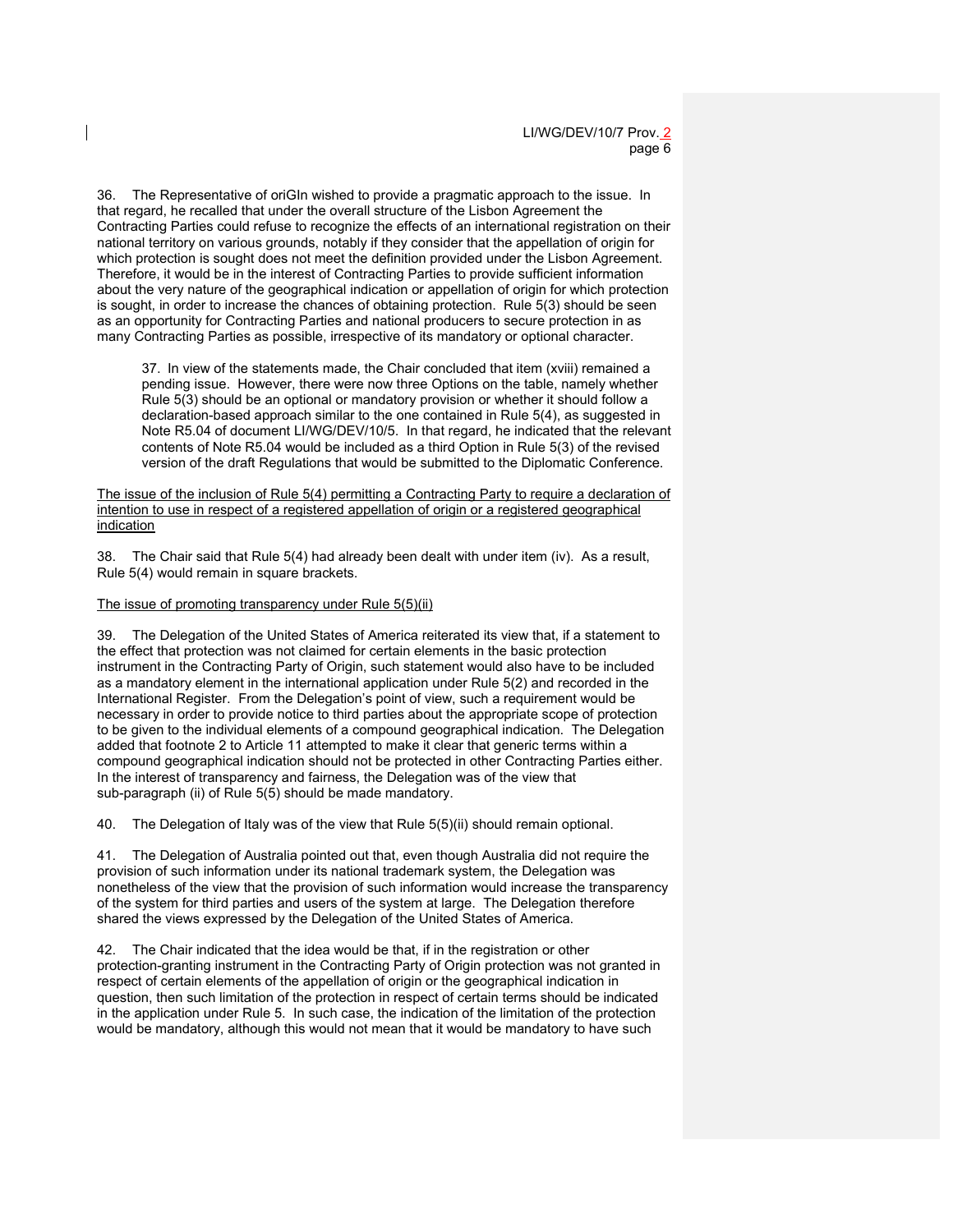limitations on the protection of the appellation of origin or the geographical indication in the jurisdiction concerned. In other words, it would be left to the Contracting Parties to decide whether protection would be granted or not in respect of those elements of the appellation of origin or the geographical indication in respect of which protection had not been granted in the Contracting Party of Origin.

43. The Representative of CEIPI expressed the view that the way, in which Rule 5(5)(ii) was presented, was not entirely correct, because the issue at stake was whether the inclusion of the statement in the application form should be obligatory under certain circumstances or whether it should be maintained as a simple option to include such a statement. He therefore suggested re-drafting the provision that would be submitted to the Diplomatic Conference, so as to have an Option A that would refer to the obligation to provide the statement in certain circumstances, but also an Option B that would leave the statement as an optional part of the application.

44. The Secretariat pointed out that the question remained as to how the Secretariat would be able to know whether such an exception to the protection was specified in the instrument by which protection was granted in the Contracting Party of Origin. A copy of that instrument did not necessarily have to be attached to the application and, even if a copy was attached, the text might not always be in a working language of the International Bureau. Perhaps, a possible way to solve the issue might be to include in the application form a box which would require the Contracting Party of Origin to indicate whether or not such an exception to protection was contained in the protection-granting instrument in the Contracting Party of Origin and, if this was the case, to specify the exception.

45. The Chair recalled that the Secretariat had proposed to make mandatory the indication whether or not in the Contracting Party of Origin protection was not granted for certain elements of the appellation of origin or the geographical indication. If such elements were specified when protection was granted in the Contracting Party of Origin, then the relevant details should be taken up in the international registration as well but they would not be translated by the International Bureau.

46. The Delegation of the European Union expressed its preference for an optional provision, allowing the Contracting Party of Origin to make a declaration clarifying that certain elements contained in a denomination or indication were considered to be generic. When such elements had been specified in the registration or other instrument by virtue of which protection was granted in respect of the appellation of origin or geographical indication, it was in the interest of the Contracting Party of Origin to clarify this in the international registration as well, in order to avoid future problems. When in 1996 the European Union had granted protection to 320 denominations of its member States, it had been specified in respect of a number of these denominations that some terms contained in these denominations were not part of the object of protection. For instance, in respect of the denomination "*Camembert de Normandie*", it was specified that protection was not claimed for the term "*Camembert*". The same applied in respect of the term "Gouda", which is not protected as such either. However, such clarification did not appear in respect of all unprotected terms. For example, in the case of a French geographical indication for "*crème fraiche fluide"* from a given place, obviously the geographical indication as a whole would be protected, but the word "cream", "fresh" and "fluid" would not be protected. In theory, if the proposed mandatory rule were to be applied by the letter, it would be necessary to specify that the words "cream", "fresh" and "fluid" were not protected. These were common words taken from the dictionary and were only contained in the geographical indication because the geographical name alone would not be sufficient. Nonetheless, although in respect of the appellation of origin "*Grana Padano*" the term "*Grana*" refers to the granular aspect of this cheese, the European Court of Justice has confirmed that the term "*Grana*" refers to "*Grana Padano* cheese" and is, consequently, part of the object of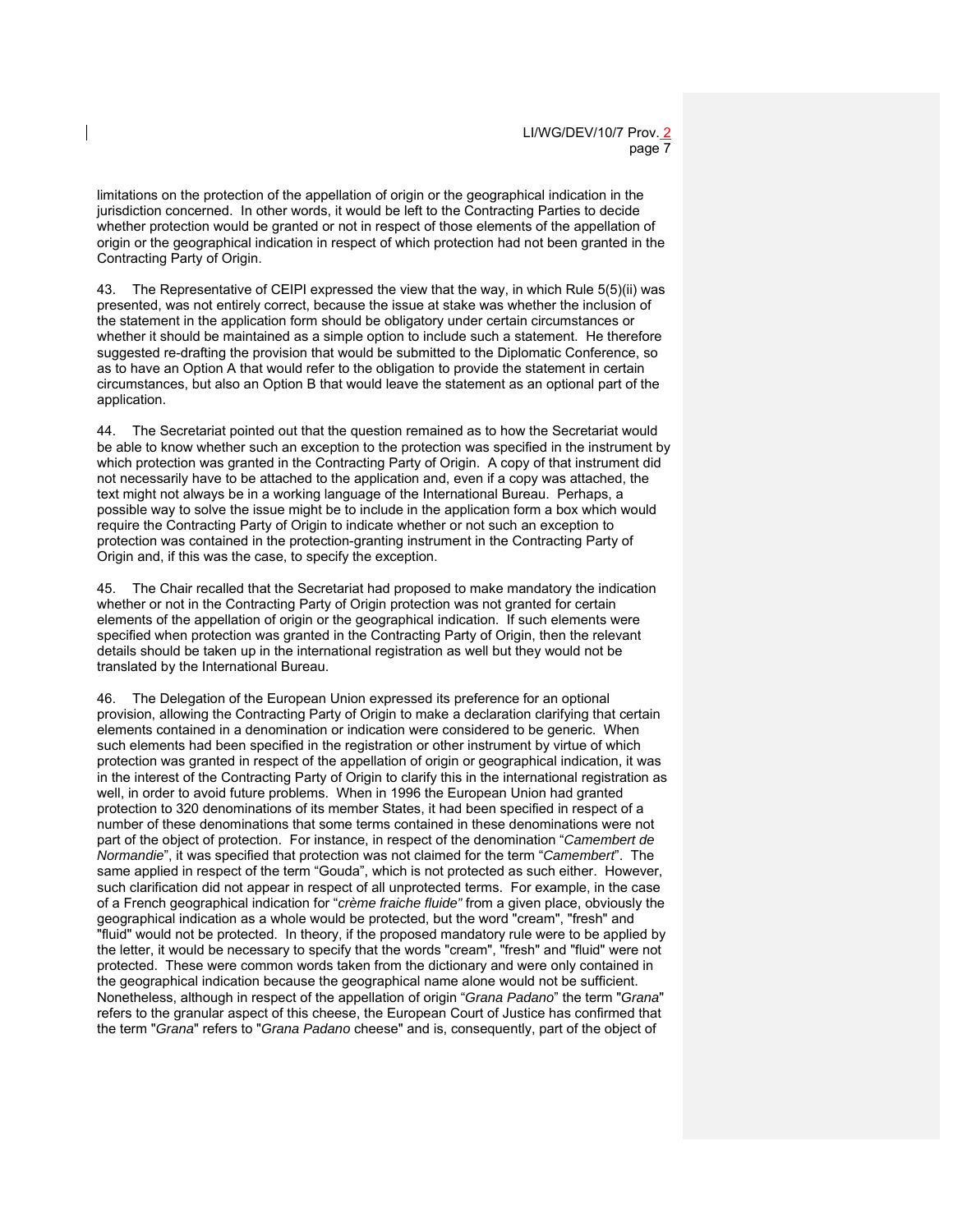the protection of the appellation of origin "*Grana Padano*". The Delegation considered it useful to provide such information in an international registration, so as to avoid refusals in case there was a potential problem. However, it would not be appropriate to conclude from the simple fat that no exception was specified in the protection-granting instrument in the Contracting Party of Origin, and as a result neither in the international registration, *a contrario* that the use of each term contained in the appellation of origin or geographical indication in question was part of the object of protection.

47. The Chair said that the requirement to indicate, in the international application, the existence of an element that was not part of the object of protection would only apply in case the relevant national or regional registration, or other protection-granting instrument, in the Contracting Party of Origin explicitly specified that a certain element was not protected.

48. The Delegation of the European Union said that if the legislation of a Contracting Party of Origin clearly stated that a term included in the compound designation was not protected per se, then, of course there should be a duty to indicate this in the box. This was not a problem at all. The problem could, perhaps, better be illustrated by the compound designation "*Epoisses de Bourgogne*". At first sight, it seemed that, as France had asked for the protection of "*Epoisses de Bourgogne*" without any reference to a possible non-protection of the term "*Epoisses*", the term "Epoisses" as such was protected as well. The Court of Justice, however, had stated that, in order to assess whether "*Epoisses*" was protected or not, a full evaluation should be conducted under the authority of a national court. Therefore, if this example were to be taken as a template, France would apply for the international registration "*Epoisses de Bourgogne*" and would not indicate in the international application that the term "*epoisses*" as such was not protected. This would, however, not necessarily mean that the term "*epoisses*" was protected in the Contracting Party of Origin or not.

49. The Chair said that this concern was not solved by an optional provision either.

50. The Delegation of the European Union expressed its preference for the optional provision. If the Contracting Party of Origin omitted to clarify the non-protection of a given term, another Contracting Party could consider this as a subsequent ground for invalidation of the effects of the international registration, in whole or in part.

51. The Chair concluded that Rule 5(5) would have two Options. Option A, suggested by the Secretariat and supported by several delegations, would require to indicate in the application form whether or not protection was claimed for certain elements if so specified in the instrument granting protection in the Contracting Party of Origin. If this Option A were to be adopted, then the possibility to modify such an indication subsequently should be provided for as well. Option B, as supported by the Delegation of the European Union, would provide for an optional statement.

# GROUP B: PENDING ISSUES CONCERNING THE SCOPE OF PROTECTION

#### The various Options in respect of Article 11(1)(a) and Article 11(3)

52. As regards Article 11(1)(a), the Delegation of Italy expressed its preference for Option A while indicating that the brackets around the term "evocation" should be removed and that the term "usurpation" should be replaced by "misuse". Regarding Article 11(3), the Delegation expressed a preference for Option C while rejecting Option D.

53. Regarding Article 11(1)(a), the Delegation of the Republic of Moldova expressed support for Option B, which was both clear and perfectly in line with the TRIPS Agreement. The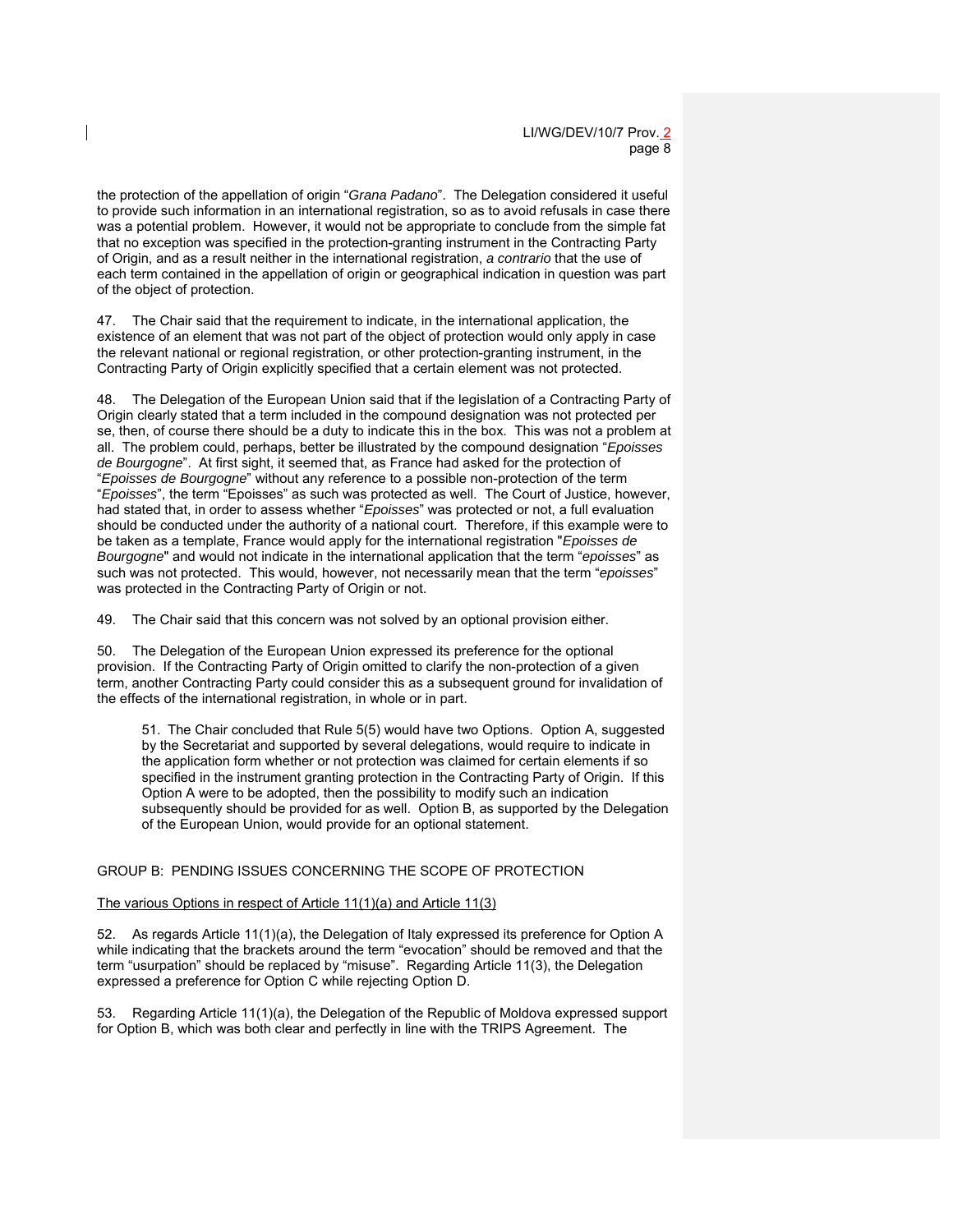Delegation nonetheless suggested that the term 'and' be replaced by "or" in the last sentence, so that the text would read "or is likely to damage the interests of the beneficiaries", as the interest of such beneficiaries could be damaged even if the use referred to in Option B would not suggest a connection between the goods and the beneficiaries.

54. The Delegation of Hungary shared the views expressed by the Delegation of Italy with regard to Article 11(1)(a). As regards Article 11(3), the Delegation reserved its position.

55. The Delegation of Georgia also expressed support for Option A of Article 11(1)(a) and the deletion of the brackets around the term "evocation".

56. The Delegation of Portugal expressed its preference for Option A of Article 11(1)(a) and reserved its position with regard to Article 11(3).

57. The Delegation of France also supported Option A of Article 11(1)(a) and deletion of the square brackets around the term "evocation". As regards the suggestion made by the Delegation of Italy to replace the word "usurpation" by "misuse", the Delegation indicated that the equivalent of "misuse" in French was "usurpation". As regards Article 11(3), the Delegation had a preference for Option A, but might also support Option C, depending on the views of other delegations. Option D would represent a step backwards when compared with the current Lisbon Agreement.

58. The Delegation of Australia wished to clarify that its proposal, as contained in Option B of Article 11(1)(a), would only apply in relation to goods of a different kind and would not impact item (i) of Article 11(1)(a) at all. Option B only sought to replace paragraphs (ii) and (iii) of Article 11(1)(a) in an effort to provide simplicity and clarity. The Delegation went on to say that, while it certainly appreciated the flexibility that had been shown by the Working Group through the inclusion of an alternative to the proposed scope of protection in respect of goods of a different kind, it would be easier to have an inclusive universal standard rather than a standard that would be unfamiliar to many countries. Moreover, an inclusive universal standard would have the advantage that users and third parties would not have to seek clarification from Contracting Parties that may have made declarations in relation to the scope of protection. The Delegation was confident that a universal standard would be possible and that it would be preferable to an exception regime.

59. The Delegation of Switzerland supported Option A of Article 11(1)(a). As regards Article 11(3), the Delegation was of the view that Options B and D would considerably weaken the current scope of protection under the Lisbon Agreement.

60. The Delegation of the Republic of Korea said that it could not support Option A of Article 11(1)(a), as it went beyond the level of protection provided under other international treaties. In particular, Article 23 of the TRIPS Agreement provided for such a high level of protection only in respect of wines and spirits.

61. The Delegation of the European Union expressed its preference for Option A of Article 11(1)(a), subject to the replacement of the term "usurpation" by "misuse" and the deletion of the brackets around the term "evocation", as had been suggested by the Delegation of Italy. As regards Article 11(3), the Delegation preferred Option A, but was ready to consider Option C as a possible alternative. The Delegation did not regard Options B and D as acceptable solutions.

62. The Delegation of Iran (Islamic Republic of) expressed its preference for Option A of Article 11(1)(a). As regards Article 11(3), the Delegation agreed with other delegations that Options B and D would considerably weaken the principles and objectives of the Lisbon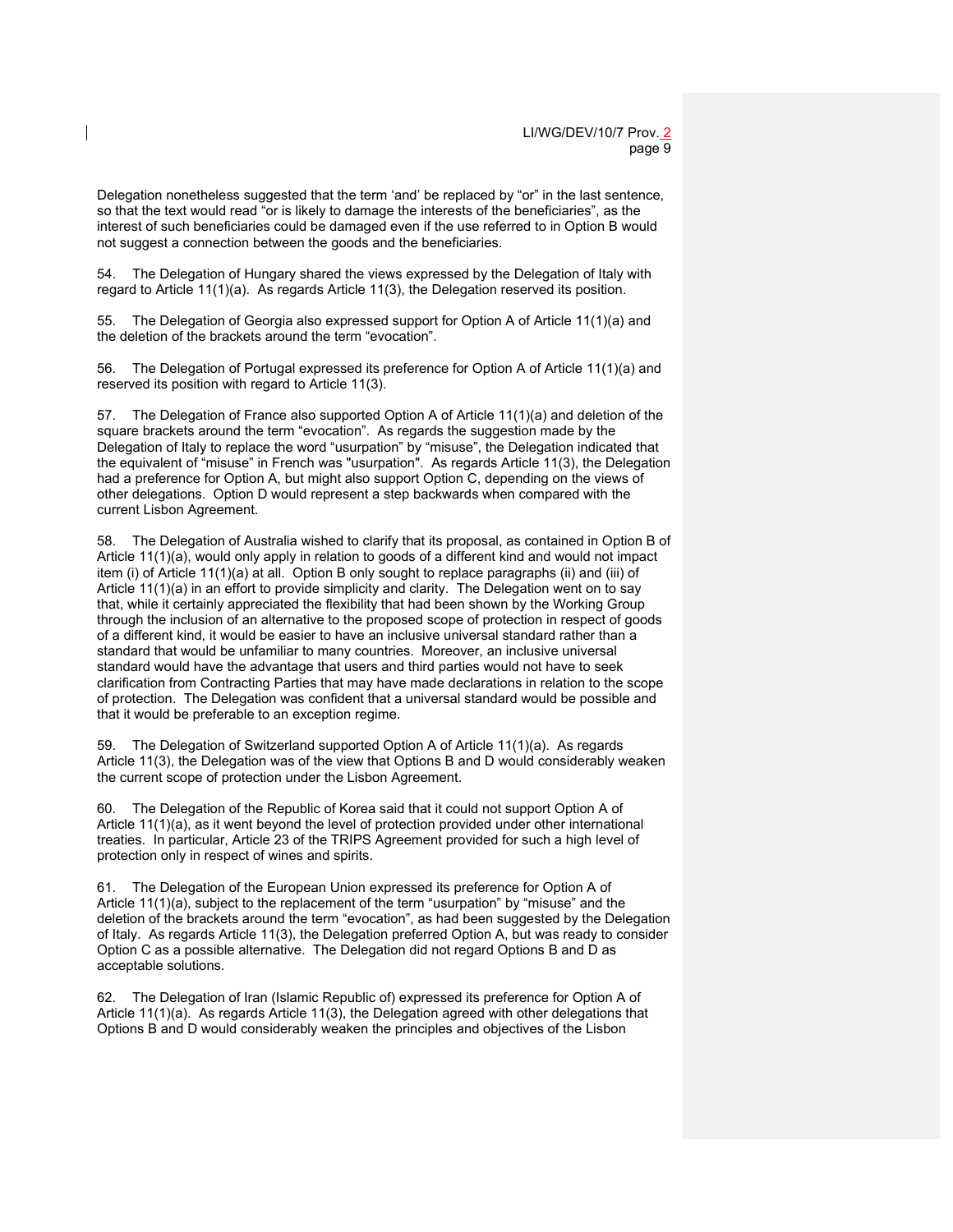Agreement. Hence, the Delegation expressed its preference for Option A of Article 11(3), but was ready to consider Option C as an alternative solution.

63. The Delegation of the United States of America expressed great concern about the presumption of confusion or the presumption of misleading use under Article 11(1)(a)(i), in the absence of any requirement of use. The Delegation was of the view that it would be extremely difficult to claim a presumption of misleading use or a presumption of confusion when the registered geographical indication would not even be in use in a given territory. Hence, the Delegation expressed support for Option B of Article 11(1)(a), even though it would prefer the text of that Option to relate to Article  $11(1)(a)(i)$  as well. The Delegation further reserved its position as regards Article 11(3), pending the outcome of the discussions on the various provisions concerning requirements of use. In light of the vague infringement standards contained in Article 11(1), the Delegation proposed the addition of a second sentence in footnote 2 to Article 11 that would read as follows: "For greater certainty, a refusal or invalidation of a trademark or a finding of infringement in the Contracting Parties under the terms of Article 11 cannot be based on the component that has a generic character". When unclear infringement standards for geographical indications were applied, there was a need to limit the unclear effects of applying a vague "imitation" or "evocation" standard of infringement, for in the Delegation's view a geographical indication could not be found to be infringed by use of a single component of that geographical indication, if that component had a generic character in the territory of a given Contracting Party.

64. The Representative of oriGIn recalled that the objective of an International Register for geographical indications and appellations of origin would be to provide legal certainty to producers and the private sector at large. In that regard, he recalled that misappropriations represented a major problem for producer associations worldwide and that the registration of their appellations or geographical indications in every single jurisdiction to which their products would be exported would be extremely difficult and costly. As regards Article 11(3) and the need for greater flexibility to make the system more attractive to a greater number of States, oriGIn was of the view that, at the end of the day, such flexibility should be limited and should not be detrimental to other imperatives, such as the legal certainty and predictability that an association of producers could reasonably expect from an international registration system. As regards the use of the notion of incompatibility in Options A to D of Article 11(3), he expressed the view that there was no such thing as the "incompatibility" of the trademark system. A trademark system could also provide a high level of protection in respect of a geographical indication, provided that some adjustments were made. He, therefore, suggested the deletion of any reference to compatibility or incompatibility from the text.

65. The Representative of INTA reiterated its concerns about the terminology used in Option A of Article 11(1)(a), and more specifically about the use of terms such as "usurpation, imitation or evocation". The lack of clarity of those concepts only brought confusion with regard to the relationship between trademarks and geographical indications. In contrast, she was of the view that Option B constituted a step in a more positive direction towards greater inclusiveness. However, as the Representative of INTA was not sure whether the elements of Option B were the most appropriate ones for all types of cases, she suggested that the text be further refined. In particular, she was of the view that to simply mirror the content of Article 16.3 of the TRIPS Agreement might not be appropriate for all cases. As in the case of trademarks, there could be highly reputed geographical indications known everywhere and also less known geographical indications. This would have an impact on the scope of protection itself. Therefore, she suggested bringing the text of Option B closer in line with the classical trademark law concepts of likelihood of confusion and the special protection for well-known trademarks. As regards Article 11(3), she expressed a preference for Option D. Lastly, she supported the text suggested by the Delegation of the United States of America in respect of footnote 2 to Article 11.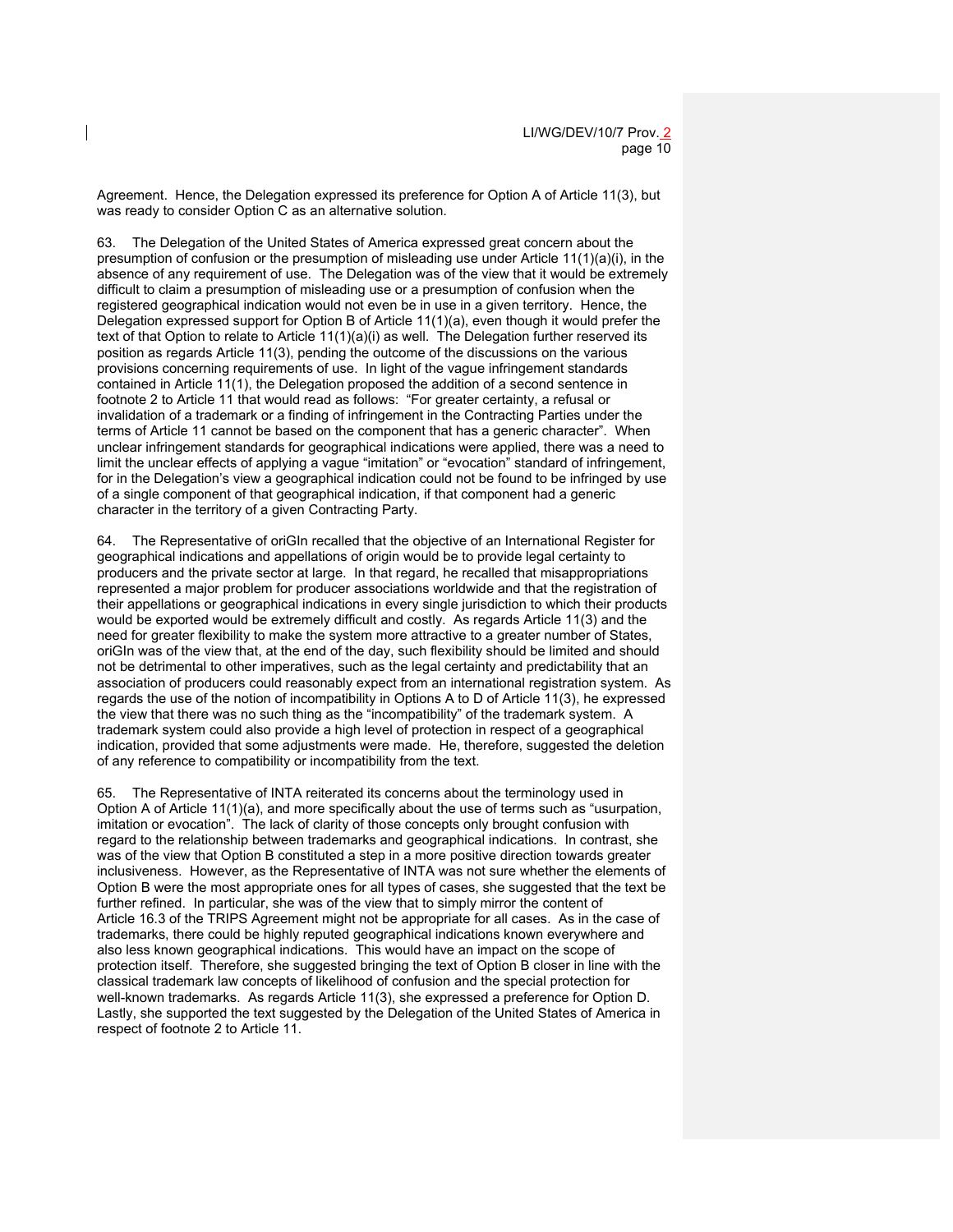66. In light of the discussions, the Chair indicated that it had become evident that Options A and B of Article 11(1)(a) would remain in the text. As regards Option A, the word "usurpation" would be replaced by "misuse" and the square brackets around the term "evocation" would be deleted, following the various requests made to that effect by several delegations. Concerns had been expressed by other delegations about the use of those terms. Option B of Article 11(1)(a) had also received support, although some delegations had indicated that the text had to be further refined. As regards Article 11(3), he was under the impression that no one had expressed support for Option B.

67. The Delegation of Australia reserved its position on the Options of Article 11(3), while indicating a slight preference for Option B.

68. The Delegation of Peru maintained its reservation with regard to the use of the term "evocation" and requested that the term be kept between square brackets.

69. Following a request for clarification, the Delegation of Peru indicated that it still had to hold internal consultations in relation to the various Options of Article 11(1)(a). However, what was already clear was that any reference to "evocation" would not be supported by the Delegation of Peru, because that concept was not familiar under the Andean Community legislation and the Peruvian legislation.

70. Summarizing the discussions, the Chair reiterated that some delegations supported Option A of Article 11(1)(a), while other delegations favored Option B. He went on to say that he had duly noted all the concerns expressed about the vagueness of the terms "usurpation, imitation or evocation" used in Option A. The brackets around the term "evocation" would be removed in the revised version of the text. In that regard, the Chair added that the concerns expressed by the Delegation of Peru had been duly noted and that his conclusion in respect of Option A might change, if the Delegation of Peru would eventually indicate its preference for Option A. As regards Article 11(3), the Options A to D would remain on the table for the time being, in particular as a number of delegations had reserved their position in that regard. He also noted that those delegations which had found Options B and D unacceptable had a clear preference for Option A but would nonetheless be ready to further consider Option C. The Chair further recalled the drafting suggestions that had been made in respect of Article 11(3). As regards footnote 2 to Article 11, a second sentence would be added as had been suggested by the Delegation of the United States of America. Footnote 2 would remain in square brackets.

71. The Representative of oriGIn clarified that his suggestion to remove any reference to "compatibility" from Options A to D of Article 11(3) had to be read in conjunction with his other suggestion that the flexibility provided to Contracting Parties should be limited as regards the level of protection, for purposes of achieving greater legal certainty.

72. The Delegation of the United States of America was of the view that it would make sense to remove the requirement of 'compatibility' from the text, so as to give more flexibility in that regard to the Contracting Parties.

73. The Chair indicated that the amended text of Option A of Article 11(3) would read as follows: "Any State or intergovernmental organization may declare, when depositing its instrument of ratification or accession, that it shall, instead of the protection stipulated in paragraph (1)(a)(iii), extend to the registered appellation of origin or the registered geographical indication protection against any use thereof in respect of goods that are not of the same kind as those to which the appellation of origin or the geographical indication applies, if such use would indicate or suggest a connection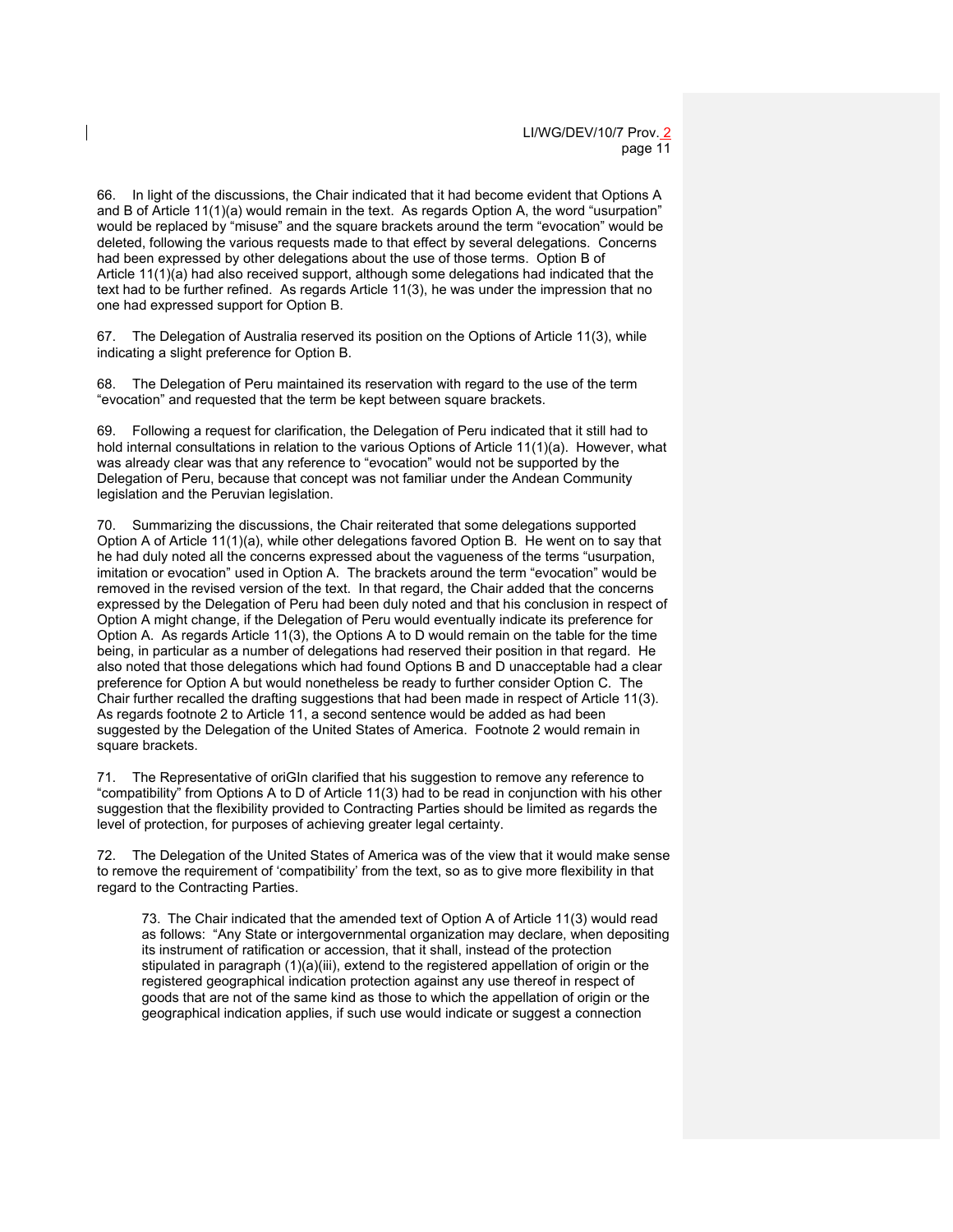between those goods and the beneficiaries, and is likely to damage the interests of the beneficiaries". Options B to D would be amended accordingly.

### The issue of the Draft Agreed Statement contained in footnote 1 to Article 11 and provisions relating to the same issue

74. The Delegation of Peru pointed out that Article 11 was a fundamental provision of the draft Revised Lisbon Agreement and constituted the very essence of the objectives that the Lisbon Agreement sought to achieve. In that regard, the delegation reiterated its long-standing position that footnote 1 should be deleted from the draft Revised Lisbon Agreement. In addition to the aspects the Delegation had already referred to on previous occasions, the Delegation was of the view that the text of footnote 1 was redundant, in view of Article 6. Moreover, the possibility envisaged in the footnote was not contained in the legislation of the Andean Community, and, as it was not contained in the Lisbon Agreement itself, the text of footnote 1 would compromise the effectiveness of the Lisbon System. The Delegation further recalled that, when Peru had ratified the Lisbon Agreement, it had done so with a firm commitment to the exclusive protection that would be afforded to appellations of origin and to the rigorous measures that would be taken to protect appellations of origin in the other Contracting Parties. The Delegation was of the view that footnote 1 would affect the legal certainty that could reasonably be expected in that regard. The Delegation's request for the deletion of footnote 1 also applied to all corresponding provisions in the draft Revised Lisbon Agreement and the Regulations.

75. The Delegation of Chile recalled its long-standing support for the incorporation in the final draft of footnote 1 to Article 11, which had initially been proposed as a stand-alone provision in the draft Revised Lisbon Agreement itself, but which had later been relegated to a footnote between square brackets. The practice referred to in the footnote was of major importance for Chile, in trade and economic terms. Moreover, as explained by the Secretariat at the seventh session of the Working Group, the practice described in footnote 1 was not unknown to the members of the Lisbon Union. On the contrary, it was a practice implemented in the past under the Lisbon System, with practical and legal consequences not only for the members of the Lisbon Union but also for WIPO members at large. The proposed "Draft Agreed Statement" in footnote 1 simply sought to take stock of an existing practice, thus affording legal certainty to WIPO Member States at large. The Delegation, therefore, requested that footnote 1 to Article 11 be maintained in the draft Revised Lisbon Agreement.

76. The Delegation of Italy was of the view that the deletion of footnote 1 to Article 11 from the draft Revised Lisbon Agreement would not mean that the practice that had been implemented in the past in the context of the Lisbon Agreement could not continue in the context of the Revised Lisbon Agreement. The Delegation further recalled that there were provisions in the TRIPS Agreement dealing with the matter.

77. The Chair concluded that the text of footnote 1 to Article 11 would remain between square brackets.

The content of Article 12 concerning protection against acquiring a generic character

78. The Delegation of France expressed the view that the Working Group should go back to the spirit of the Lisbon Agreement. The Delegation favored a simplified drafting and suggested the deletion of all bracketed parts. The way the bracketed phrase at the end of the provision was drafted, it did not add anything to what preceded it.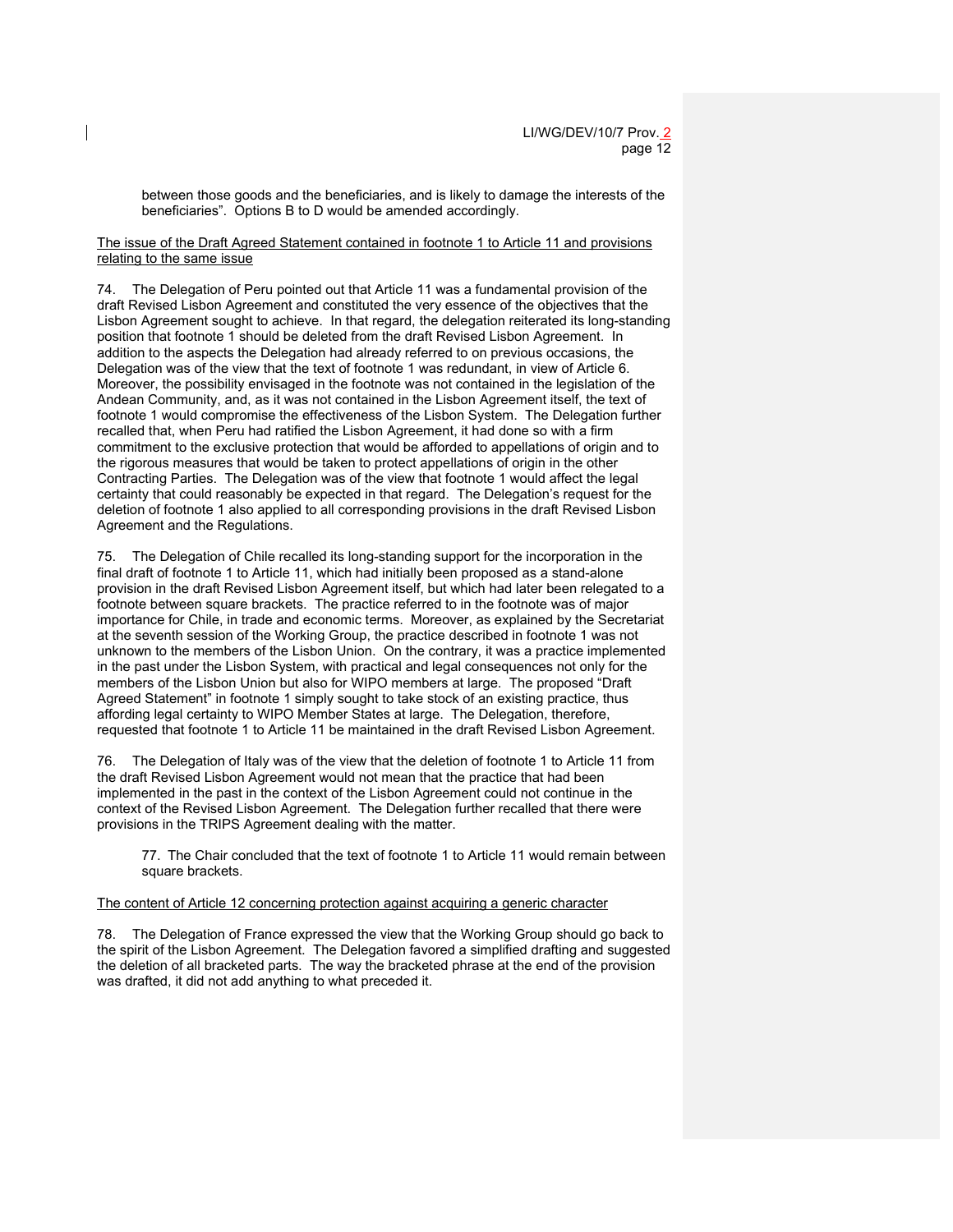79. The Chair said that the text proposed by the Delegation of France would read as follows: "Subject to the provisions of this Act, registered appellations of origin and registered geographical indications cannot become generic as long as the appellation of origin or the geographical indication is protected in the Contracting Party of Origin".

80. The Delegation of the United States of America anticipated serious difficulties with the implementation of Article 12. In particular, the Delegation could foresee the possibility of having a long dormant foreign geographical indication suddenly popping up in a territory to create havoc with a developing domestic industry. The Delegation referred to such dormant appellations of origin or geographical indications as "submarine" geographical indications, comparable to submarine patents, i.e. pending patent applications that remained unpublished for a long time, but which suddenly appeared for purposes of being asserted against those who would have already commercialized a similar invention in the same field of industry. The Delegation went on to say that if a national system would have no requirement of use, maintenance or enforcement, local industries would not likely be on notice about a claim of right by a foreign geographical indication holder and might, therefore, start using that foreign geographical indication as a generic term. Suddenly, many years later, the owner of the foreign geographical indication might appear and demand administrative enforcement, with the possible consequence that the local industries would be crushed by their own Government. The Delegation was of the view that Article 12 could therefore lead to an extremely problematic situation which could be easily avoided by putting some responsibility on the geographical indication owner to maintain his or her private property rights wherever they wished to be able to protect them. In any event, since delegations were invited to express their preference with respect to the text of Article 12 under consideration, the Delegation expressed its preference for the bracketed text which read "cannot be considered to have become generic". In addition, the Delegation was of the view that the brackets around "the denomination constituting" and "the indication constituting" should be retained as well as those around the last sentence which read "and national or regional law requirements in the Contracting Party concerned regarding use, maintenance and renewal are met".

81. The Delegations of the Czech Republic, Georgia, Italy, Portugal and the Republic of Moldova supported the text proposed by the Delegation of France.

82. The Delegation of Australia and the Republic of Korea supported the addition to Article 12 that had been proposed by the Delegation of the United States of America at the previous session of the Working Group, namely the addition of the phrase "and national or regional law requirements in the Contracting Party concerned regarding use, maintenance and renewal are met".

83. The Delegation of the European Union said that, upon reaching the conclusion that a denomination or indication deserved protection as an appellation of origin or geographical indication, there would be no reason why such term should subsequently be considered generic. Only if the protection granted in respect of the denomination or indication would no longer be provided in the Contracting Party of Origin, for whatever reason, there might be reason to believe that such term had become generic in the Contracting Party of Origin.

84. The Representative of CEIPI requested clarification from the Delegation of the United States of America, as he failed to understand the comparison with submarine patent applications. Unpublished patent applications were called "submarines" because they had never emerged from the sea to the surface. However, the issue under consideration concerned registered appellations of origin and geographical indications that had emerged to the surface and that had been recorded in the International Register. He also sought clarification as to the utility of keeping the square brackets around the expressions "the denomination constituting" and "the indication constituting".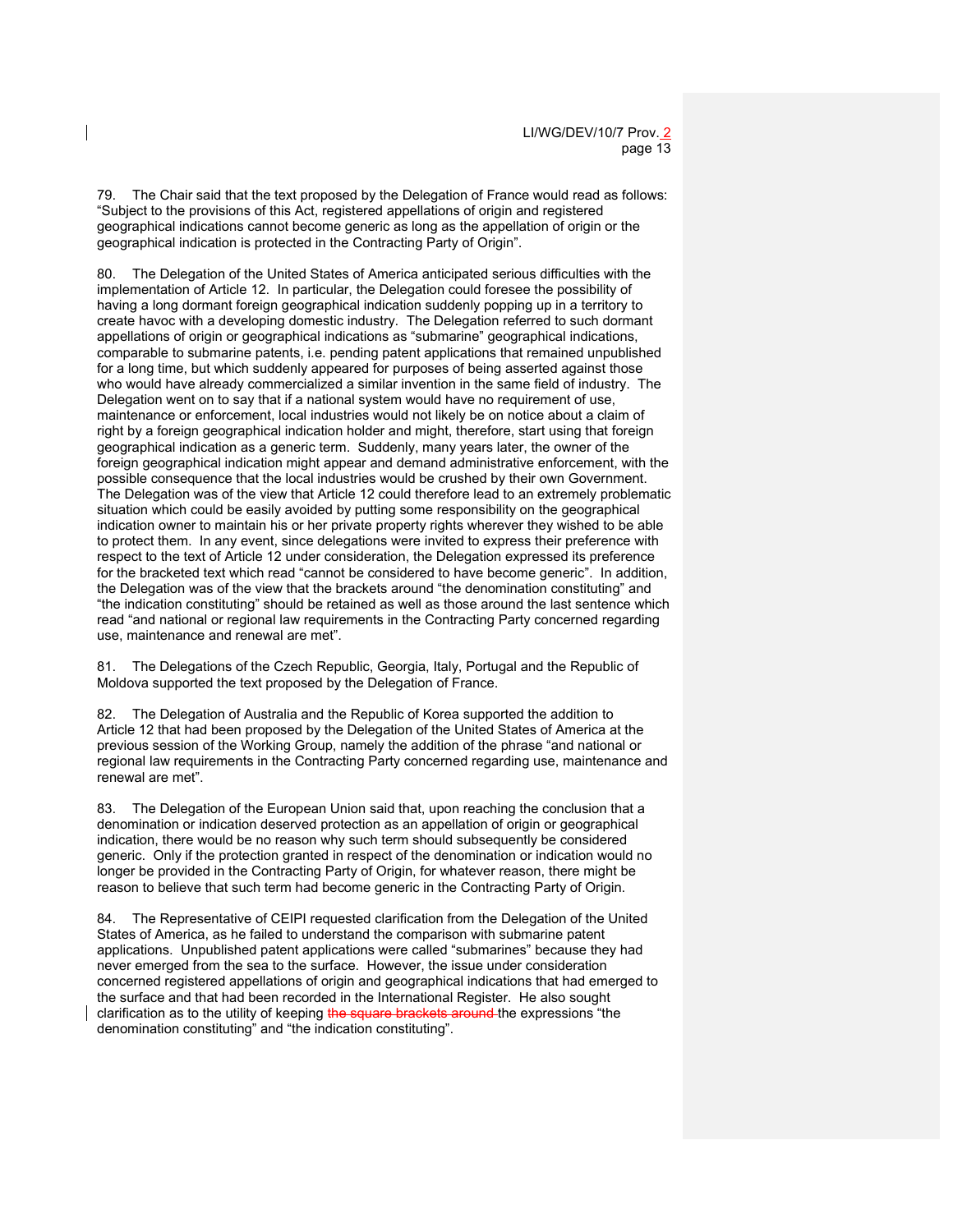85. The Secretariat referred to Note 12.05 in document LI/WG/DEV/10/4, which explained that the phrases "the denomination constituting" and "the indication constituting" had been put between square brackets following a request made at the previous session. The Delegations that had requested that these phrases be retained had argued that the phrases referred to the factual use of the denomination or indication. In other words, it was not the appellation of origin or geographical indication as such that was used but the term that constituted the appellation of origin or the geographical indication. The Secretariat further pointed out that the Note also referred to Article 6 of the current Lisbon Agreement, which did not use the term "appellation of origin" but only the term "appellation".

86. The Chair said that such difference in terminology could somehow be compared to the trademark law terminology which distinguished between a sign and a trademark. In other words, "sign" was comparable with denomination or indication constituting the appellation of origin or the geographical indication, while "trademark" was comparable with appellation of origin or geographical indication.

87. The Delegation of the United States of America explained that, regarding the analogy with submarine patents, if a Contracting Party did not inform its domestic industries of an appellation of origin or geographical indication registered under the Lisbon System and notified to it, or in the absence of any enforcement action either by the host Government, by the foreign Government or by the Competent Authority of the Contracting Party of Origin, for all intents and purposes, those domestic industries would simply be unaware that the denomination constituting the appellation of origin, or the indication constituting the geographical indication, was protected in their country. Consequently, they could legitimately believe that the denomination or indication was free for use for their own purposes on the domestic market. Such belief might not even be challenged for many years until such time as the foreign geographical indication owner would suddenly decide to take action or would ask the foreign Government to take action against that domestic industry. Use and maintenance requirements would be critical for preventing that type of scenario from happening. As for the question concerning the use of the expressions "the denomination constituting" or "the indication constituting", the Delegation agreed with the Chair that those expressions were akin to the term "sign", as opposed to "trademark".

88. The Chair concluded that, on the basis of the discussion, Article 12 would be revised so as to read as follows: "Subject to the provisions of this Act, registered appellations of origin and registered geographical indications cannot [be considered to have] become generic as long as [the denomination constituting] the appellation of origin, or [the indication constituting] the geographical indication, is protected in the Contracting Party of Origin [and national or regional law requirements in the Contracting Party concerned regarding use, maintenance and renewal are met.]" Its title would read: "Protection Against Becoming Generic". In the corresponding footnote, the bracketed phrase "have a generic character" would be deleted.

#### The content of Article 13(1) concerning safeguards in respect of prior trademark rights

89. The Delegation of France expressed support for Option A, which in its view provided the best balance between the legitimate interests of the owner of the trademark and those of the beneficiaries of the rights in respect of an appellation of origin or a geographical indication. As regards the two alternative square bracketed parts in Option A, the Delegation did not have a particular preference for one over the other, while adding that the phrase 'taking into account' might perhaps better reflect what should be examined.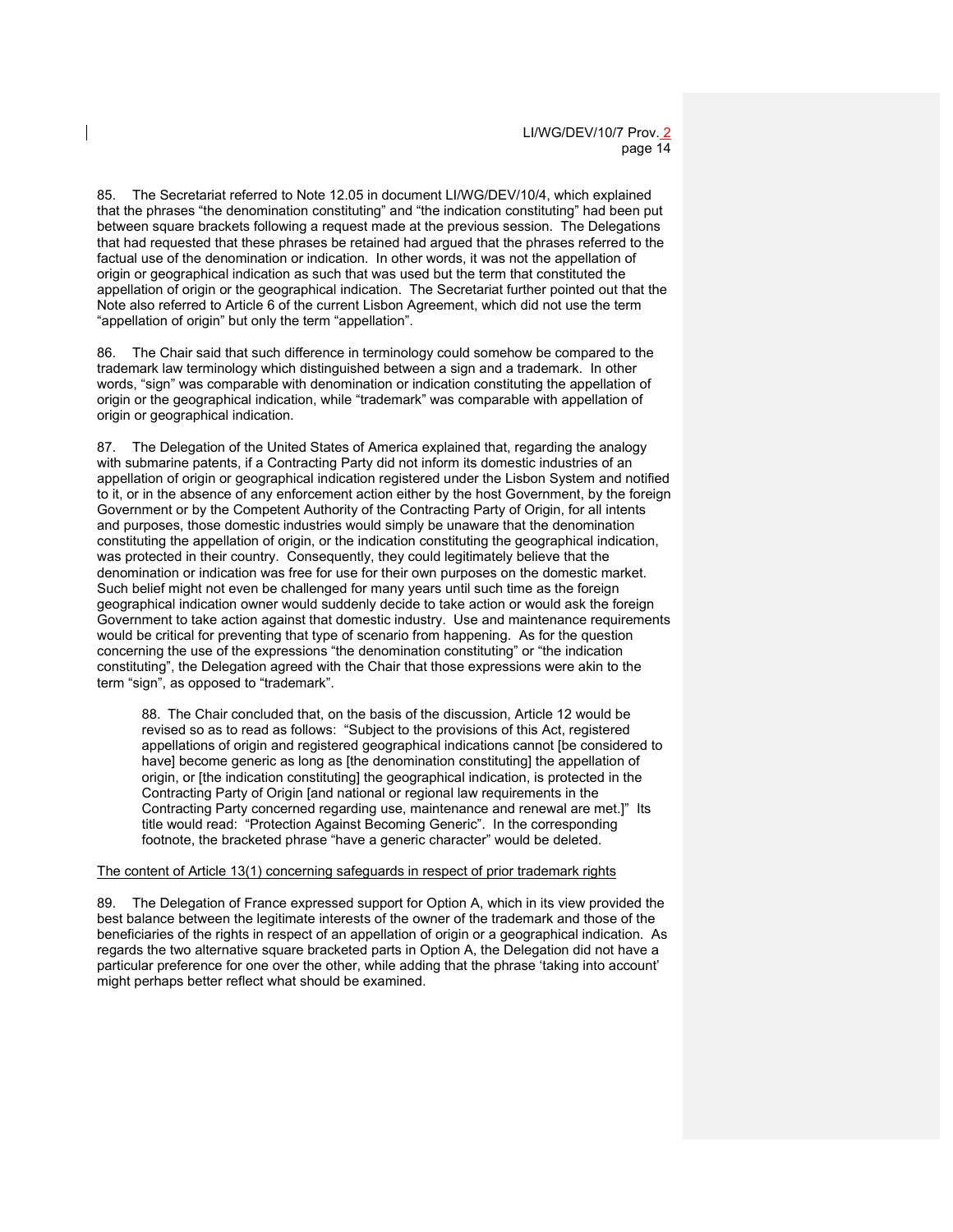90. The Delegation of Italy also expressed support for Option A, which it saw as a balanced compromise between appellations of origin, geographical indications and trademark interests. The Delegation expressed its preference for the phrase "taking into account".

91. The Delegation of Hungary also favored Option A and the phrase "taking into account", which might accommodate more scenarios than the stricter phrase "provided that".

92. The Delegations of the Czech Republic, Iran (Islamic Republic of) and Portugal also expressed their preference for Option A and for the deletion of the phrases "provided that" and "are taken into account".

93. The Delegation of the United States of America expressed its support for Option B, which in its view was the only option that appropriately respected national sovereignty as well as the international precedent from the WTO on the issue of conflicts between trademarks and geographical indications. Option A represented the creation of new international law on the subject of how Lisbon Contracting Parties should handle such conflicts. That was all the more alarming since Option A did not accurately reflect the existing internationally accepted treatment of prior rights under the provisions of the TRIPS Agreement, nor did it reflect the WTO Panel Report on the issue of conflicts between trademarks and geographical indications. Article 24.5 of the TRIPS Agreement was inapplicable in that regard. Consequently, a provision using elements of Article 24.5 would provide wrong guidance to prospective Contracting Parties on how to implement both the TRIPS Agreement and the Revised Lisbon Agreement. Moreover, Option A used elements of Article 17 of the TRIPS Agreement in a confusing way. Creating new international law on the possibility of coexistence of two conflicting identifiers in the same market for the same products in front of the same consumers unnecessarily impinges on the national sovereignty of prospective Contracting Parties. Upon recalling that coexistence was not the rule but only an exception to the rule, the Delegation expressed the view that treating coexistence as the rule by specifically enshrining it into an international agreement took away the ability of Contracting Parties to determine how best to regulate their own market and protect their own consumers from the confusion that would result from two conflicting identifiers for the same goods on their supermarket shelves. The Delegation was of the view that, if Contracting Parties wished to allow their consumers to be confused by a foreign geographical indication over a prior domestically held trademark, they were certainly free to do so, but such a decision had to be made on the basis of their own national law and should not be dictated by a rule under the Revised Lisbon Agreement.

94. The Delegation of Australia also supported Option B and reiterated that, even though the coexistence of a later claimed geographical indication with earlier trademark rights would be possible, it should not be a default position by any means. In that regard, the Delegation recalled that, in order for such coexistence to occur, Article 17 of the TRIPS Agreement required that the legitimate interests of the holder of the earlier trademark right and third parties be taken into account. The WTO Panel, to which the Delegation of the United States of America had referred, had confirmed that Article 24.5 of the TRIPS Agreement did not provide authority to limit the trademark rights conferred by Article 16 of the TRIPS Agreement. As indicated in paragraph 7.625 of the Panel's Report: "Therefore, the Panel concludes that, under Article 16.1 of the TRIPS Agreement, Members are required to make available to trademark owners a right against certain uses, including uses as a geographical indication. [...] Article 24.5 of the TRIPS Agreement is inapplicable and does not provide authority to limit that right." In relation to the relevance of Article 17 of the TRIPS Agreement, the Delegation noted that the object of discussion in the Working Group was an international filing system, which is quite different from the situation addressed by the WTO Panel. The Panel had addressed circumstances and regulations that applied in the European Union. Therefore, its relevance across international borders, where regulations and circumstances could greatly differ, was highly arguable. Option B would not prevent coexistence of an earlier geographical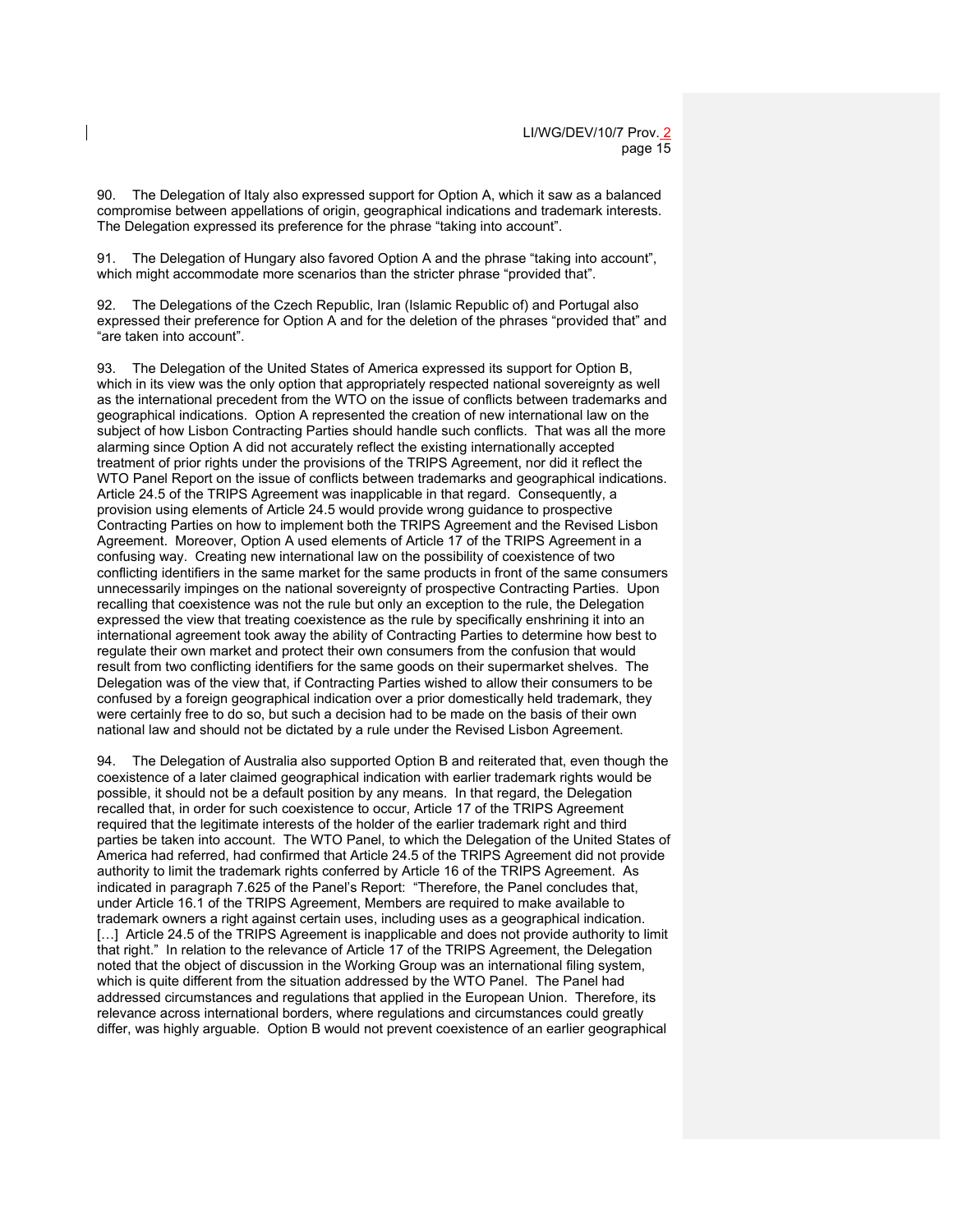indication with a later trademark, but would ensure that earlier trademark rights would be respected appropriately.

95. The Delegation of the European Union supported Option A. The Delegation failed to understand how the contents of Option A could be seen as an infringement of national sovereignty, as the Revised Lisbon Agreement would be an international treaty to which States would be free to accede or not. Moreover, the proposed wording of Option A did not preclude Contracting Parties from not applying the coexistence principle. In other words, under the proposed text, the Contracting Party would still be able to refuse protection of an appellation of origin or a geographical indication that would be in conflict with an existing prior trademark. As regards the brackets in Option A, for the sake of simplicity and flexibility, the Delegation could support the phrase "taking into account" instead of "provided that' as well as the deletion of the phrase 'are taken into account".

96. The Delegation of Peru recalled that under its national legislation it would not be possible to recognize a trademark right, or a right to use the trademark, only on the basis of use. The Delegation expressed its preliminary support for Option B, but sought clarification of the meaning of the phrase "shall be subject to the rights".

97. The Delegation of Chile expressed a preference for Option B which was based on the TRIPS Agreement and which established as a general rule the "first in time, first in right" principle, and provided for coexistence as an exception.

98. The Delegation of the Republic of Korea also supported Option B which appeared to be in line with the TRIPS Agreement. The wording of Option A was too subjective and unclear for purposes of determining what would constitute misleading use of the sign.

99. The Representative of INTA supported Option B and shared the views expressed by the Delegations of the United States of America, Australia and the Republic of Korea. The Representative of INTA supported the principle of "first in time, first in right" as a general principle for the relationship between trademarks and geographical indications and was, therefore, against any assumption that there might be a general rule of coexistence. Moreover, she indicated that it was her understanding that in the WTO Panel Report referred to by other delegations, the proposition that there would be a general rule of coexistence under the TRIPS Agreement had been rejected, even though the specific European Union regime that provided for coexistence had been held compatible with the TRIPS Agreement. She reiterated INTA's concerns about the second part of Option A and suggested deleting all text starting with "taking into account". The reference to the legitimate rights of the beneficiaries was inappropriate in a context where the right of a prior trademark to continued existence was at stake. The same applied in respect of the reference to misleading use.

100. The Representative of oriGIn expressed its preference for Option A. He pointed out that, in practice, the possibility of coexistence had proved to be a useful solution in many cases where a geographical indication had been in conflict with a prior trademark. He further recalled that under the current Lisbon Agreement the Contracting Parties could refuse the protection to a geographical indication or an appellation of origin on the basis of a prior trademark right. With that in mind, it became obvious that Option A would not set coexistence as the rule.

101. The Representative of MARQUES indicated that the coexistence of geographical indications and trademarks was not a foreign concept to its members. She hoped that the concerns expressed by the Delegation of the United States of America with regard to Article 13(1) did not also relate to Article 11(3), as amended at the present session.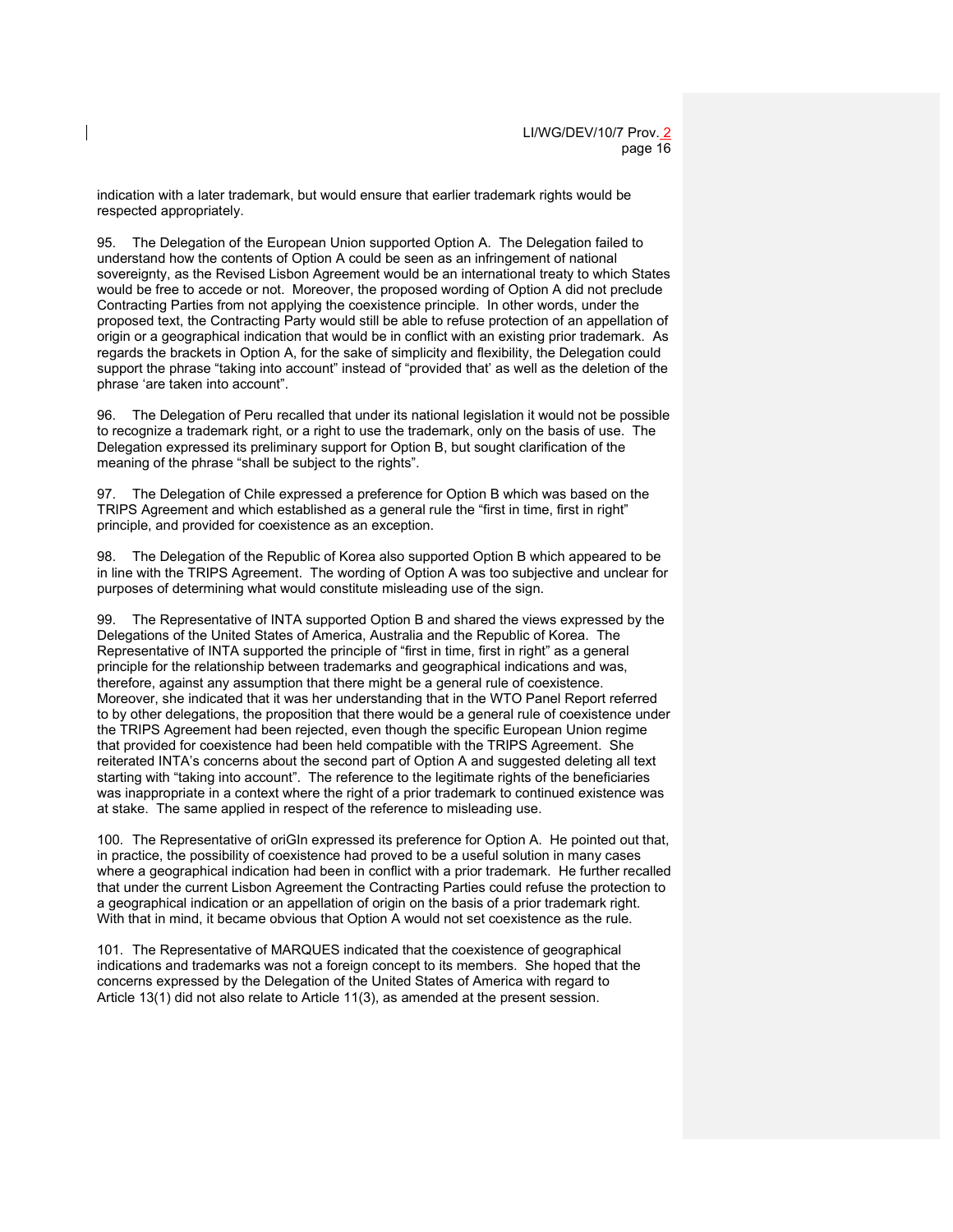102. The Chair concluded that, although positions had been usefully clarified further, both Option A and Option B would be kept in the text. As regards Option A, he indicated that the bracketed phrases "provided that" and "are taken into account" would be deleted. Option B would remain unchanged. He also referred to Note 13.03, which reads: "The phrase at the beginning of Article 13(1), reading "Without prejudice to Articles 15 and 19", clarifies that Article 13(1) would apply if and when a Contracting Party does not submit a declaration of refusal on the basis of the existence of a prior trademark and as long as it does not invalidate the effects of the international registration on the basis of the prior trademark".

The issues as to whether Article 13(2) to (4) should be kept and whether consequential amendments should be made to Article 17(2) and to footnote 4 relating to that provision

103. The Delegation of Peru reiterated its position in respect of Article 13(2) and Article 17(2), in view of the issue of coexistence.

104. The Delegation of Chile suggested keeping all the provisions that are related to footnote 1 to Article 11 in the text that would be submitted to the upcoming Diplomatic Conference.

105. The Delegation of the Republic of Moldova expressed its agreement with the wording of Article 13(2) to (4) which, in the interest of transparency, should be kept in the draft Revised Lisbon Agreement. The Delegation wondered, however, whether the proposed formulation of Article 13(2) adequately reflected the requirement under Article 23(3) of the TRIPS Agreement, that the public should not be misled.

106. The Delegations of the Czech Republic, Italy and Mexico were of the view that Article 13(2) was not essential and therefore suggested that it be removed from the text.

107. The Delegation of the European Union expressed the view that the current wording of Article 13(2) was acceptable. However, recognizing the problems that the provision might cause to some delegations, the Delegation could go along with the suggestion to delete Article 13(2).

108. The Chair said that the deletion of Article 13(2) would mean that Contracting Parties could deal with the issue of conflicting appellations of origin and geographical indications within their own legal system and in accordance with their international obligations.

109. The Delegation of Italy expressed its preference for removing the square brackets from Article 13(2) to (4), on the understanding that the current Article 13(2) would be deleted and that the following paragraphs would be renumbered accordingly.

110. The Chair concluded that the Working Group agreed to delete Article 13(2) and to keep Article 13(3) and (4) in the draft Revised Lisbon Agreement, without **brackets** 

#### The content of Article 17 concerning the necessity of a phasing out period

111. The Secretariat referred to the Notes contained in document LI/WG/DEV/10/4, in particular Note 17.01, which specifies that Article 17(1) is a provision, while being based on Article 5(6) of the current Lisbon Agreement, makes important changes to it. Article 17(1) specifies, in particular, that the provision will not be applicable with regard to use under any of the rights that are safeguarded under Article 13. Consequently, in respect of prior use under a prior trademark or another right safeguarded under Article 13, Article 17(1) would not apply.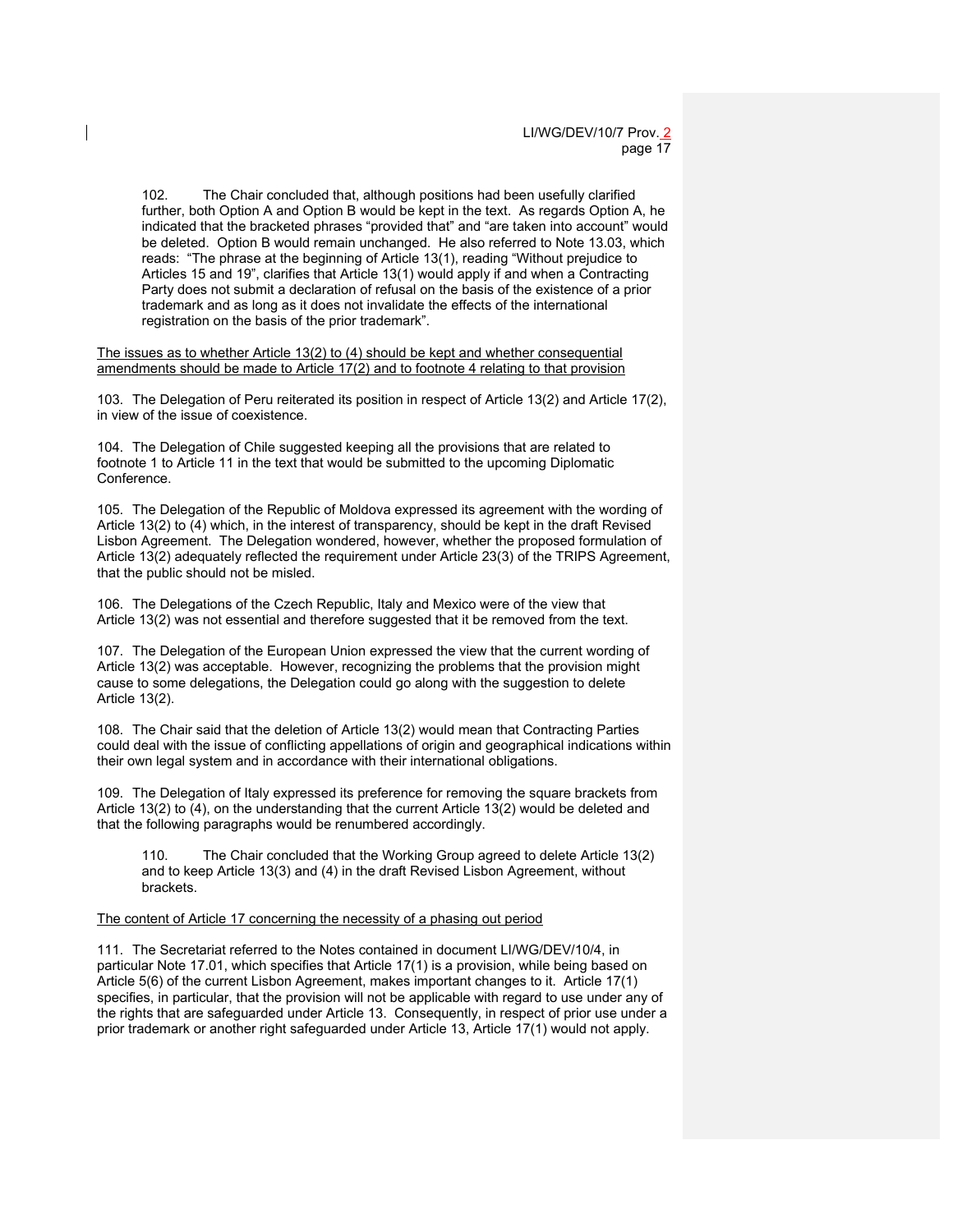However, in respect of other prior use, notably use as a generic term prior to international registration of the appellation of origin or geographical indication, Article 17(1) allows each Contracting Party to put in place a transitional period for phasing out that use, if it decides not to issue a declaration of refusal on the basis of such prior use. The question that has been put to the Working Group is whether such a provision is necessary. The Secretariat also highlighted the exception mentioned in footnote 2 to Article 11: if the Contracting Party of Origin allows for the coexistence of a protected appellation of origin or geographical indication and generic use of certain elements of such an appellation of origin or geographical indication, other Contracting Parties would be free to apply that exception as well. At previous sessions of the Working Group, examples had been mentioned in this regard, such as "*Camembert"*, which exists in France as a generic term for a particular type of cheese next to the protected appellation of origin "*Camembert de Normandie"*. Finally, the Secretariat referred to footnote 3 to Article 12, which explains the meaning of the term "generic" and does so on the basis of Article 24.6 of the TRIPS Agreement.

112. The Delegation of Australia said that Article 17(2) was an overreaching and unnecessarily detailed provision for an International Register. Issues of prejudice to an earlier right as well as the actions of the holder of the earlier right and any negotiations between private parties should be the subject of national law. Therefore, Article 17(2) should be deleted altogether or, at least, appear in square brackets.

113. The Chair said that the pending issue referred to in item (xvi) did not relate to Article 17(2).

114. The Representative of CEIPI said that, in Article 17(2), the phrase "use under a prior right" should read "use under a prior trademark or other right". As regards the French version of Article 17(1)(a), he expressed doubts as to whether "*garantie*" expressed the same meaning as 'safeguarded' in the English version.

115. The Delegation of the United States of America supported the proposal made by the Delegation of Australia to delete Article 17 and expressed its concerns about a Revised Lisbon Agreement that would give the impression that it would be possible for Contracting Parties to protect a sign that constituted a generic term in their market. Article 17 gave the wrong impression as to what would constitute eligible subject matter for protection in geographical indication systems. The Delegation went on to say that reversing the status of generic terms would not be consistent with intellectual property principles, if consumers did not view such term as an identifier of source or origin.

116. The Delegation of Hungary said that prior use of a term in a Contracting Party would not necessarily mean that that term was generic in the territory of that Contracting Party. Moreover, as under the current Lisbon Agreement, a Contracting Party would also under the Revised Lisbon Agreement have the right to refuse to recognize the effects of a new international registration on the ground that the appellation of origin or geographical indication contains a term that is generic in its territory.

117. The Delegations of the Czech Republic, the European Union, Georgia, Hungary, Italy, Portugal and Switzerland underlined the importance of Article 17(1) and proposed the deletion of the square brackets.

118. The Delegation of Australia reiterated that Article 17(1) was overly prescriptive, intrusive and unnecessary. Geographical indications and trademarks were prospective and exclusive. Indeed, from the date of protection, the right holder could exclude others from using the protected term, except where that term was already protected or exceptions applied in respect of its use. In view of that right to exclude others, it was unnecessary for an international treaty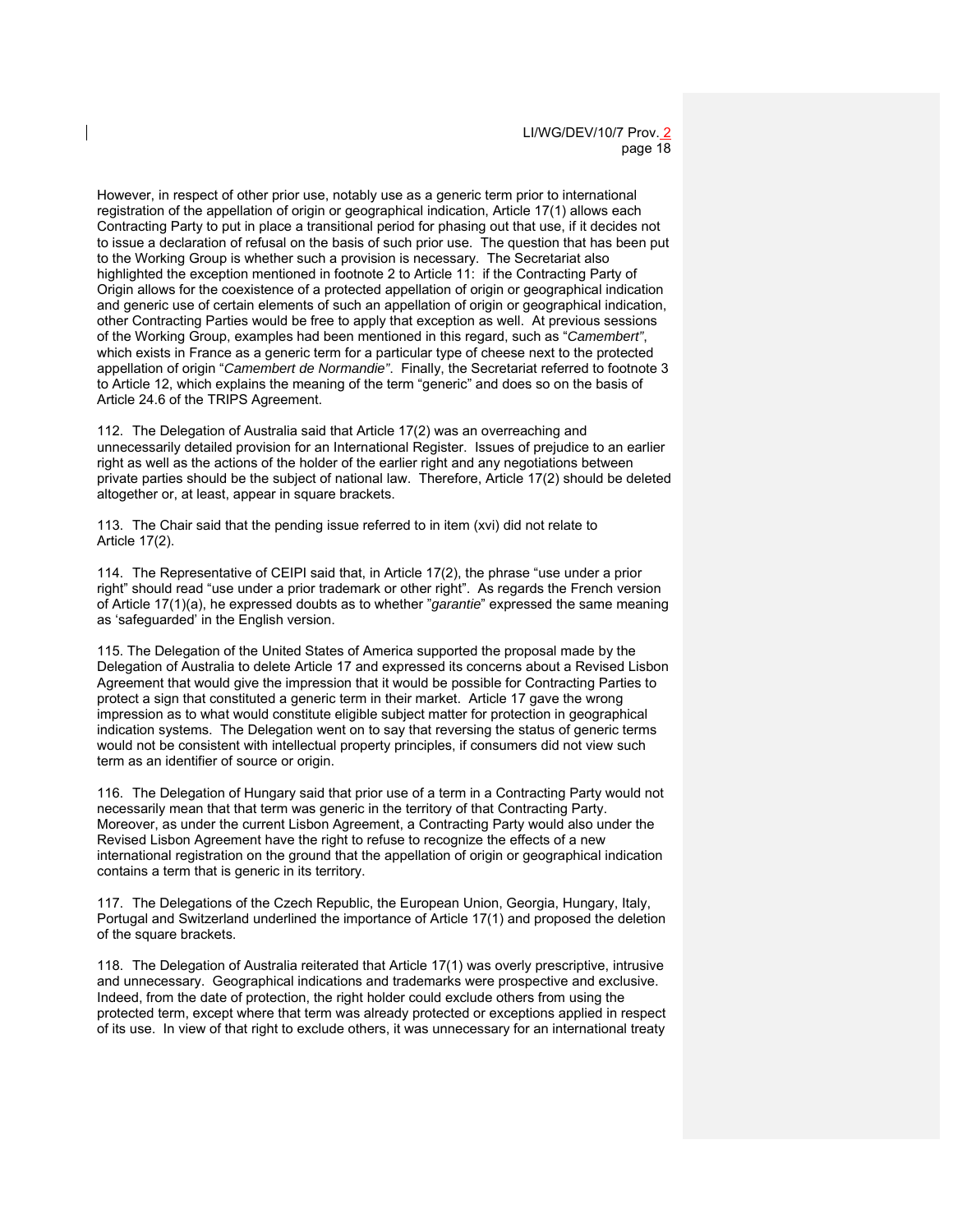to provide for an optional phasing out period. This was to be decided by the holder of the right and should not be addressed in such level of detail in an international treaty. The Delegation did not see any advantage in keeping such a permissive provision in the text.

119. The Chair concluded that Article 17(1) would be kept in square brackets, while Article 17(2) would be adapted to reflect the outcome of the discussions on Article 13 and would not be put between square brackets.

120. The Delegation of Peru expressed a reservation in respect of Article 17(2).

121. The Secretariat referred to Notes 17.05 and 17.06and said that Article 17(2) would be important for those Contracting Parties that allow for the coexistence of two rights under their national law. Contracting Parties that do not allow for such coexistence could simply refuse to recognize the effects of the later right, by deciding that any earlier right that was safeguarded under Article 13 would prevail or by issuing a refusal declaration in respect of the international registration. In other words, if Peru applied a system of 'first in time, first in right', the provision under Article 17(2) would simply not apply.

122. The Representative of CEIPI inquired as to what would be the consequences of omitting Article 17(1), and whether Contracting Parties would nevertheless be able to provide for a phasing out procedure or would not have the right to do so. He was of the view that the Contracting Parties would still have the right to provide for such a phasing out procedure but added that there were, nevertheless, advantages in keeping Article 17(1) in the text. Rule 14(2) provided for a limitation with regard to the duration of such a phasing out period. In addition, Rule 14(1) and (3) provided for a procedure requiring a Contracting Party, that had put in place a phasing out period in respect of a given prior use, to notify the duration and other particulars concerning the phasing out period to the International Bureau, so that these particulars could be recorded in the International register and notified to the Competent Authority of the Contracting Party of Origin, the beneficiaries and other interested parties, as the case may be.

123. The Delegation of Peru indicated that, upon further reflection, it could withdraw its reservation in respect of Article 17(2).

GROUP C: PENDING ISSUES CONCERNING OTHER PROVISIONS RELATED TO THE LEGAL EFFECTS OF INTERNATIONAL REGISTRATIONS

The question as to whether Article 9(1) should be kept and whether Article 9(2) should be moved to Article 6

124. The Delegation of the United States of America was of the view that, as indicated in Note 9.01 and in paragraph 145 of the Report of the ninth session of the Working Group, the current draft of Article 9 had been modeled on Article 1 of the TRIPS Agreement, as well as on the Madrid Protocol and the Geneva Act of the Hague Agreement, for purposes of indicating the effect that an international registration should have in the territory of a Contracting Party in accordance with the Revised Lisbon Agreement. The Delegation was of the view that it would be preferable to follow the text of Article 4 of the Madrid Protocol and Article 14 of the Geneva Act of the Hague Agreement more closely, for greater flexibility. In the Delegation's view, Article 9 had a different rationale than Article 10 and should be retained in the draft Revised Lisbon Agreement, as it was critical to the text.

125. The Delegation of the European Union was of the view that Article 9(1) was redundant, in view of Article 2 and Article 11. Moreover, Article 10 provided that "Each Contracting Party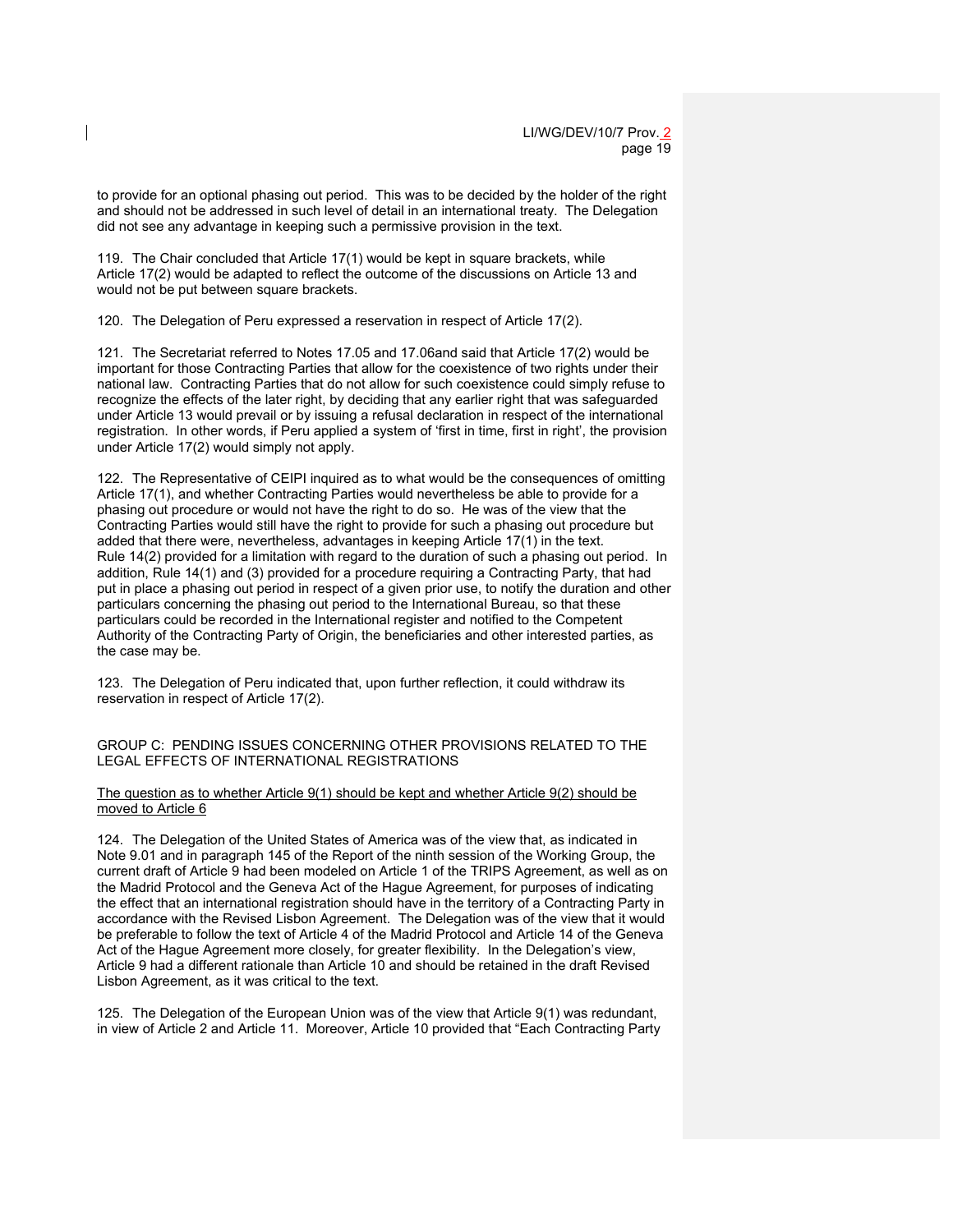shall be free to choose the type of legislation under which it establishes the protection stipulated in this Act". In any event, if Article 9(1) were to be retained, the Delegation would strongly suggest the deletion of the last part reading "provided that the legislation treats registered appellations of origin as registered geographical indications", as that phrase might give rise to divergent interpretations and ambiguities.

126. The Delegation of Australia supported the statement made by the Delegation of the United States of America.

127. The Chair suggested, in view of the statements made, that the square brackets be removed from Article 9 and the final phrase of the provision starting with "provided that" be deleted.

128. The Delegation of France expressed the view that Article 9(2) had better be moved to Article 6, so as to bring together all the provisions dealing with international registration. The Delegation further suggested that Article 9(2)(a) might be simplified by deleting the final part of that subparagraph.

129. The Delegations of the European Union and Mexico agreed with the suggestion to move Article 9(2) to Article 6.

130. The Representative of CEIPI supported the proposal to transfer Article 9(2) to Article 6 and to simplify the text of Article 9(2)(a), as suggested by the Delegation of France.

131. Following some further discussion, the Chair indicated that there appeared to be consensus to move the provision of Article 9(2) to Article 6(5), and to amend Article 9(2)(a), so that the provision would read: "Subject to sub-paragraph (b), a registered appellation of origin or geographical indication shall, in each Contracting Party that has not refused protection in accordance with Article 15, or that has sent to the International Bureau a notification of grant of protection in accordance with Article 18, be protected from the date of the international registration."

The issue as to whether Article 10(2), read in conjunction with Article 15(2), should refer to any other or to more extensive protection

132. The Chair suggested that the Working Group might wish to prefer the use of the words "any other", as this phrase had a broader meaning than "more extensive".

133. The Representative of CEIPI pointed out that, if the suggestion from the Chair were followed, the Notes should clearly indicate that 'any other' protection should not be understood as referring also to any less extensive protection. He added that a consequence of the amendment would be that the square brackets in Article 10(2), Article 15(2) and Article 19(4) could be deleted.

134. The Chair said that the reference to 'any other' protection could not simply be invoked to provide a level of protection that would not meet the substantive requirements of the Revised Lisbon Agreement, because Article 10(2) had to be read in conjunction with Article 10(1), which clearly stated that "the substantive requirements of this Act" had to be met by the Contracting Parties. Moreover, Article 9(1) required Contracting Parties to protect registered appellations of origin and geographical indications "in accordance with the terms of this Act", while leaving each Contracting Party free to choose the form of legal protection, in accordance with Article 10(1).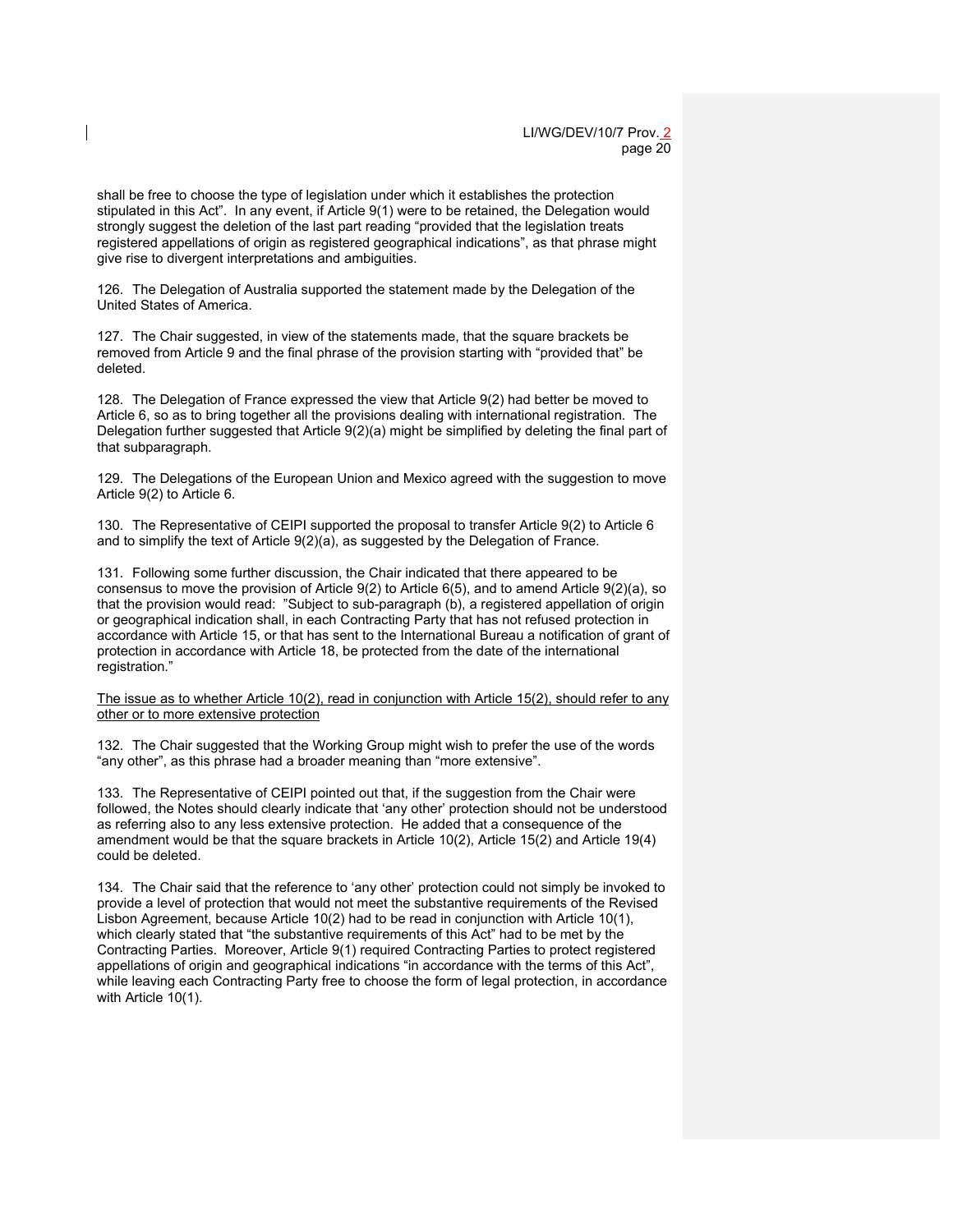135. The Chair concluded that the phrase 'any other' be retained in Article 10(2) and that the necessary consequential amendments should be made to Articles 15(2) and 19(4), as well as the Notes.

### The content of Article 16(2) concerning negotiations following a refusal

136. The Delegation of the United States of America reiterated the request it had made at the previous session of the Working Group that Article 16(2) be deleted. The provision confuses the difference between trade negotiations, which are appropriately handled by Governments, and decisions over private property rights under national law. The Lisbon System is a filing system and not a trade agreement. Notwithstanding the use of the phrase "where appropriate", the Delegation was of the view that Article 16(2) would suggest that the Government of the Contracting Party of Origin might have standing to intervene in appeals against refusal decisions concerning a geographical indication issued by the examining Office under the national law of another Contracting Party, by proposing negotiations to the Contracting Party in question.

137. The Representative of INTA reiterated the position she had expressed at previous sessions of the Working Group and agreed with the Delegation of the United States of America that Article 16(2) be deleted. Without questioning the fact that countries could always enter into negotiations under the general rules of public international law, she agreed that Article 16(2) might send a wrong message, as there would be many situations where negotiations in respect of a refusal would be inappropriate, in particular where the refusal would be based on the existence of prior trademark rights of private parties. Those rights should not be left at the mercy of negotiations between Contracting Parties.

138. The Delegation of Australia also supported the deletion of Article 16(2). It would be inappropriate for a  $21<sup>st</sup>$  century treaty on intellectual property to contemplate that Governments would be able to propose negotiations in respect of private property rights.

139. The Chair concluded that no support had been expressed in favor of Article 16(2). He nonetheless indicated that two points might be relevant in that regard. Article 16(2) started with the words "where appropriate", which were intended to alleviate the concerns about the cases in which a State would intervene in legal disputes involving private parties. However, a refusal could also be based on other considerations, such as the preservation of public order in a given Contracting Party. Further, the current Lisbon Agreement did not prevent Contracting Parties from entering into negotiations, as confirmed by the Records of the Diplomatic Conference in 1958. Article 16(2) could, therefore, be regarded as a continued practice under the Revised Lisbon Agreement. Deletion of Article 16(2) would not mean that this practice could not continue. In other words, negotiations could still be proposed by Contracting Parties.

140. The Delegation of the European Union agreed with the Chair that there were cases in which refusals were not related to prior rights. For example, with regard to a refusal based on Rule 5(3), the possibility to propose negotiations in respect of this refusal might well be appropriate and it was quite possible that, as a result, the refusing Contracting Party might revise its decision. However, entering into such a negotiation did not depend on Article 16(2).

141. The Delegation of the United States of America suggested that, in view of the statements made, Article 16(2) might be redrafted so as to require contracting parties to offer an opportunity for interested parties to appeal or challenge any refusal made by a Contracting Party, without dictating the form in which such appeals or challenges should take place or who should have standing in such procedures.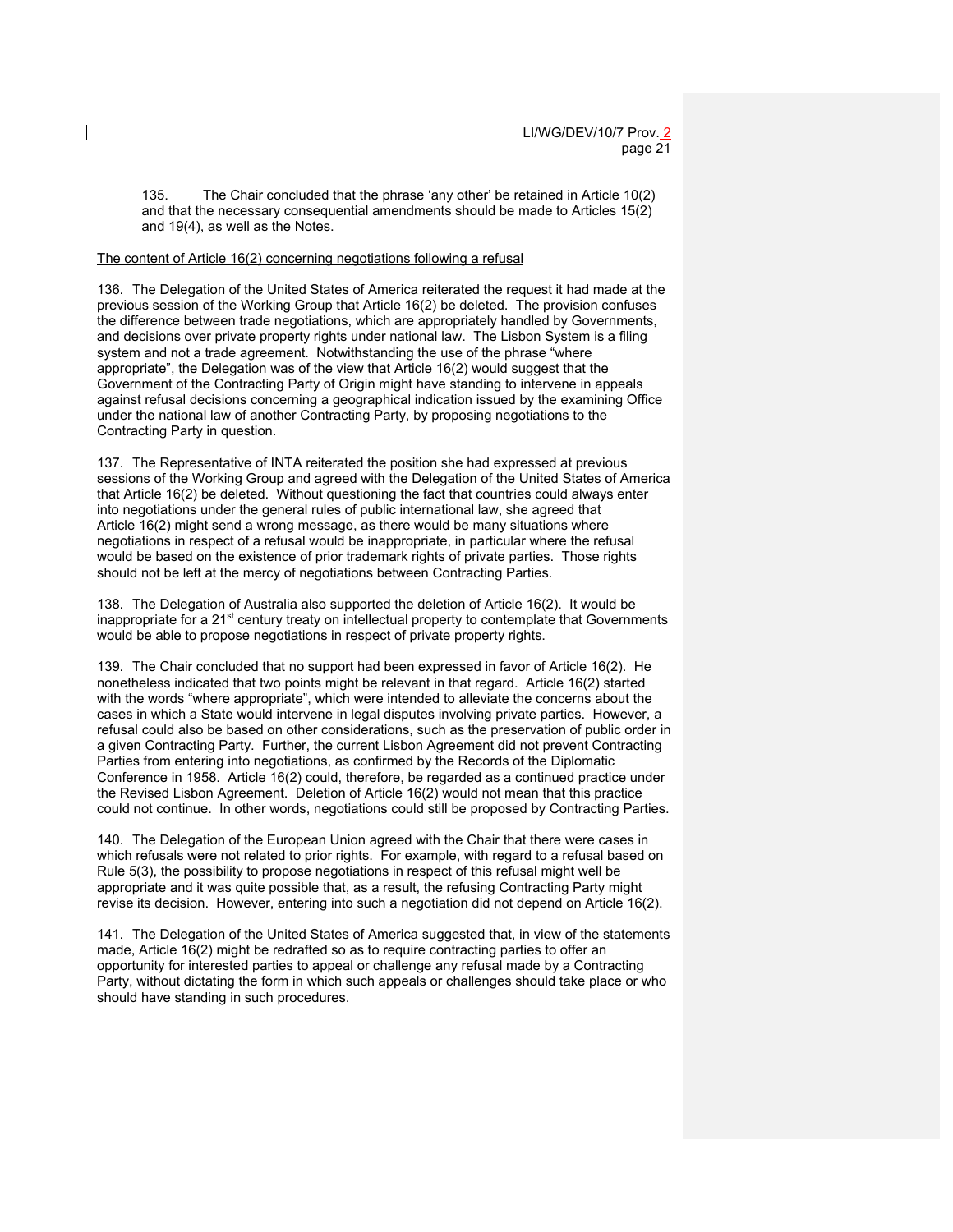142. The Chair indicated that Article 15(5) already deals with the remedies that should be made available in the case of a refusal. He wondered whether the concerns of the Delegation of the United States of America could be alleviated by the deletion of the final part of Article 16(2). Deletion of the reference to interested parties would clarify that Article 16(2) relates to negotiations that could take place between Contracting Parties. Appeal procedures in respect of a refusal were conducted between the Office of a Contracting Party and the interested parties that were affected by such refusal.

143. The Representative of oriGIn expressed the view that, from a practical perspective, the possibility for Contracting Parties to have consultations and to enter into negotiations with respect to the withdrawal of a refusal could be very interesting, especially in cases in which the refusal was not based on a prior right.

144. The Representative of CEIPI said that, in his understanding, the absence of Article 16(2) would not prevent negotiations of this kind being launched. Therefore, Article 16(2) was not essential and might even send a wrong message. In any event, if the provison were retained, the phrase "Where appropriate," should not be translated into French by "*Le cas échéant*", as was currently the case.

145. The Chair said that there were two options. The first option was to delete Article 16(2), on the understanding that this would not affect the possibility for Contracting Parties to enter into negotiations. Thus, the practice under the current Lisbon Agreement could continue. The Notes could reflect this understanding. The second option was to retain Article 16(2), while deleting the final part of the paragraph and adding a phrase to the effect that the provision would be without prejudice to Article 15(5). If the second option were chosen, the French version should be adapted, as indicated by the Representative of CEIPI.

146. The Delegations of the Czech Republic, the European Union, Italy and the Republic of Moldova as well as the Representative of ABPI expressed their preference for retaining Article 16(2), with the modifications suggested by the Chair.

147. The Delegations of Australia, Chile and the United States of America expressed their preference for deleting Article 16(2), on the understanding indicated by the Chair.

148. The Chair said that, while progress had been made with regard to the wording of Article 16(2), the Working Group still had to consider the two options he had outlined. Consequently, the provision would be retained, in square brackets.

The issue as to whether Article 19(1) should establish an exhaustive or a non-exhaustive list of grounds for invalidation

149. The Representative of CEIPI referred to Note 19.02 concerning Article 19(2) and said that, on the basis of Article 5(2) and (3), there were three scenarios setting out who could file an application. Under the first scenario, an application is filed by the Competent Authority on behalf of either the beneficiaries or a legal entity as referred to in Article 5(2)(ii). Under the second scenario, an application is filed by the beneficiaries themselves. And under the third scenario, an application is filed by a legal entity as referred to in Article 5(2)(ii). Under Article19(2), the beneficiaries shall be given the possibility of defending their rights against invalidation in all three scenarios, including when the application was filed by a legal entity as referred to in Article 5(2)(ii). A legal entity as referred to in Article 5(2)(ii) shall be given such possibility in case of the first and third scenarios only. Article 19(2) does not require such possibility to be given to the Competent Authority in any of the three scenarios.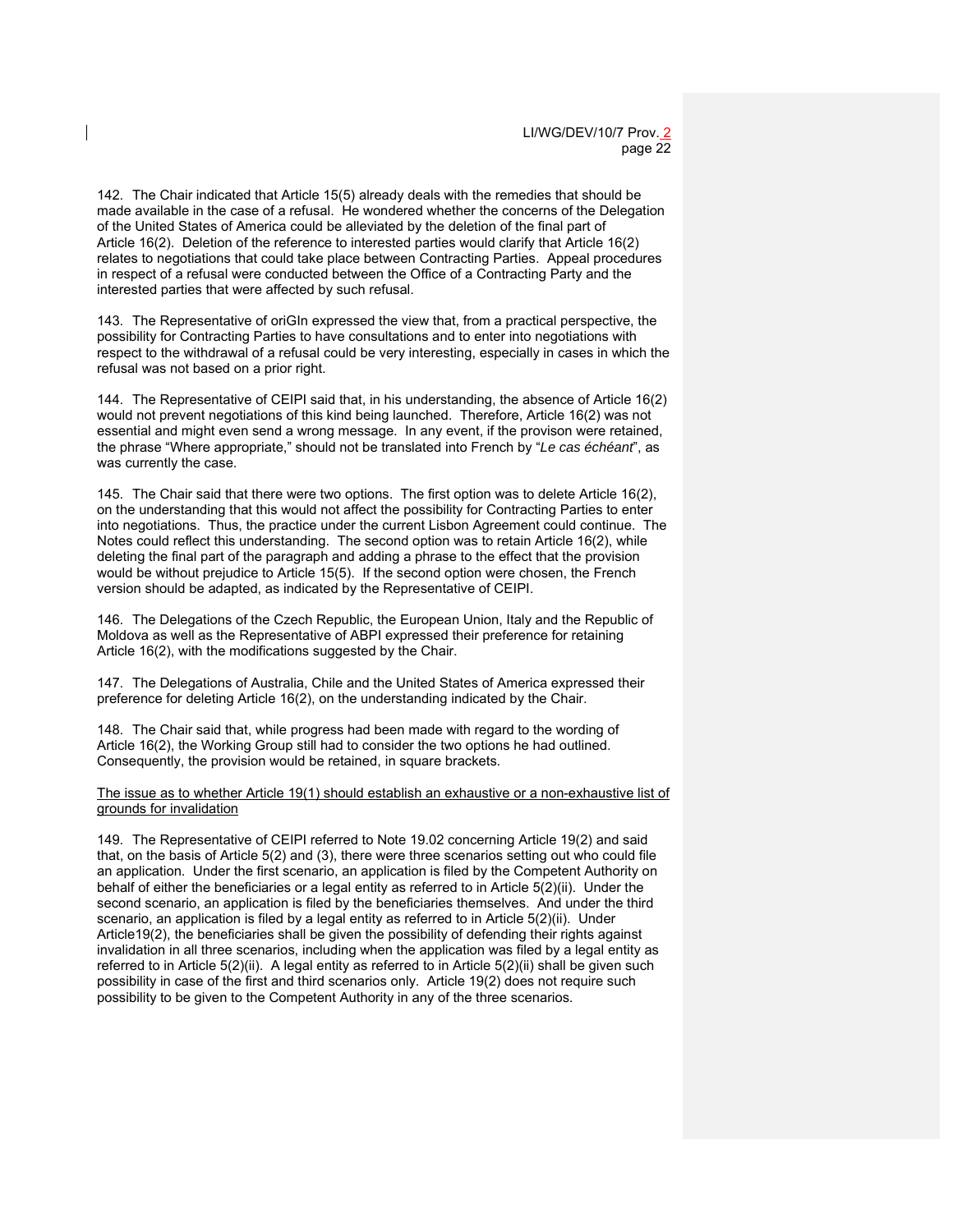150. As regards Article 19(1), the Delegation of the European Union expressed its preference for Option B. For reasons of clarity and legal certainty, the Delegation was of the view that, once protection had been granted, it should not be possible to challenge the grant of protection, at any point in time, on the basis of a non-exhaustive list of grounds. Invalidation should only be possible on the basis of clear, objective and predefined criteria. Option A was not acceptable, as it left the door open to all sorts of possible grounds for invalidation. Footnote 5 gave a non-exhaustive list of possible grounds for invalidation, including some that were problematic. For example, item (vii) of footnote 5 refers to "grounds based on the fact that a term has acquired a generic character", which was unacceptable as a ground for invalidation. In this regard, the Delegation referred to the discussion in the Working Group on Article 12. The generic nature of a term could be advanced as a ground for refusal, if the term was already generic prior to international registration, but the generic nature of a term could not be acquired afterwards. In addition, item (ii) of footnote 5, which referred to "grounds based on genericness prior to the international registration", could only be accepted, if such ground was advanced within a specific time-limit.

151. As regards Article 19(2), the Delegation of the European Union underlined the fact that, in the case of geographical indications and appellations of origin, the entitlement to use the geographical indication or the appellation of origin did not depend on who had filed the application for registration, but on whoever was producing the product that was the subject of the geographical indication or the appellation of origin, at a place within the geographical area of origin. Such producers qualified as beneficiaries, as referred to in Article 5(2) and (3) as well as Article 19(2). Anyone who bought the production facility from such a producer or established its own facility for the production of the product, that is the subject of the geographical indication or the appellation of origin, within the geographical area of origin in accordance with the product specification, would qualify as beneficiary.

152. The Delegation of Italy expressed its preference for Option B. As regards Article 19(2), the Delegation was of the view that the term "beneficiaries" had to be understood as stated in Article 1(xvii).

153. The Delegation of Iran (Islamic Republic of) preferred Option A, but after hearing the statements made by the Delegations of the European Union and Italy, could also live with Option B, provided that "morality and public order" would be added as possible grounds for invalidation.

154. The Delegation of Chile reiterated its preference for Option A and suggested the addition of the phrase "in accordance with domestic legislation".

155. The Delegation of Australia said that Option A was desirable from the point of view of transparency and the public interest. Administrative decisions were sometimes made without access to all available information and, moreover, circumstances might change over time. The Delegation was of the view that Option B presented a list that was more limited than those available under many *sui generis* regimes for the protection of geographical indications. Moreover, Option B would exclude countries that protect geographical indications under trademark regimes from joining the Revised Lisbon Agreement. The Delegation further expressed the view that Article 19(2) should assuage some of the concerns expressed by delegations with regard to Option A.

156. The Delegation of Switzerland reiterated its preference for Option B.

157. The Representative of INTA expressed its support for Option A. It would be excessive to draw the conclusion from an administrative silence, that permanent protection should be given even when the requirements for protection were not fulfilled. The Competent Authority may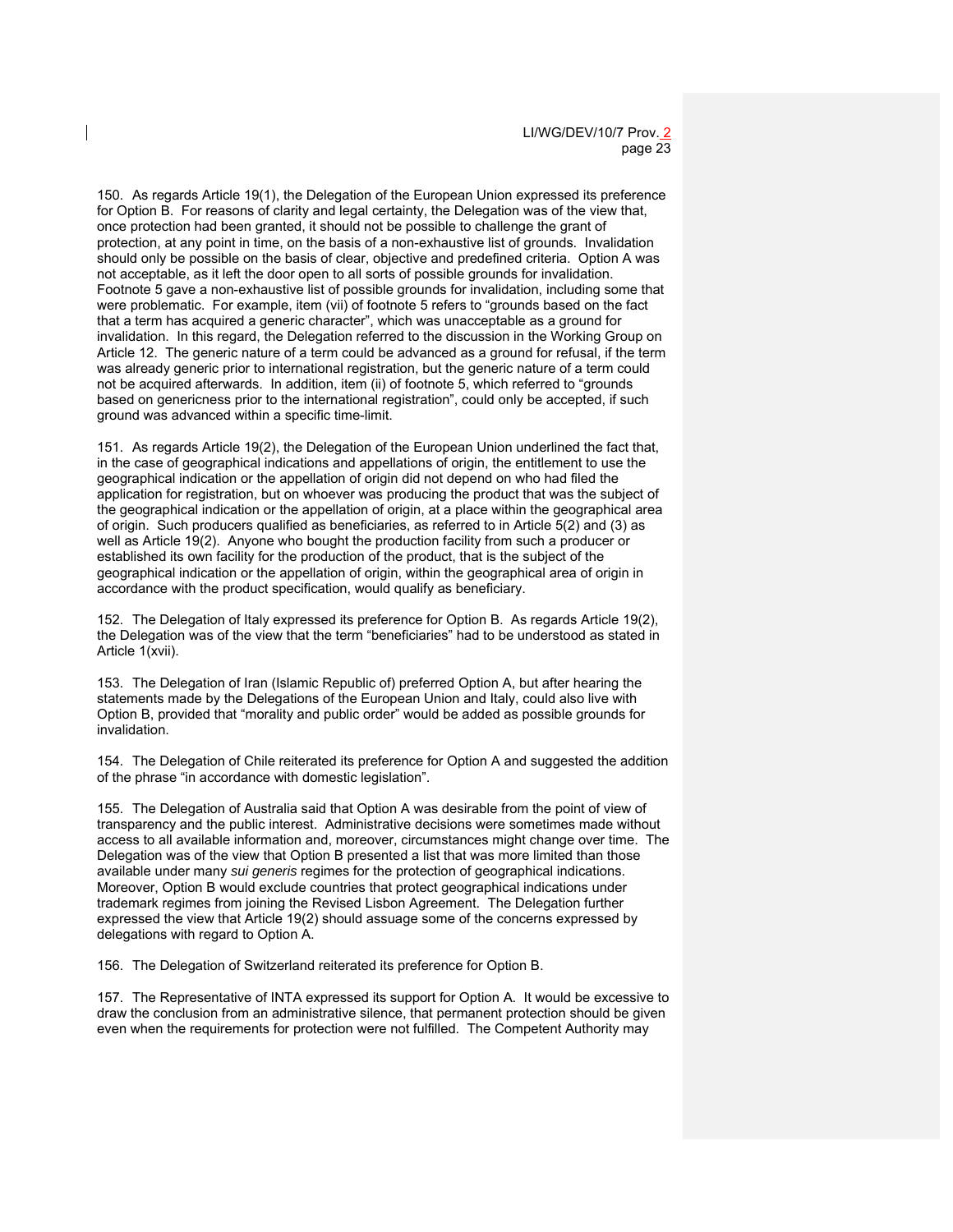not have had the necessary information or the resources necessary to comprehensively assess, within the one year period, whether protection should granted in respect of a given geographical indication or appellation of origin. Moreover, in case wrong information had been provided, there should be a possibility to correct the situation. Not allowing for such corrections might even meet Constitutional concerns in some countries. As regards the wording of Option B, she recommended that the phrase starting with "when the protection granted" be deleted. Whether there is a final court decision is only a procedural requirement for recording the invalidation at WIPO.

158. The Representative of oriGIn expressed its preference for Option B, for the sake of legal certainty and transparency for companies that need to plan their production and investments, and as regards the level of legal protection.

159. The Delegation of Costa Rica expressed its preference for Option A and supported the proposal made by the Delegation of Chile.

160. The Delegation of France expressed its preference for Option B, which was broad enough to deal with the most urgent and problematic cases.

161. The Delegation of the United States of America supported Option A, because it was of the view that limiting the availability of invalidation could potentially raise Constitutional questions for its country and likely for many other countries as well. The United States has laws, regulations and policies in place that have been extensively vetted and tested in courts to ensure the appropriate balance of rights and interests in its intellectual property system. Taking away the ability to invalidate private property rights, on the United States soil, would diminish the country's ability to regulate commercial behavior as dictated by its laws. In case of fraud, bad faith, mistakes and lack of information, invalidation was entirely appropriate, if not necessary to protect the public. Categories of invalidation could be broadly defined. Perhaps, Article 6*quinquies* of the Paris Convention could be taken as example. As regards the comments that had been made concerning users that want to be able to plan for their export markets and users that want legal certainty, the Delegation said that this applied to trademark owners as well. Many of the same interests were shared by owners of trademarks and geographical indications.

162. The Representative of CEIPI said that, although legal certainty must be encouraged as much as possible, at the same time one had to be careful not to contravene Constitutional rights. He added that questions of Constitutional law could come up in many countries, i.e. not only in countries that protect geographical indications by a trademark regime. It might be wiser to follow the approach of Option A, albeit with some built-in safeguards, as suggested by the Delegation of the United States of America. Another possibility might be to amend Option A by inserting a phrase to the effect that available grounds for invalidation shall not contravene the provisions of the Revised Lisbon Agreement.

163. The Chair pointed out that there were a number of intellectual property titles in respect of which the grounds for refusal and the grounds for invalidation differ. For instance, a patent application may be refused for lack of compliance with the formalities, but this does not constitute a ground for invalidation. Vice versa, under the European Union trademark legislation, the applicant's bad faith is a ground for invalidation, but it is not a ground for refusal. In those cases, there is a list of grounds for refusal and a list of grounds for invalidation, which are both exhaustive. However, neither the current Lisbon Agreement nor the draft Revised Lisbon Agreement specify an exhaustive list of grounds for refusal. Consequently, it might not be consistent to have an exhaustive list of grounds for invalidation, if there was not going to be an exhaustive list of grounds for refusal. Moreover, under Option B, there would never be a remedy against, for example, mistakes or bad faith.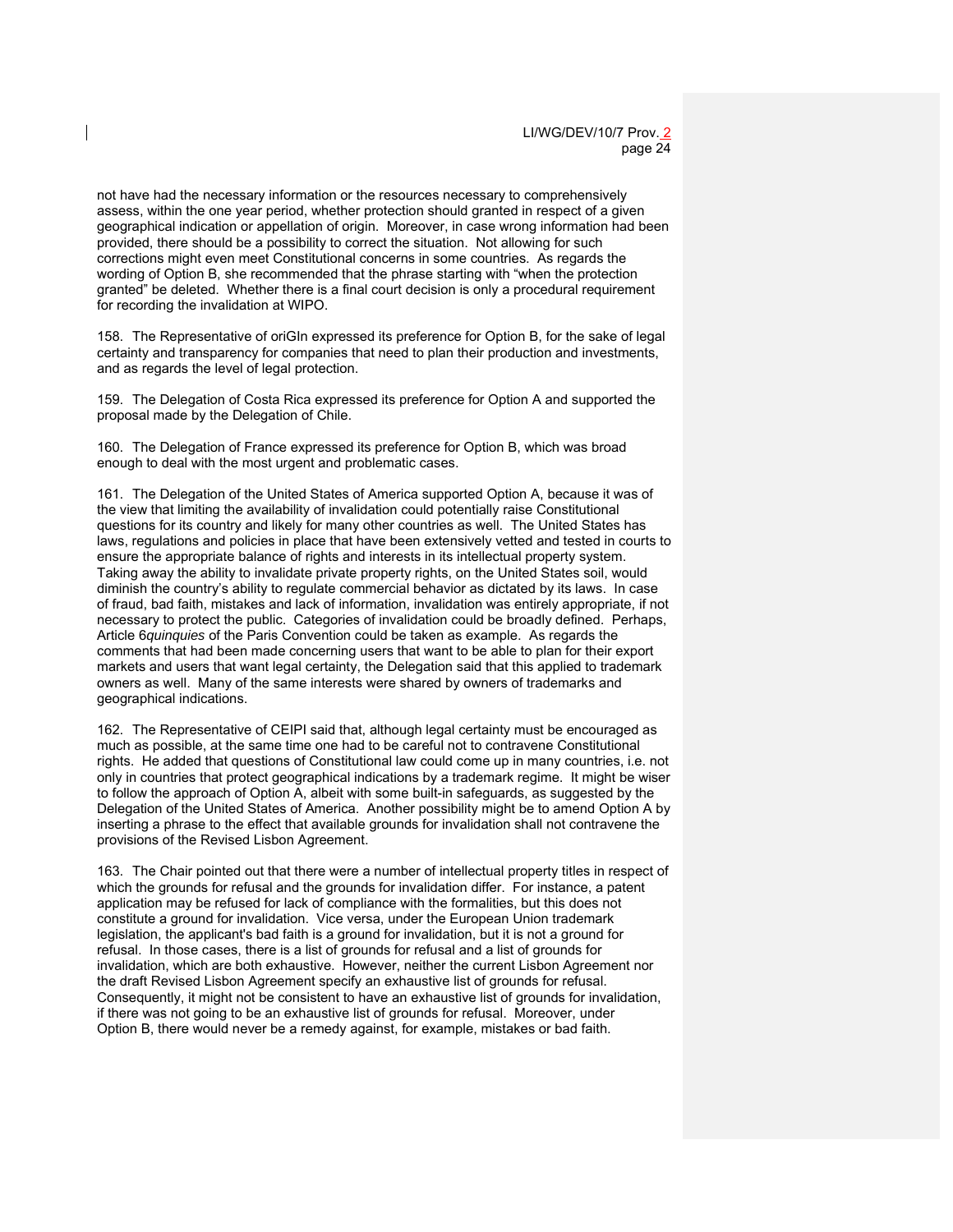164. The Delegation of the European Union said that such inconsistency could be easily explained. Article 15 of the draft Revised Lisbon Agreement provided for a one year period within which Competent Authorities had the opportunity to refuse protection. It could be assumed that, during this one year process, extensive discussions and possible negotiations could take place before the decision is taken whether to refuse protection or not. In this context, any ground of refusal could be invoked, such as, for instance, public order, morality, genericness or prior rights. However, if, upon granting protection, an indefinite period could be opened, during which, at any moment, any ground for invalidation could be invoked, this would jeopardize legal certainty. In other words, once protection is considered acceptable, normally a limited list of grounds for invalidation should apply. In the Delegation's view, the one-year period should prevent cases of insufficient information or bad faith. However, if necessary, this could be taken care of in the wording of Article 19. From the Delegation's perspective, Option B, item (ii), reading "when compliance with the definition of an appellation of origin or geographical indication in the Contracting Party of Origin is not ensured anymore" could be considered to cover a situation in which a Contracting Party had been misled due to inadequate information provided by an applicant.

165. The Representative of oriGIn recalled that oriGIn had always taken the position that there should be an exhaustive list of grounds for refusal as well as an exhaustive list of grounds for invalidation. Genericness could not be advanced as a ground for invalidation at a later stage, as this would violate Article 12. As regards the arguments that there should be remedies against fraud or bad faith, he was of the view that Member States should trust that, it would be in the interest of the Contracting Party of Origin to invalidate the geographical indication or appellation of origin in cases of fraud or bad faith.

166. The Delegation of the Republic of Moldova expressed the view that, even though it was in favor of establishing an exhaustive list, it would be impossible to establish such a list, in view of the various grounds for invalidation that exist under national laws. In the Republic of Moldova, a registered geographical indication can be invalidated if the geographical indication was registered by error, for example because the examiner was not aware of the existence of certain facts at the time that protection was granted. Such an error can be fixed by means of an invalidation procedure. As regards Option A, the Delegation said that item (vii) should be removed from footnote 5, as discussed in the context of Article 12.

167. The Chair concluded that both Options for Article 19(1) would be retained in the text. Suggestions had been made to improve the text of Option A. Article 19(2) would remain unchanged. The discussion on Article 19 had been useful and provided a promising basis for solving the matter at the Diplomatic Conference.

GROUP D: PENDING ISSUES CONCERNING FEES AND THE FINANCING OF THE LISBON SYSTEM

Article 7(3), Article 8(3), Article 24(3)(vi) and related provisions concerning the possible introduction of maintenance fees; and the possible re-introduction of the provisions of the current Lisbon Agreement dealing with contributions by members of the Lisbon Union

168. The Delegation of Mexico reiterated its support for a Lisbon System that would be financially self-sufficient. The Delegation was, therefore, in favor of the introduction of both maintenance fees under Article 7(3) and individual fees under Article 7(5).

169. The Delegation of France indicated that the issues under consideration were related to the budget balance of the future Lisbon System, i.e., the income and expenses of the Lisbon Union under the Revised Lisbon Agreement. The Delegation was of the view that the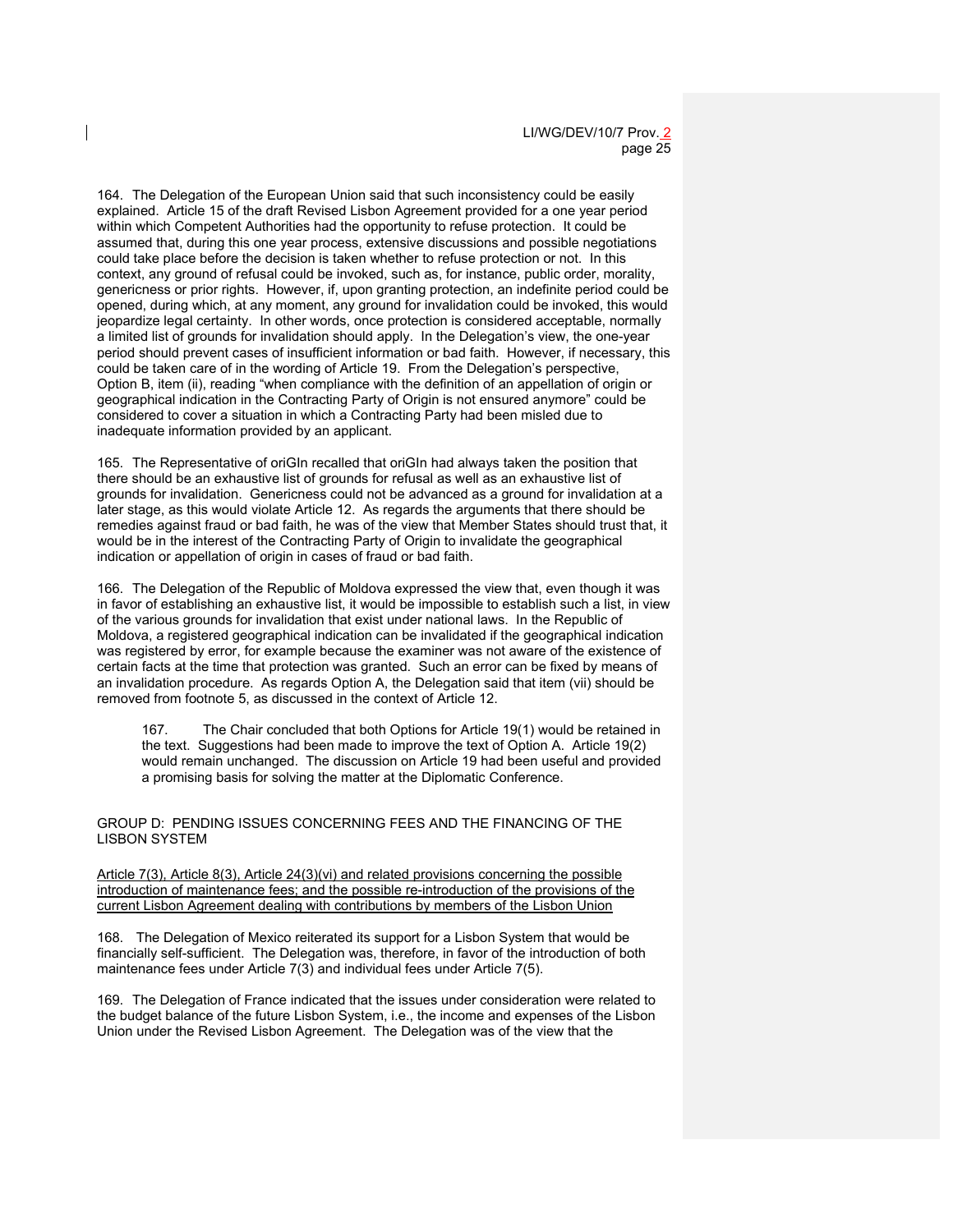introduction of maintenance fees would be contrary to the principles of a protection system in respect of geographical indications and appellations of origin, as also embedded in the current Lisbon Agreement, which provided for protection that was unlimited in time. Furthermore, the requirement to pay a maintenance fee on an *ad hoc* basis would lead to great legal uncertainty. The Delegation, therefore, expressed its opposition to the introduction of maintenance fees. With regard to possible contributions by members of the Lisbon Union, the Delegation pointed out that the provisions in question lacked clarity regarding their implementation and had a negative effect on the attractiveness of the Lisbon System. The Delegation, therefore, reserved its position on these provisions.

170. The Delegation of Italy reiterated its opposition to the possible introduction of a maintenance fee, as it was of the view that the introduction of too many fees would represent a considerable departure from the current Lisbon System. With regard to the provisions of the current Lisbon Agreement dealing with contributions by members of the Lisbon Union, the Delegation pointed out that the financial deficit of the Lisbon System was a budget problem, which might be solved in the future by new accessions and the submission of more applications for international registration. The Delegation suggested that the discussion on the issue be left to the Diplomatic Conference.

171. The Delegations of the Czech Republic, the European Union, Hungary and Portugal expressed support for the statements made by the Delegations of France and Italy. In addition, the Delegation of the European Union wished to clarify that, although it had proposed the reintroduction of the provisions of the current Lisbon Agreement dealing with contributions by member States of the Lisbon Union, this was, of course, the sole competence of these member States.

172. The Delegation of Switzerland reiterated its opposition to the introduction of maintenance fees, insofar as such fees might compromise the fundamental principles of protection under the current Lisbon system. The introduction and management of those fees might unnecessarily complicate the system and generate additional administrative costs. For example, the mere collection of those maintenance fees would already add to the cost of managing the Lisbon system. Referring to the introduction by the Secretariat, the Delegation did not think that the number of applications under the Revised Lisbon Agreement would be reduced to zero soon after its entry into force. As accessions would take place gradually, it was more likely that there would be a steady flow of incoming applications for many years to come. As regards Article 24(3)(vi), the Delegation was of the view that it was premature to take a position on the future financing of the Lisbon System, as this could only be usefully done at the time that the Revised Lisbon Agreement had to be implemented.

173. The Delegation of the United States of America referred to the information provided in document LI/WG/DEV/10/4 on the budget and the funding of the Madrid System. In this regard, the Delegation had done some additional research and wished to share the results with the Working Group, as the figures demonstrated the current fee differential between the Madrid System and the Lisbon System. Use of the Madrid System fee calculator showed that the cost of a certification mark or a collective mark registration designating 19 Madrid members that were also Lisbon members would be 4,606 Swiss francs, while its renewal every ten years for the same 19 members would cost 4,674 Swiss francs. These amounts consisted of the basic fee under the Madrid System of 653 Swiss Francs, the complimentary fee of 100 Swiss Francs for 11 of the 19 members that had not submitted a declaration for an individual fee, and the individual fee for the other eight members. Therefore, the Director General's proposal for an increase of the basic fee under the Lisbon System from 500 to 1,000 Swiss francs for a Lisbon registration was far below the comparable amount charged under the Madrid System, all the more since the figures mentioned only concerned 19 members. From that perspective, the Delegation was of the view that the basic application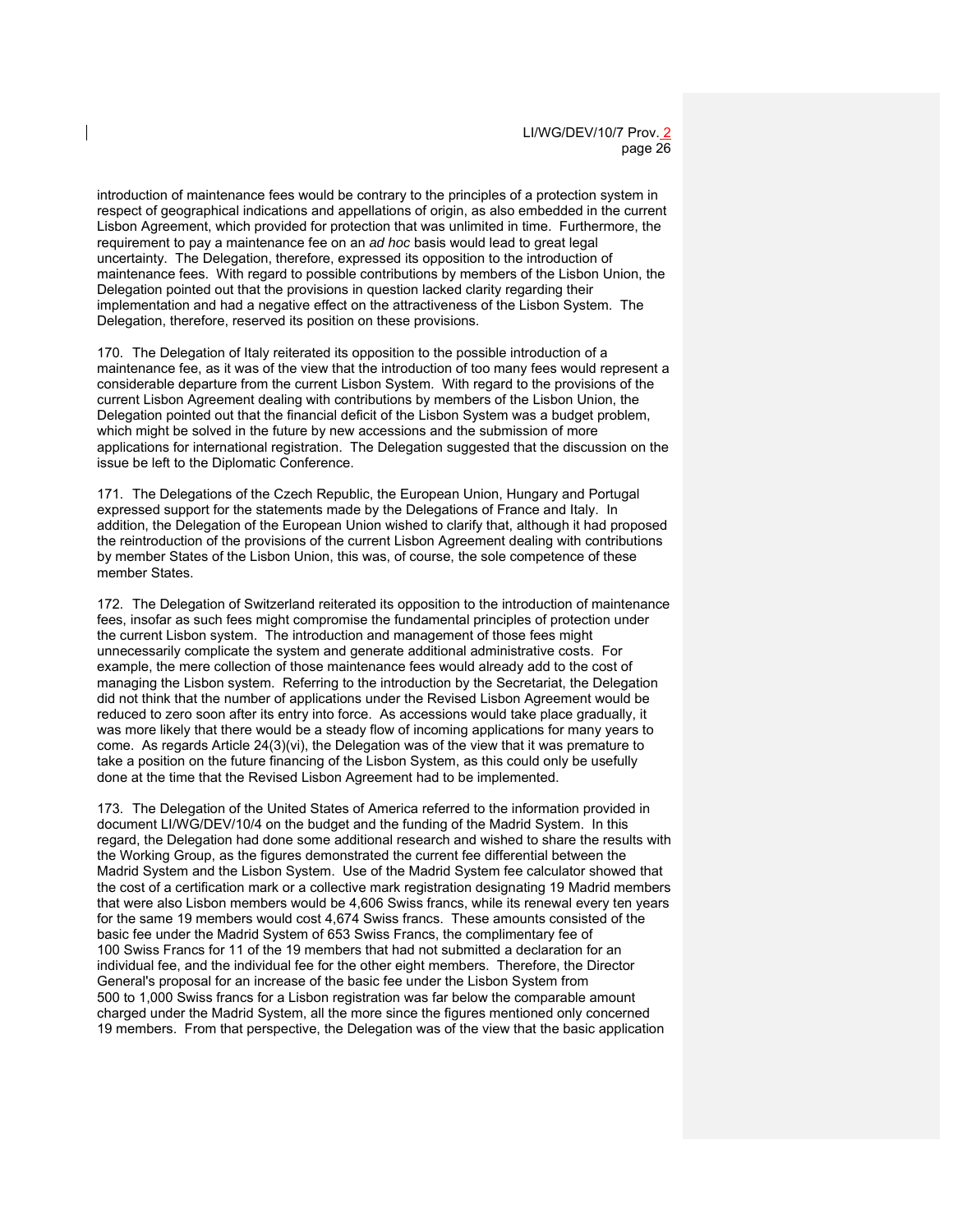fee for the Lisbon System would have to be set much higher than the proposed 1,000 Swiss francs. Alternatively, the maintenance fee of Article 7(3) would have to be made mandatory, so as to help offset the cost of operating the Lisbon System. Individual fees could not by themselves fund the System. The Delegation added that it would be preferable to institute the maintenance fee right away, rather than waiting for the Assembly to do it in the future. Thus, the appropriate income stream could be ensured right away. Moreover, the mandatory character of the maintenance fee would also eliminate the Delegation's concern about the appropriate triggering mechanism for implementing a maintenance fee, if that would just occur on an *ad hoc* basis, as would be the case under the current proposal. The Delegation expressed the view that an amended version of Article 7(3) could thus read as follows: "The Assembly shall establish a fee to be paid for the maintenance of each international registration at a level determined by the extent to which receipts from the sources indicated in Article 24(3)(i) and (iii) to (v) do not suffice to cover the expenses of the Special Union". The Delegation said that a mandatory maintenance fee under Article 7(3) would be preferable to the contribution system proposed under Article 24(3)(vi), as the Delegation was skeptical that any budget deficit would be appropriately covered by those contributions from Contracting Parties referred to in Article 24(3)(vi). Referring to the significant ongoing and rising deficit in the current Lisbon System, the Delegation pointed out that the contributions from Contracting Parties under Article 11 of the current Lisbon Agreement, that were supposed to cover a deficit, had never happened in practice, presumably because there was little incentive for Contracting Parties to make those contributions lacking a triggering mechanism that would require the Contracting Parties to make such contributions.

174. The Delegation of the Republic of Korea supported the proposal made by the Delegation of the United States of America, as it was of the view that the current fee system had to be improved in order to address the chronic financial deficit faced by the Lisbon System. A maintenance fee had to be introduced for the Lisbon System to reach a safe financial structure.

175. The Delegation of Georgia would not favor the introduction of maintenance fees as referred to in Article 7(3), as that would represent a considerable departure from the current Lisbon System.

176. The Delegation of Chile was of the view that maintenance fees, as proposed in Article 7(3), would constitute a good alternative for combatting the budget deficit. The Delegation suggested maintenance fees should not depend on the occurrence of a deficit. They should be established in the same way as under the other international filing systems administered by WIPO, such as the Madrid System and the Patent Cooperation Treaty.

177. The Delegation of Australia supported the comments made by the Delegations of the United States of America, the Republic of Korea and Chile in respect of introducing a maintenance fee.

178. The Delegation of the Republic of Moldova was opposed to the introduction of the proposed maintenance fee in Article 7(3), since the protection conferred under the current Lisbon System was based on the premise that such protection would be given for an indefinite period of time. Still, taking into consideration the current budgetary deficit of the Lisbon System, the Delegation was ready to consider an increase of the international registration fee.

179. The Delegation of Japan expressed the view that the Lisbon System should be designed so as to enable its operation in a sustainable manner, especially in light of its proposed extension to geographical indications. The Delegation believed that the introduction of maintenance fees could be a way of addressing the current financial deficit and, in that regard,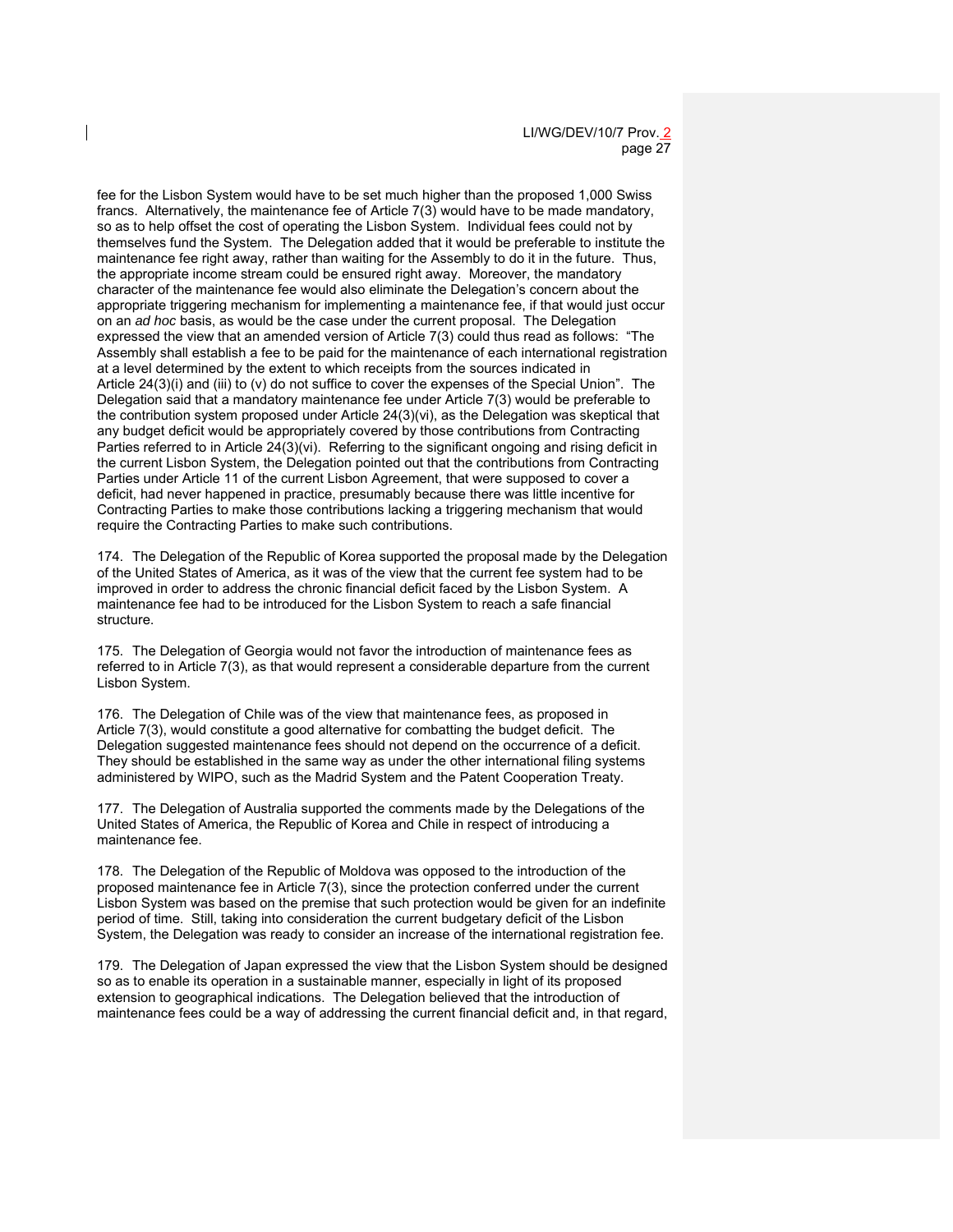reiterated the importance of a sustainable operation of the Lisbon Union by fees that would be earned by the Union itself.

180. The Representative of oriGIn recalled that the beneficiaries of geographical indications and appellations of origin were often small entities with limited financial resources, both in developed and developing countries. He requested the Working Group to take this fact into account before taking a decision regarding the applicable fees. He further invited national competent authorities to communicate with beneficiaries, so as to avoid duplication of fee payments.

181. The Delegation of Bulgaria was of the view that it might be premature to focus on the maintenance costs of the revised Lisbon System. He was of the view that the International Bureau would have to make a preliminary costs and benefits analysis in due course, showing under which circumstances the operation of the Lisbon System would become too expensive and indicate the number of registrations that would be necessary to achieve a self-sustaining system. Such an analysis should also clarify whether maintenance fees would be necessary or not. In spite of its utmost sympathy for those national small producers who were using, and would be using, geographical indications and appellations of origin to promote their products, the Delegation was convinced that, at least, 20 to 25 per cent of the registrations effected under the current Lisbon System concerned appellations of origin that were not used or commercialized. In light of the fact that appellations of origin and geographical indications also had a commercial objective, as they would be used to promote specific products from well-defined geographical areas, the Delegation was of the view that there should be some additional financial obligations for purposes of maintaining the Lisbon System on the part of the users of the Lisbon System themselves. In that regard, the Delegation expressed the view that the discussion should not focus so much on whether the Lisbon Union had a big financial deficit, as that would not be solved by the international treaty itself but rather by the number of countries and applicants that would be actively using the Lisbon System.

182. The Chair recalled that the overwhelming part of the current deficit had been generated by costs related to the ongoing review of the Lisbon System and not by the activities of the International Bureau in respect of the management of the International Register. Delegations should bear this in mind when making their calculations in respect of the future sustainability of the Lisbon System, as those costs would not arise in the future, after the review process would have been closed. The Chair further recalled that one of the main objectives of the review exercise was to increase the membership of the Lisbon System, so that it would become a truly global system. Although the Secretariat had rightly pointed out that there was a natural limit to the number of geographical indications and appellations of origin that could be registered, currently only some 840 international registrations were in force under the Lisbon System, while a study, mentioned in the fee proposal that the International Bureau had prepared for the Lisbon Union Assembly, had revealed a number of geographical indications worldwide of 10,000. Consequently, there is potential. The Chair further pointed out that, if the possible introduction of maintenance fees was not linked to budgetary considerations, the introduction of such fees would represent a systemic change, to which the current Lisbon membership would be fiercely opposed. Other options that could be considered for covering the expenses of the Lisbon System were an increase of the registration fee or, although less favored by the Working Group, special contributions by the members of the Lisbon Union. As regards the proposed re-introduction of the contributions of the Contracting Parties in Article 24(3)(vi) of the draft Revised Lisbon Agreement, the Chair was of the view that those who argued that there would be significant increase in the number of international registrations should not be afraid of keeping such a provision in the text, because there would be no need for its application in case of such an increase. Moreover, if the membership were to expand, the special contributions would be spread among a higher number of Contracting Parties. Therefore, his plea to delegations was to aim for a flexible framework that would enable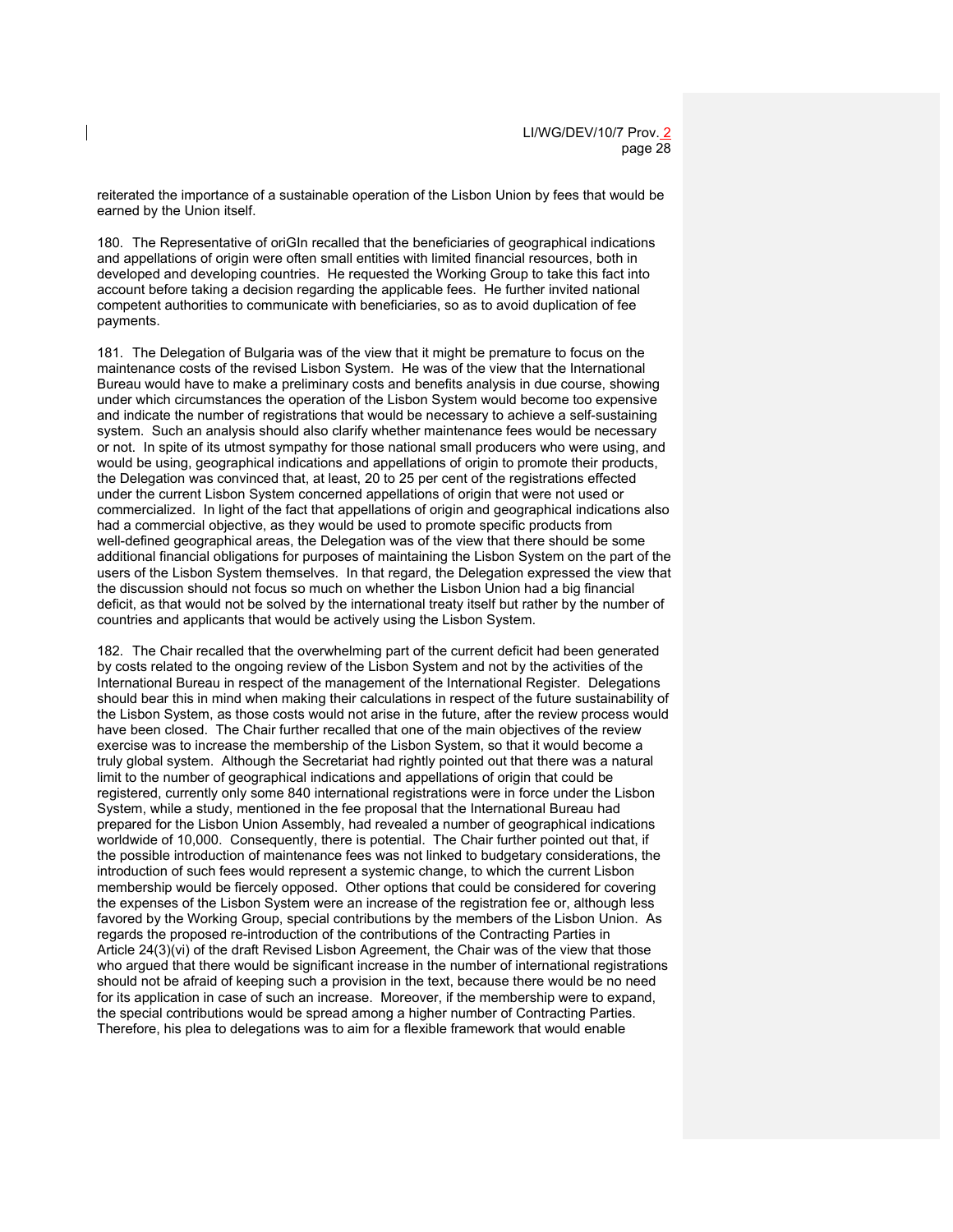Contracting Parties to address issues related to the financing of the Lisbon System in the future without tying their hands.

183. The Delegation of the Republic of Korea expressed its preference for the introduction of maintenance fees in the Revised Lisbon Agreement, not only in order to supplement the income of the system but also from the perspective of the protection of intellectual property as a whole. The Delegation recognized that some members of the current Lisbon Agreement had concerns about introducing maintenance fees because it would imply a fundamental change over the Lisbon system. However, the Delegation was of the view that the system would considerably change with the introduction of geographical indications. The Delegation said that it was not possible to predict how many or what kind of geographical indications would be registered under the Revised Lisbon Agreement in the future. Nevertheless, the number of geographical indications would increase, as many countries and communities were developing their geographical indications. The Delegation of Korea also pointed out that the function of geographical indications was becoming similar to that of trademarks. The Delegation therefore believed that, for a sound financial management, the principle of trademark legislation concerning fees should be introduced in the geographical indication system. The introduction of the new concept of geographical indications in the Lisbon system required changes to its fee system.

184. The Chair noted that a number of Contracting countries of the current Lisbon Agreement were opposed to the introduction of maintenance fees, as they believed that this would represent a significant departure from the basic principles of the current Lisbon system and from the system of protection that they would like to follow. However, there was at least one Contracting country of the Lisbon Agreement willing to consider the introduction of maintenance fees. Furthermore, a number of observer delegations advocated the introduction of maintenance fees. In that regard, the Chair noted that a proposal had been made for making maintenance fees mandatory and that their introduction should not be left to the Assembly. On the other hand, no delegation had spoken in favor of reintroducing the provisions of the current Lisbon Agreement on contributions by members of the Lisbon Union. Even those delegations that would like to see maintenance fees in the new system considered that the system of contributions did not work properly under the current Lisbon Agreement. The Chair noted that no delegation had supported the current version of Article 7(3) in square brackets. He suggested, therefore, to keep Article 7(3) within square brackets but in an amended form, along the lines of the suggestions made by the Delegation of the United States of America and supported by some other delegations. The title of Article 7(3) should be amended accordingly so as to read: "maintenance fee" instead of: "possible maintenance fee." As a consequence, the title of Article 8(3) should read: "non-payment of the maintenance fee". In Article 24(3)(ii), the wording should be adapted and read: "maintenance fees" and not "any maintenance fees", while the text would remain in square brackets. Article 24(3)(vi), referring to contributions by Contracting parties, should be deleted. In Article 24(4), the text in square brackets should be removed. As an alternative, the Chair suggested to keep more options: the current version of Article 7(3) as Option A; as Option B the suggestion made by the Delegation of the United States and as Option C there would be no provision on maintenance fees. Furthermore, the provisions on possible contributions by Contracting Parties would be kept with the necessary consequential amendments, including the corresponding provisions of the current Lisbon Agreement dealing with the way those contributions had to be defined and paid.

185. The Delegation of Italy reiterated its opposition to the introduction of maintenance fees. However, in order to show flexibility, the Delegation expressed support for the alternative proposal suggested by the Chair.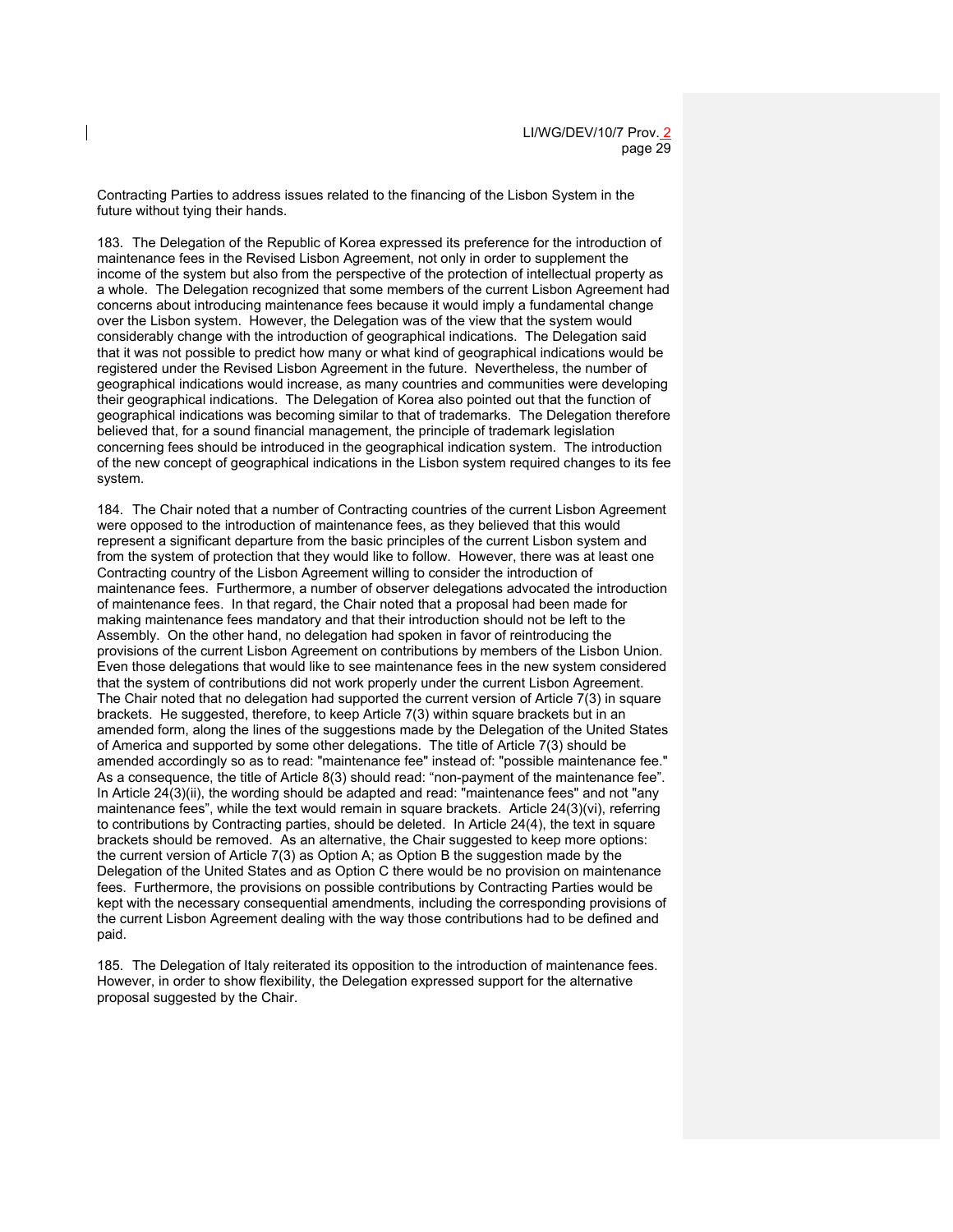186. The Delegation of the European Union also reiterated its opposition to the introduction of maintenance fees in terms of principle. The Delegation also sought clarification as to how such mechanism would actually work, so that the payment of such maintenance fees could not simply be forgotten by negligence.

187. The Delegation of the United States of America expressed its support for the alternative proposal suggested by the Chair, so that all the options would remain in the text.

188. The Delegation of France referred to the comments made by the Delegation of the Republic of Korea and recalled that the Working Group was developing the registration mechanism of the current Lisbon Agreement. This mechanism was based on the fundamental principle of international registration without act of receipt in the national legislations of the Contracting parties. The Delegation supported the statement made by the Delegation of the European Union and the comments made by the Delegation of Switzerland on the practical consequences of maintenance fee implementation. The Delegation believed that serious issues could arise in terms of legal certainty. The Delegation noted that there was a mixing debate between the implementation of fees, which would significantly modify the functioning of appellations of origin and geographical indications, and the question on how to deal with a temporary deficit. The Delegation invited the Working Group to reflect on the fact that a finance issue should not be regulated by bringing major legal consequences.

189. The Delegation of Switzerland supported the statement made by the Delegation of France. The Delegation also said that the question posed by the Delegation of the European Union reflected its concerns regarding the hypothetical benefits of maintenance fees, the costs of managing such fees and the uncertainty that would result in terms of the legal effect of negligence as well as any other problems associated with the payments of this kind of fees. The Delegation recalled the complex nature of such a fundamental change to the functioning of the Lisbon system which could be of little use for the financial issue. The Delegation said that Switzerland, as a number of other countries, had a system which clearly differentiated the protection of trademarks, which was subject to a renewal fee, from the protection of geographical indications and appellations of origin, which was not subject to maintenance fees. This was because of the fundamental difference between these two instruments of Intellectual Property.

190. The Chair concluded that there was support for his alternative proposal, so that all options for addressing the financial issue of the Lisbon system would remain in the text.

191. In response to the request for clarification from the Delegation of the European Union, the Secretariat referred to Section 701 of the Administrative Instructions under the Hague System.

Article 7(5) and (6) and related provisions concerning the possible introduction of individual fees

192. The Chair noted that there were two Options. Under Option A, the possibility for Contracting Parties to require individual fees would be provided for in the Agreement itself, leaving it to the Contracting Party concerned to decide whether it wished to have such individual fees or not. Under Option B, the decision on whether or not to establish such possibility would be left to the Assembly.

193. Referring to Article 7(5), the Delegation of the United States of America supported Option A in order to accommodate trademark systems and cost recovery for the examination of geographical indications and appellations of origin. The Delegation requested the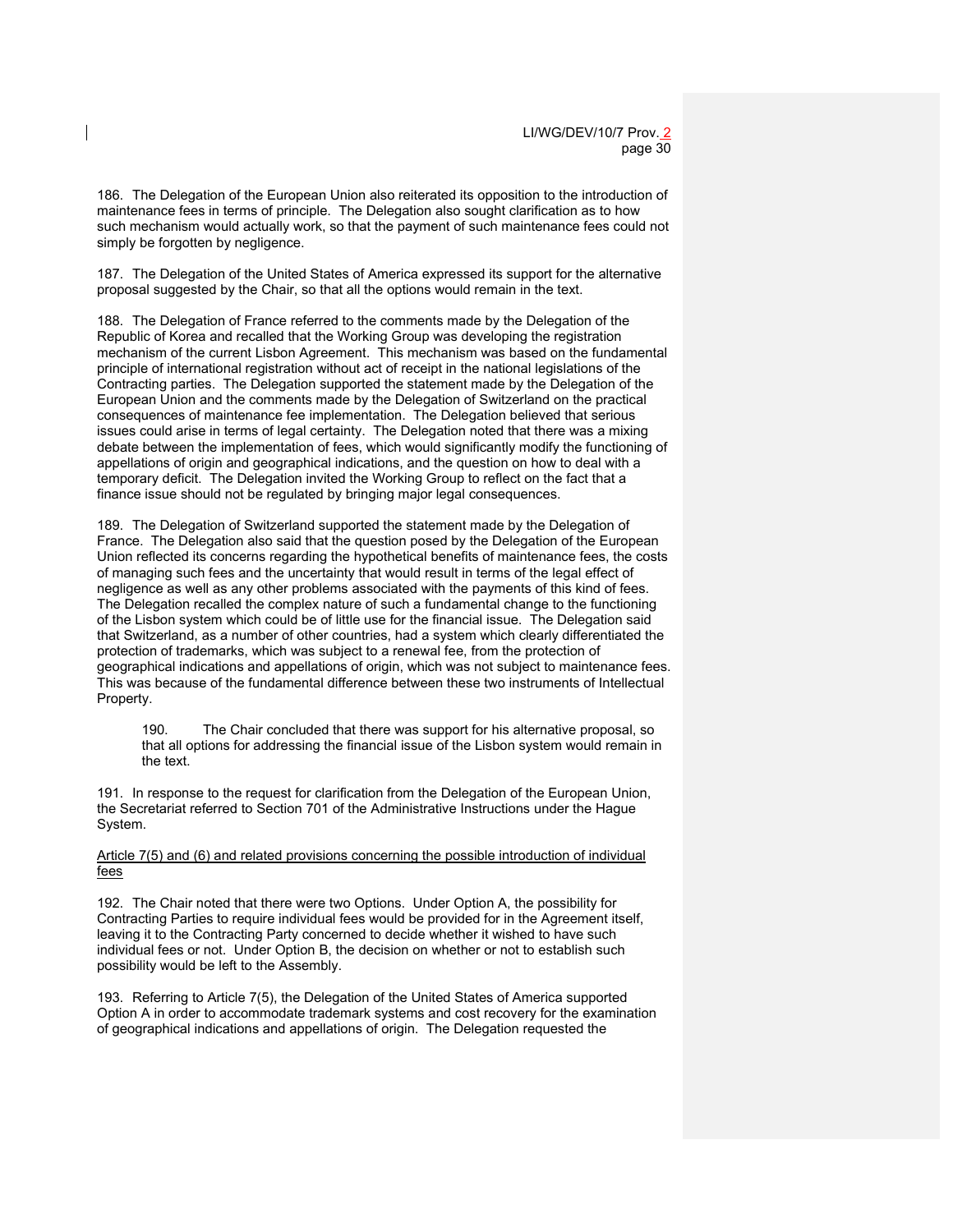consequential amendments of Article 7(6) and Rule 8(2). As regards Article 7(6) and Rule 8(2), the Delegation was of the view that a reference had to be added to maintenance fees to be paid at the national level. In view of the Delegation, Option B for Article 7(5) was not acceptable. The issue of whether there would be an option for prospective Contracting Parties to charge individual fees should not be left to the Lisbon Union Assembly. The ability to collect an individual fee was a fundamental issue for many prospective Contracting Parties. As for the level of individual fees that would be acceptable, the Delegation indicated that the model of the Madrid System should be followed.

194. The Delegation of Mexico reiterated its position in favor of Option A in respect of Article 7(5).

195. With regard to Article 7(5), the Delegation of Italy expressed its preference for Option B. The Delegation considered important that the payment of individual fees was not mandatory. Taking into account the needs of other countries, which could not join the system without individual fees, the Delegation could agree on this possibility but only on a non-mandatory basis. The Delegation opposed the amendment proposed by the Delegation of the United States in respect of Article 7(6). In this connection, the Delegation also reiterated its opposition against direct filings under the Lisbon System.

196. The Delegation of France also supported Option B. In view of the objective to revise the Lisbon Agreement so as to increase its membership, the situation of countries, which financed their national office for the registration of geographical indication from fees, had to be taken into consideration. However, the Delegation could not accept individual maintenance fees, as it was difficult to foresee examination costs other than in respect of the initial notification of the international registration. Nonetheless, the Delegation agreed that it was important to ensure that protection should not be maintained where no longer necessary.

197. The Delegation of Costa Rica expressed its support for Option A. However, as mentioned by the Delegation of France, the Delegation proposed to delete the last part of Option A concerning maintenance fee. Once an international registration had been awarded and processed, there should be no further costs.

198. The Delegation of Hungary stated not to be against the introduction of individual fees. However, this should be left to the Assembly of the Lisbon Union to decide. The Delegation was therefore in favor of Option B. The Delegation reiterated its view that this should not be combined with the introduction of a kind of designation system undermining the essential feature of the Lisbon System, i.e. the automatic extension of protection to the territories of all other Contracting Parties.

199. The Delegation of the Republic of Moldova expressed its support for Option A, since the purpose of the Working Group was to make the system more attractive for new members. However, the Delegation did not support the proposal to introduce in Article 7(6) provisions regarding maintenance fees.

200. The Chair clarified that Option A already included the possibility to have individual fees in the form of maintenance or renewal fees at national level. Thus, if Option A were to be accepted, Article 7(6) would refer to all these fees. The difference between Option A and Option B was not only that Option B would leave to the Assembly the decision on whether or not to establish individual fees, but also that Option B was only dealing with individual fees to cover the costs of substantive examination. Option B did not extend to maintenance or renewal requirements and fee payments in that regard. Therefore, those who were against having individual fees for maintenance or renewal fees could simply support Option B. On the contrary, those who would like to have such kind of individual fees should support Option A.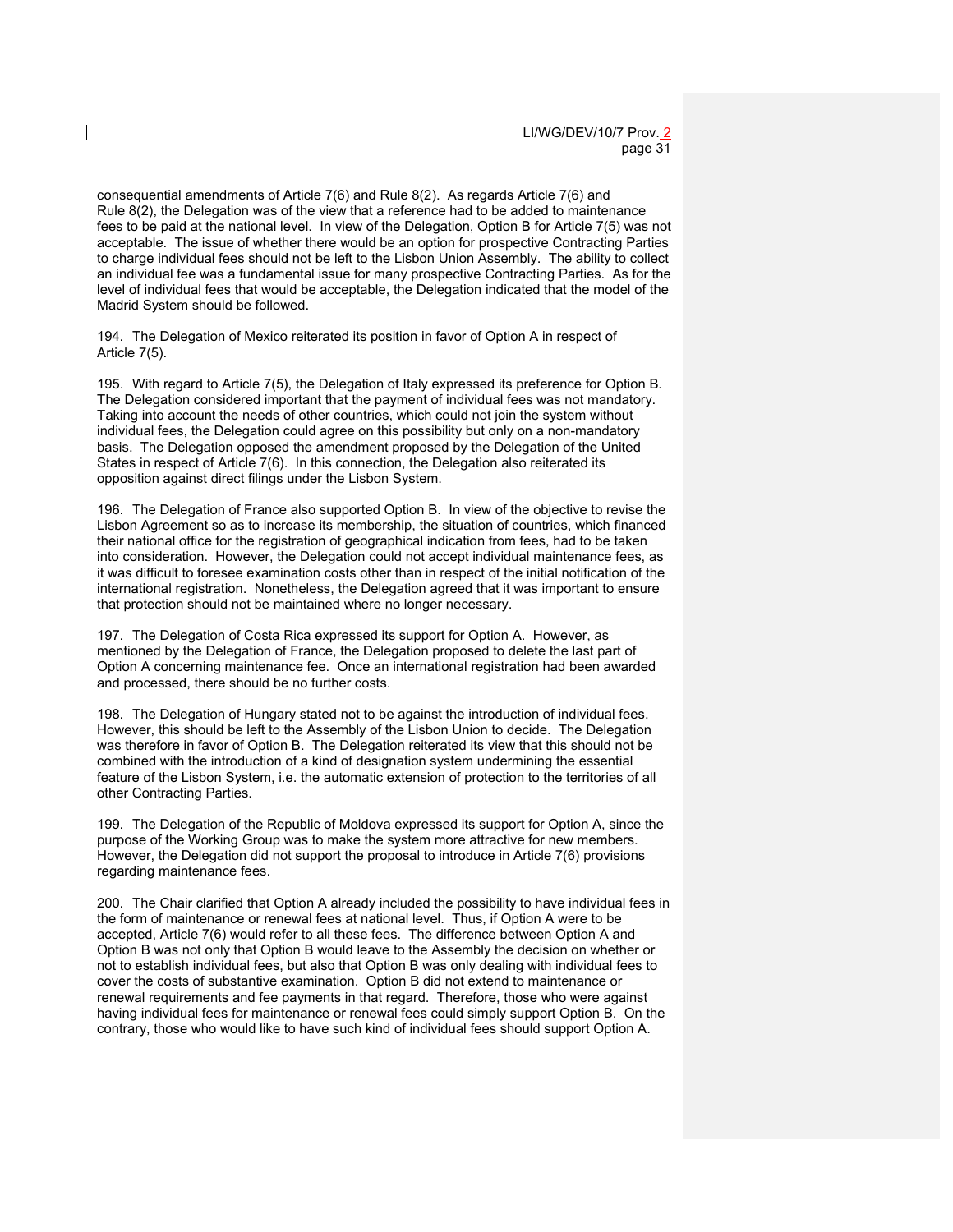The Chair said that if any delegation supported Option A without a reference to renewal and maintenance fees, this would require an Option C. However, the Chair noted that no one had requested such an Option. Option A would provide for individual fees through a provision in the agreement itself and that would cover both fees for substantive examination and for maintenance or renewal. Option B would leave it to the Assembly to establish individual fees but only for substantive examination, not for renewal or maintenance. Then, depending on the outcome of discussions on Article 7(5), Article 7(6) would simply refer back to the individual fee, whether it would cover both kinds of fees or only the individual fee for substantive examination.

201. The Delegation of the Czech Republic stated to be in favor of Option B.

202. The Delegation of Australia supported Option A allowing Contracting Parties to collect individual fees and cover the costs of processing applications for the protection of geographical indications and appellations of origin. The Delegation also accepted the proposed capping of such individual fees. The fees paid by the national citizens of the Contracting Party for their direct filings should not be used to subsidize the protection of intellectual property rights filed through an international filing system. The introduction of individual fees would also make the Lisbon System more attractive to potential new members and enable them to join.

203. The Delegation of the United States of America, following the Chair's explanation of what the term "individual fee" in Article 7(6) would cover, withdrew its proposal to add a reference to "maintenance fees" in Article 7(6) as well as in Rule 8(2). Further, the Delegation agreed with the Delegation of Australia that Option B did not provide a real option for those countries that had to charge an individual fee to avoid their national filers subsidizing international filers. Such countries were not going to join the Lisbon System and then find out that the Assembly might not allow them to collect an individual fee.

204. The Delegation of Switzerland highlighted that delegations had expressed understanding and openness to the concept of individual fees for international registrations, even though this would require a major change to the Lisbon System, which was operating to the great satisfaction of the current members of the Lisbon Agreement. These would be even more so in case of the introduction of maintenance fees. The Delegation of Switzerland said that it would be more logical to leave the possible introduction of individual fee to the Assembly depending on the interest demonstrated by potential new members in respect of the Revised Lisbon Agreement. The Delegation, therefore, supported Option B.

205. The Delegation of the European Union supported the preference expressed by the Delegations of Italy, France, Hungary, Czech Republic and Switzerland in respect of Option B, considering the need for flexibility expressed by prospective new members in terms of individual fees for substantive examination. The Delegation considered that Option B would be appropriate because it would leave time for proper examination of the pros and cons of providing an option to Contracting Parties for introducing individual fees.

206. The Delegation of the Russian Federation expressed its support for Option A. The introduction of individual fees would make an increase in membership possibly.

207. The Representative of oriGIn reiterated that it was very important to enlarge the membership of the Lisbon System. He stressed, however, that the majority of geographical indication producers had limited resources. Too many fees could have the paradoxical effect of having less appellations of origin or geographical indication registered. The overall financial burden should remain limited so as to allow geographical indication associations to benefit from the system and use it effectively.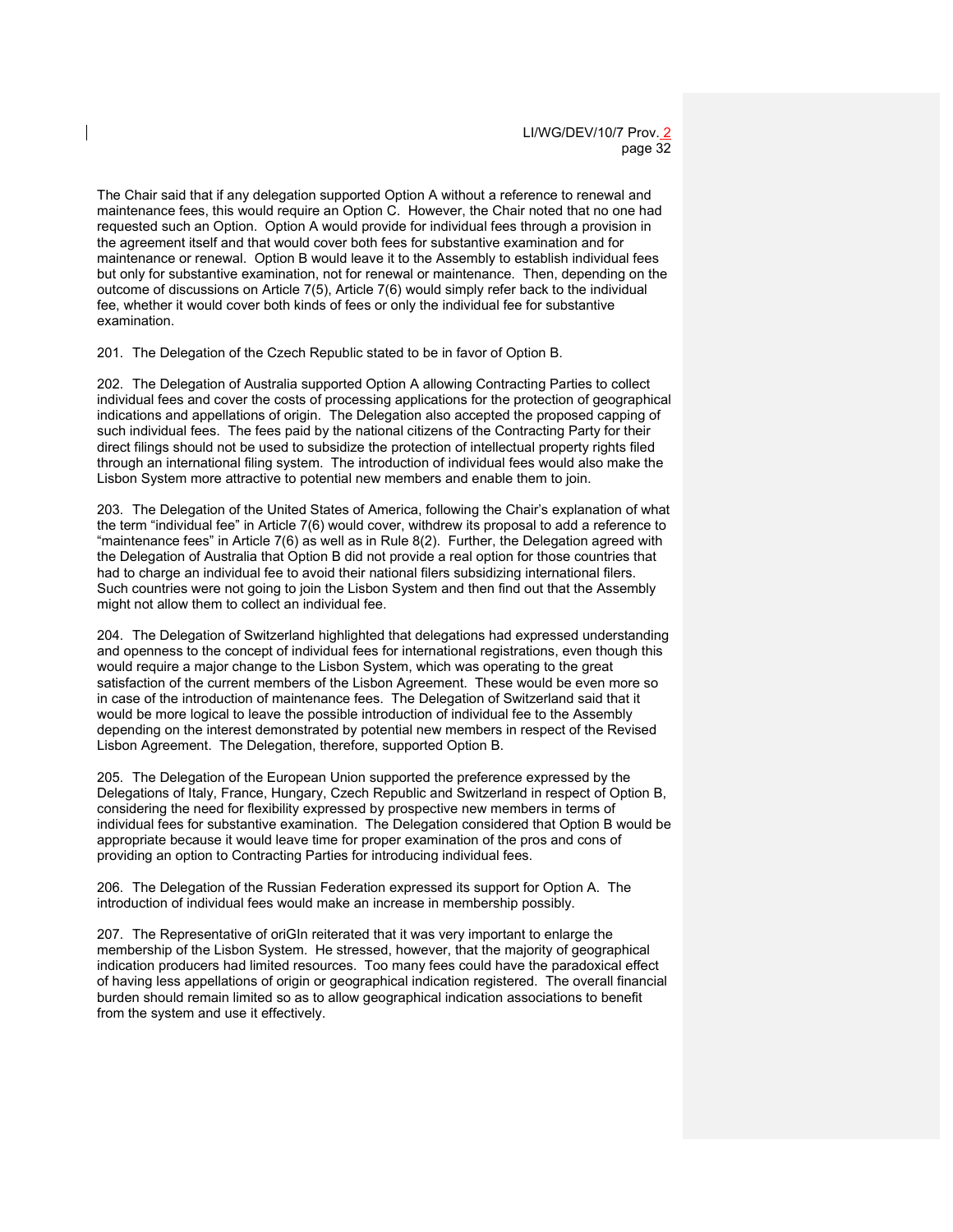208. The Chair concluded that Options A and B of Article 7(5) would remain in the text without changes, as proposals for amendments had been withdrawn.

#### The amount of fees in Rule 8(1)

209. The Chair said that the amounts within square brackets in Rule 8 were those that currently apply under the Lisbon Agreement and its Regulations. In view of the discussion that had already taken place on how the operation of the Lisbon System should be financed, he concluded that the square brackets around these amounts would be kept and the issue of the amounts of fee would be referred to the Diplomatic Conference.

#### The title and the preamble of the draft Revised Lisbon Agreement

210. The Representative of CEIPI recalled that in WIPO terminology the word "Act" was used. This term was important to designate the revised text of an existing treaty throughout the whole history of the Paris Convention and other international treaties administered by WIPO. A distinction had to be made between the title of the draft text as it was going to be submitted to the Diplomatic Conference and the title of the text which would emerge from the Diplomatic Conference when it had been adopted. At the present time, the title of the draft was "draft Revised Lisbon Agreement on Appellations of Origin and Geographical Indications". The Representative of CEIPI was of the view that the word "revised" should be replaced by the word "New Act of the", not just to follow the usual WIPO style, but also to avoid confusion in case of future revisions. Moreover, the current title of the Lisbon Agreement should be used: "Draft New Act of the Lisbon Agreement for the Protection of Appellations of Origin and their International Registration". In Article 1(iii), the expression "the Lisbon Agreement on Appellations of Origin and Geographical Indications" should be used This should be refle Article 1(iii).

211. As regards the Preamble, the Representative of CEIPI expressed doubts as to the need for a Preamble. However, if a Preamble were to be maintained, an expression other than "Contracting Parties" should be found because there would not be Contracting Parties, as defined in Article 1(xiv), until after the entry into force of the New Act.

212. The Representative of CEIPI further took the opportunity to convey some suggestions for the correction of editorial errors in documents LI/WG/DEV/10/2 and 3, which the Secretariat might take on board when aligning the various language versions of the documents to be submitted to the Diplomatic Conference. In this regard, he pointed out that, in the French and Spanish versions of document LI/WG/DEV/10/3, the square brackets with regard to the refusal period of one year in Rule 9 should be removed; in the French version of document LI/WG/DEV/10/2, in Article 24(3), there were two items (iv); and in all language versions of document LI/WG/DEV/10/2, at the end of Article 24(4), the word "above" should be deleted.

213. The Chair then proposed that the title be adapted as suggested by the Representative of CEIPI.

214. The Chair said that the draft Preamble only indicated the objectives of the revision process and would not appear to contribute substantially to any further interpretation of the Agreement. Therefore, he proposed to omit the Preamble and avoid all the complications with respect to its wording.

215. The Working Group agreed to proceed as proposed by the Chair.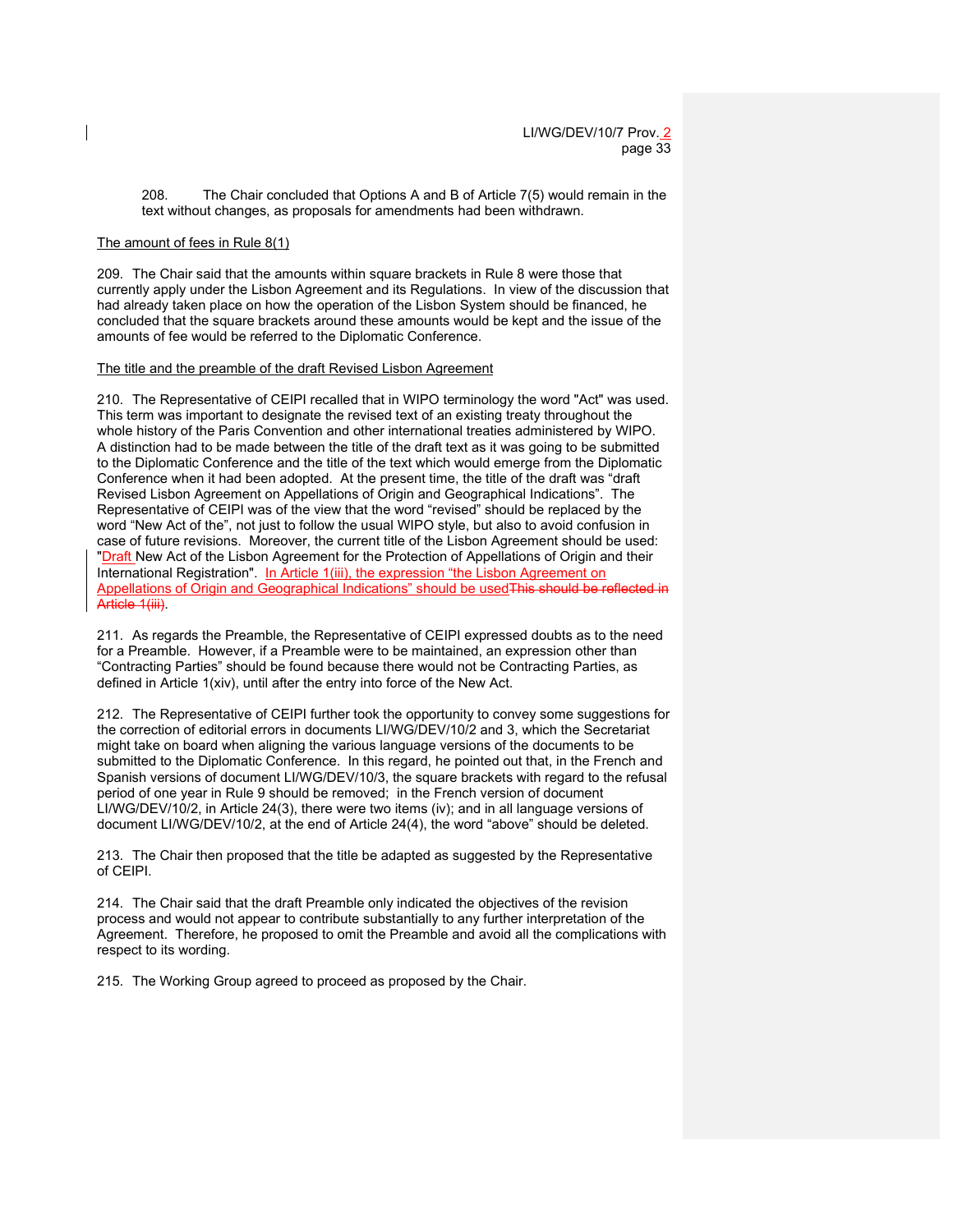#### FOLLOW-UP

216. The Chair concluded that the Working Group agreed that the text of the Draft Revised Lisbon Agreement and the Draft Regulations resulting from its consideration of the pending issues should constitute the basic proposal for the Diplomatic Conference.

217. The Chair further recalled that the current Lisbon Agreement would continue to apply as long as not all its Contracting Countries had become party to the New Act to be adopted at the Diplomatic Conference. Therefore, the Working Group should consider the possibility that the Assembly of the Lisbon Union might in due course amend the Regulations under the current Lisbon Agreement, in order to align them with those that would apply under the New Act. The Chair wondered whether the Working Group was in a position to recommend to the Assembly of the Lisbon Union to initiate this process at the appropriate time. In practical terms, this would mean that, after the Diplomatic Conference, the Assembly of the Lisbon Union might, at its next session, address a proposal for the initiation of this procedure, and in what way these amendments should be discussed.

218. Following a request for clarification from the Delegation of Algeria, the Chair said that the recommendation would only apply to the Regulations under the Lisbon Agreement, not to the current Lisbon Agreement itself.

219. In this connection, the Secretariat referred to the other international registration systems administered by WIPO, namely the Madrid System and the Hague System, in respect of which revisions had taken place respectively by means of the Madrid Protocol in 1989 and by means of the Geneva Act of the Hague Agreement in 1999. In both cases, following the adoption of these treaties, Working Groups had been created to prepare Common Regulations.

220. The Delegation of Algeria believed that the proposed recommendation was premature.

221. The Chair said that, if the Working Group was not in a position to adopt this recommendation, this would not prevent the Assembly of the Lisbon Union to take a decision to this effect when it was of the view that this was necessary. The Director General was always in a position to initiate this procedure. The Diplomatic Conference might also express its wish that this kind of work should be initiated. The Assembly of the Lisbon Union would also be in a position to launch this procedure. The Chair recalled that this recommendation was proposed because the New Act of the Lisbon Agreement would differ from the current Lisbon Agreement and the Regulations under the current Lisbon Agreement might need to be adapted to the outcome of the Diplomatic Conference, to the extent permitted by the legal framework.

222. Following some further discussion, the Chair concluded that the Working Group agreed to recommend that the Assembly of the Lisbon Union consider the need to amend, to the extent possible, the Regulations under the current Lisbon Agreement, in view of the outcome of the Diplomatic Conference.

# **AGENDA ITEM 6: OTHER MATTERS**

223. No interventions were made under this item.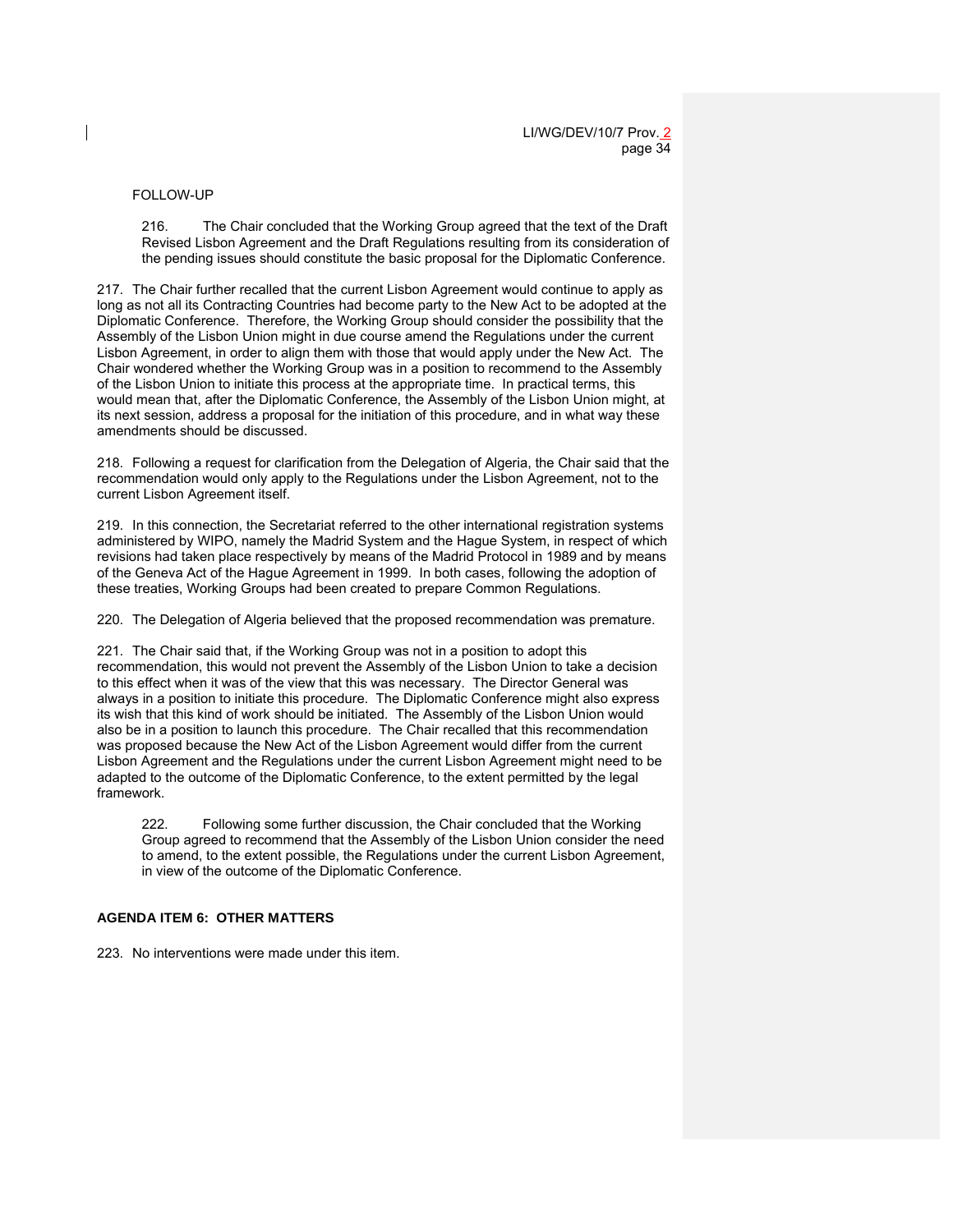#### **AGENDA ITEM 7: ADOPTION OF THE SUMMARY BY THE CHAIR**

224. The Working Group approved the Summary by the Chair as contained in Annex I to the present document.

225. A draft of the full report of the eighth session of the Working Group will be made available on the WIPO web site for comments by the delegations and representatives that participated in the meeting. Participants will be informed once the draft report is available on the WIPO web site. Participants can submit comments within one month from its publication date, after which a track-changes version of the document, taking into account all the comments received from participants, will be made available on the WIPO web site. The availability of the comments and the track-changes version will also be communicated to participants, together with a deadline for the submission of final comments on that track-changes version. Thereafter, the report, taking into account the final comments, as appropriate, will be published on the WIPO web site without track changes, indicating the date of such final publication. In the absence of comments within two weeks from that date the Report will be deemed adopted.

### **AGENDA ITEM 8: CLOSING OF THE SESSION**

226. The Chair closed the session on October 31, 2014.

[Annexes follow]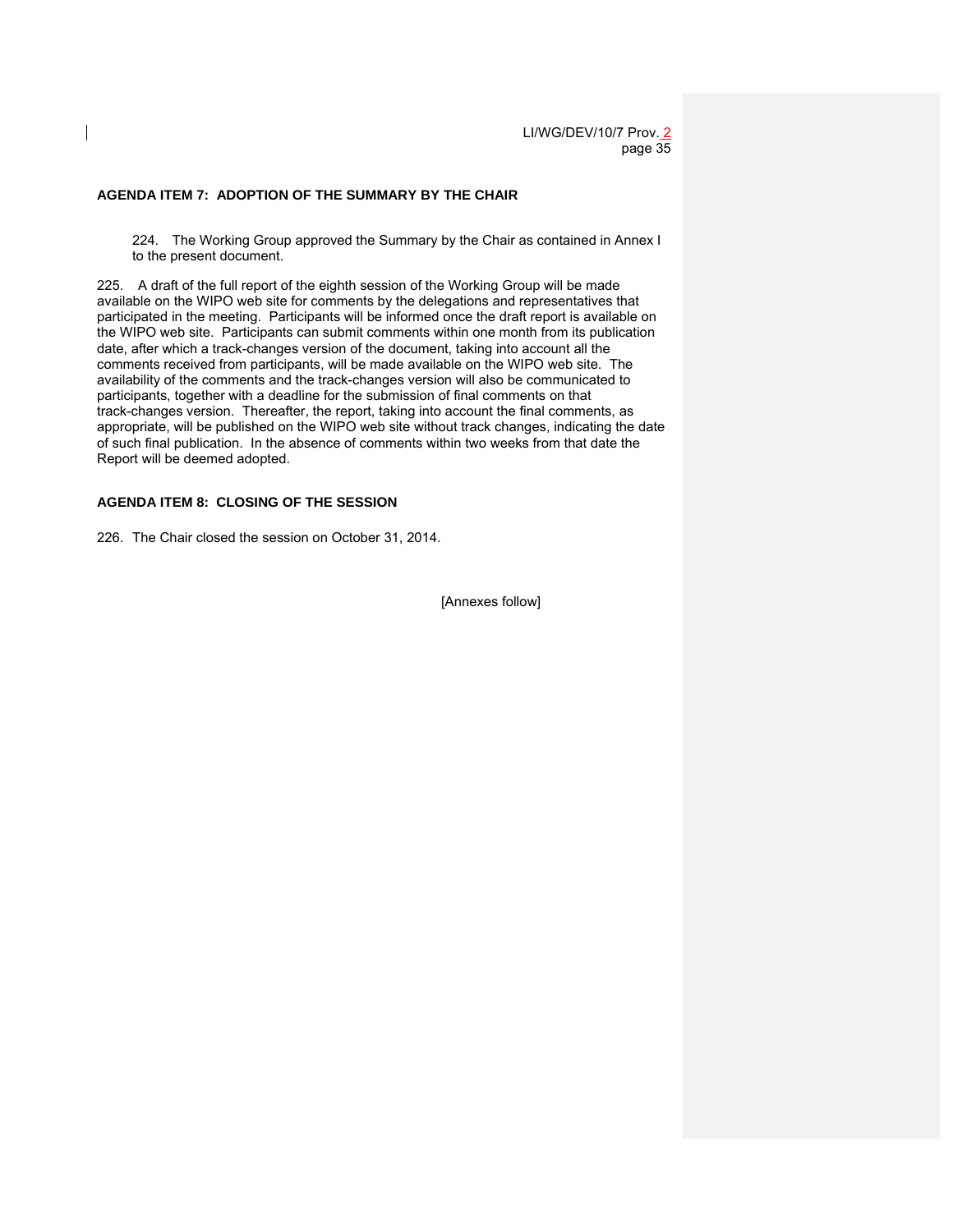LI/WG/DEV/10/7 Prov. 2 ANNEX I

**E**



LI/WG/DEV/10/6 ORIGINAL: ENGLISH DATE: OCTOBER 31, 2014

# **Working Group on the Development of the Lisbon System (Appellations of Origin)**

**Tenth Session Geneva, October 27 to 31, 2014** 

SUMMARY BY THE CHAIR

*adopted by the Working Group*

1. The Working Group on the Development of the Lisbon System (Appellations of Origin) (hereinafter referred to as "the Working Group") met in Geneva, from October 27 to 31, 2014.

2. The following Contracting Parties of the Lisbon Union were represented at the session:Algeria, Bosnia and Herzegovina, Bulgaria, Congo, Costa Rica, Czech Republic, France, Georgia, Haiti, Hungary, Iran (Islamic Republic of), Israel, Italy, Mexico, Nicaragua, Peru, Portugal, Republic of Moldova, Slovakia, Togo, Tunisia (21).

3. The following States were represented as observers: Afghanistan, Albania, Australia, Bahamas, Benin, Burundi, Cameroon, Canada, Chile, Colombia, Comoros, Cyprus, El Salvador, Germany, Greece, Iraq, Japan, Jordan, Latvia, Pakistan, Panama, Paraguay, Republic of Korea, Romania, Russian Federation, Saudi Arabia, Senegal, South Africa, Spain, Switzerland, Thailand, Turkey, Ukraine, United Kingdom, United States of America, Uruguay (36).

4. Representatives of the following international intergovernmental organizations (IGOs) took part in the session in an observer capacity: European Union (EU), International Organisation of Vine and Wine (OIV), International Trade Centre (ITC), West African Economic and Monetary Union (WAEMU), World Trade Organization (WTO) (5).

5. Representatives of the following international non-governmental organizations (NGOs) took part in the session in an observer capacity: Association of European Trademark Owners (MARQUES), Brazilian Association of Intellectual Property (ABPI), Centre for International Intellectual Property Studies (CEIPI), Consortium for Common Food Names (CCFN), European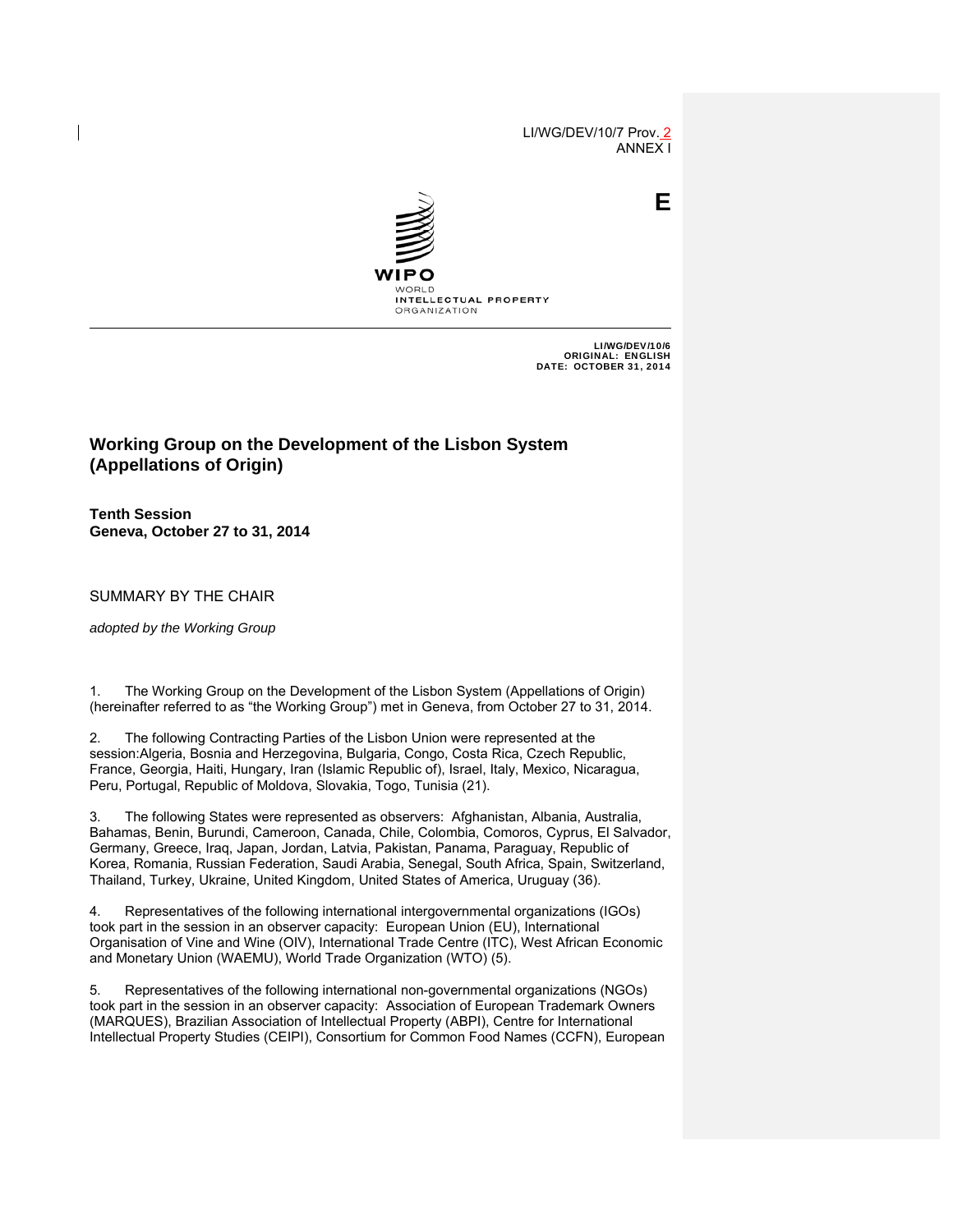Communities Trade Mark Association (ECTA), International Association for the Protection of Intellectual Property (AIPPI), International Federation of Intellectual Property Attorneys (FICPI), International Trademark Association (INTA), Knowledge Ecology International, Inc. (KEI), Organization for an International Geographical Indications Network (oriGIn) (10).

6. The list of participants is contained in document LI/WG/DEV/10/INF/2 Prov. 2\*.

AGENDA ITEM 1: OPENING OF THE SESSION

7. The Deputy Director General of the World Intellectual Property Organization (WIPO), Ms. Wang Binying, opened the session, recalled the mandate of the Working Group and introduced the draft agenda, as contained in document LI/WG/DEV/10/1 Prov.

AGENDA ITEM 2: ELECTION OF A CHAIR AND TWO VICE-CHAIRS

8. Mr. Mihály Ficsor (Hungary) was unanimously elected as Chair of the Working Group, Mr. Alfredo Rendón Algara (Mexico) and Ms. Ana Gobechia (Georgia) were unanimously elected as Vice-Chairs.

9. Mr. Matthijs Geuze (WIPO) acted as Secretary to the Working Group.

AGENDA ITEM 3: ADOPTION OF THE AGENDA

10. The Working Group adopted the draft agenda (document LI/WG/DEV/10/1 Prov.) without modification.

AGENDA ITEM 4: REPORT OF THE NINTH SESSION OF THE WORKING GROUP ON THE DEVELOPMENT OF THE LISBON SYSTEM (APPELLATIONS OF ORIGIN)

11. The Working Group took note of the adoption, on October 17, 2014, of the Report of the ninth session of the Working Group, as contained in document LI/WG/DEV/9/8, in accordance with the procedure established at the fifth session of the Working Group.

AGENDA ITEM 5: DRAFT REVISED LISBON AGREEMENT ON APPELLATIONS OF ORIGIN AND GEOGRAPHICAL INDICATIONS AND DRAFT REGULATIONS UNDER THE DRAFT REVISED LISBON AGREEMENT

12. The Chair recalled that the Lisbon Union Assembly had approved, at its ordinary session in 2013, the convening of a Diplomatic Conference for the Adoption of a Revised Lisbon Agreement on Appellations of Origin and Geographical Indications (hereinafter referred to as "the Diplomatic Conference") in 2015.

13. Discussions were based on documents LI/WG/DEV/10/2, LI/WG/DEV/10/3, LI/WG/DEV/10/4 and LI/WG/DEV/10/5. The Working Group examined in detail the pending issues enumerated in paragraph 5 of document LI/WG/DEV/10/2 with a view to reducing their number. As a result some pending issues were settled while others would be submitted to the Diplomatic Conference, either in an amended form or as contained in document LI/WG/DEV/10/2. The outcome of the discussions can be summarized as follows :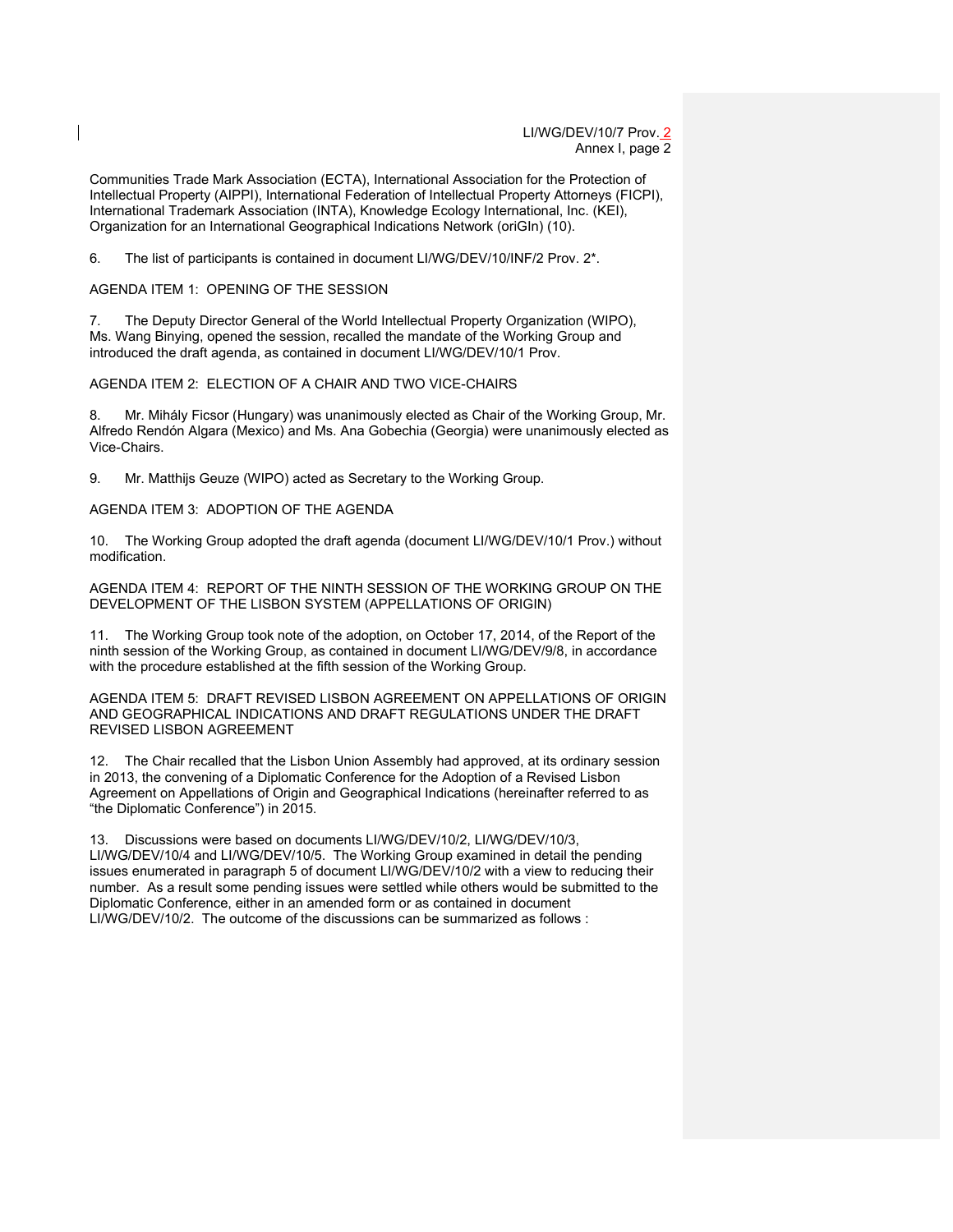#### A. Settled issues

(i) the title and the Preamble of the draft Revised Lisbon Agreement;

(ii) the question as to whether Article 9(1) should be kept and whether Article 9(2) should be moved to Article 6;

(iii) the issue as to whether Article 10(2), read in conjunction with Article 15(2), should refer to any other or to more extensive protection;

(iv) the issues as to whether Article 13(2) to (4) should be kept and whether consequential amendments should be made to Article 17(2) and to footnote 4 relating to that provision.

#### B. Issues that remain pending

1. As amended at the tenth session of the Working Group on the Development of the Lisbon System

(v) Article 7(3), Article 8(3), Article 24(3)(vi) and related provisions concerning the possible introduction of maintenance fees;

(vi) the possible re-introduction of the provisions of the current Lisbon Agreement dealing with contributions by members of the Lisbon Union;

- (vii) the various options in respect of Article 11(1)(a) and Article 11(3);
- (viii) the content of Article 12 concerning protection against acquiring a generic character;
- (ix) the content of Article 13(1) concerning safeguards in respect of prior trademark rights;
- (x) the content of Article 16(2) concerning negotiations following a refusal;
- (xi) the content of Article 17 concerning the necessity of a phasing out period;
- (xii) the issue as to whether Rule 5(3) should be optional or mandatory;
- (xiii) the issue of promoting transparency under Rule 5(5)(ii).
- 2. As contained in document LI/WG/DEV/10/2
- (xiv) implementation aspects of Article 1(xiv);

(xv) the content of Article 2(2) and Article 5(4) concerning trans-border geographical areas of origin;

(xvi) the issue of entitlement to file an application under Article 5(2);

(xvii) Article 7(5) and (6) and related provisions concerning the possible introduction of individual fees;

(xviii) the issue of the draft Agreed Statement contained in footnote 1 to Article 11 and provisions relating to the same issue;

(xix) the issue as to whether Article 19(1) should establish an exhaustive or a non-exhaustive list of grounds for invalidation;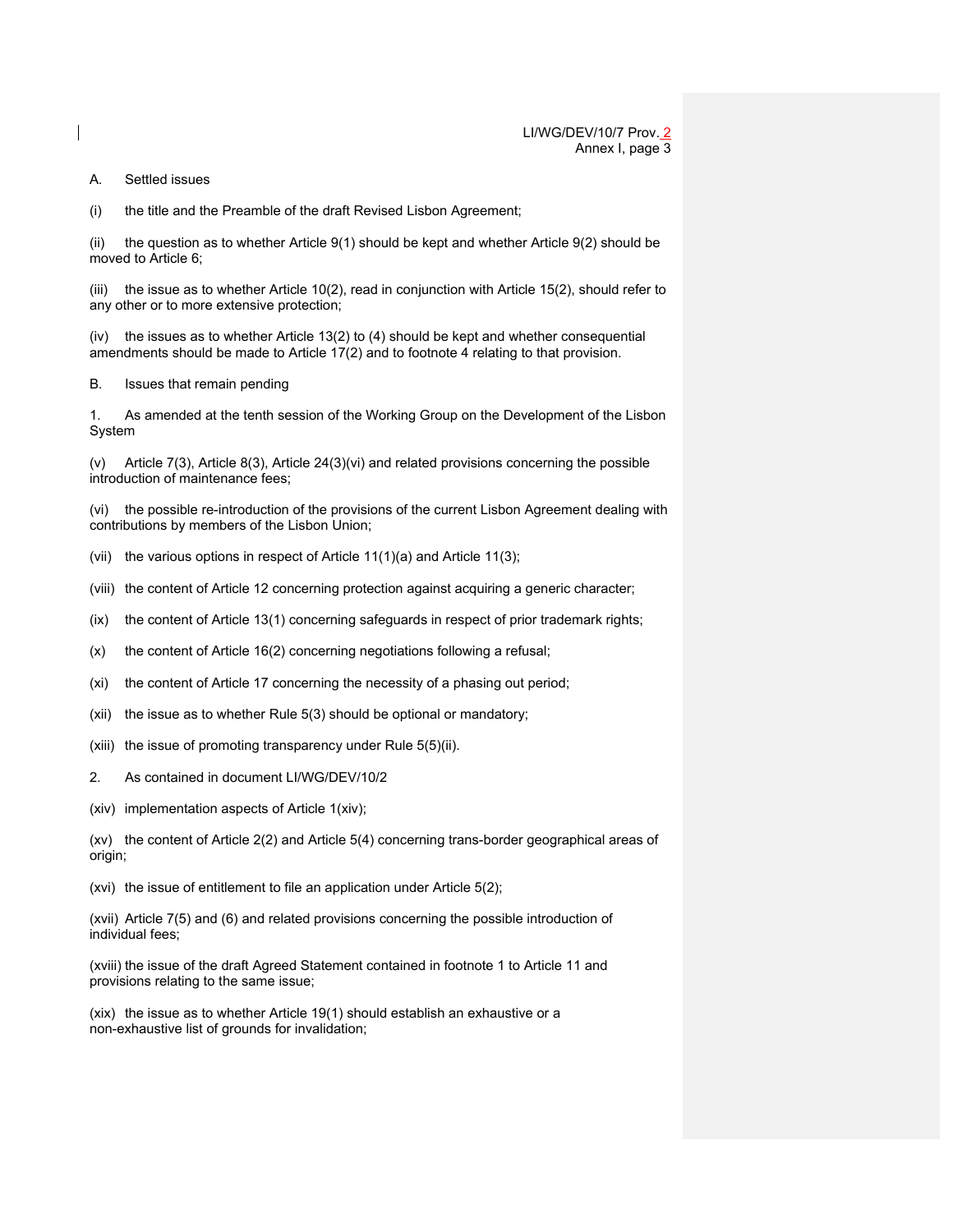(xx) the issue of the inclusion of Rule 5(4) permitting a Contracting Party to require a declaration of intention to use in respect of a registered appellation of origin or a registered geographical indication;

(xxi) the amount of fees in Rule 8(1).

14. The Chair indicated that the Report of the present session would fully and accurately reflect the way in which the Working Group managed to settle some of the pending issues as well as the amendments agreed upon concerning the provisions related to other pending issues. On that basis, the basic proposal that would be submitted by the Director General to the Diplomatic Conference would fully and precisely reflect the outcome of the discussions on the pending issues at the present session of the Working Group, with the editorial changes that might appear necessary.

15. Following discussion of paragraph 7 of document LI/WG/DEV/10/2, the Chair concluded that the Working Group had agreed:

(i) that the texts of the draft Revised Lisbon Agreement and the draft Regulations resulting from its consideration of the pending issues listed in paragraph 5 of document LI/WG/DEV/10/2 should constitute the basic proposal for the Diplomatic Conference; and

(ii) to recommend that the Assembly of the Lisbon Union consider the need to amend, to the extent possible, the Regulations under the current Lisbon Agreement in view of the outcome of the Diplomatic Conference.

# AGENDA ITEM 6: OTHER MATTERS

16. No interventions were made under this item.

AGENDA ITEM 7: ADOPTION OF THE SUMMARY BY THE CHAIR

17. The Working Group approved the Summary by the Chair, as contained in the present document.

18. A draft of the full Report of the session of the Working Group will be made available on the WIPO web site for comments by the delegations and representatives that participated in the meeting. Participants will be informed once the draft Report is available on the WIPO web site. Participants can submit comments within one month from its publication date, after which a track-changes version of the document, taking into account all the comments received from participants, will be made available on the WIPO web site. The availability of the comments and the track-changes version will also be communicated to participants, together with a deadline for the submission of final comments on that track-changes version. Thereafter, the Report, taking into account the final comments, as appropriate, will be published on the WIPO web site without track changes, indicating the date of such final publication. In the absence of comments within two weeks from that date the Report will be deemed adopted.

# AGENDA ITEM 8: CLOSING OF THE SESSION

19. The Chair closed the session on October 31, 2014.

[Annex II follows]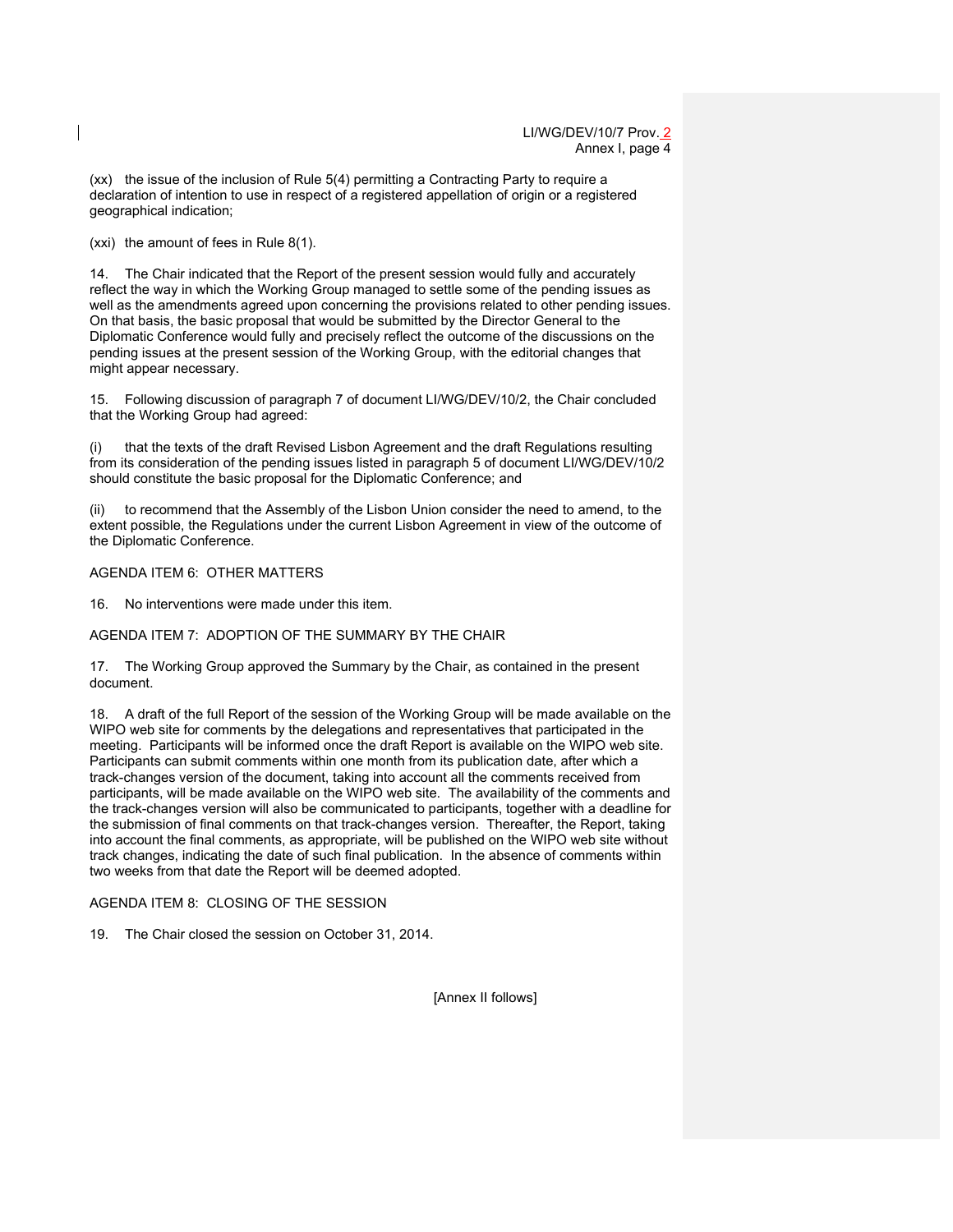LI/WG/DEV/10/7 Prov. ANNEX II



LI/WG/DEV/10/INF/2 ORIGINAL: FRANÇAIS/ENGLISH DATE: 27 OCTOBRE 2014/OCTOBER 27, 2014

**Groupe de travail sur le développement du système de Lisbonne (appellations d'origine)** 

**Dixième session Genève, 27 – 31 octobre 2014**

**Working Group on the Development of the Lisbon System (Appellations of Origin)** 

**Tenth Session Geneva, October 27 to 31, 2014**

LISTE DES PARTICIPANTS LIST OF PARTICIPANTS

*établie par le Secrétariat prepared by the Secretariat*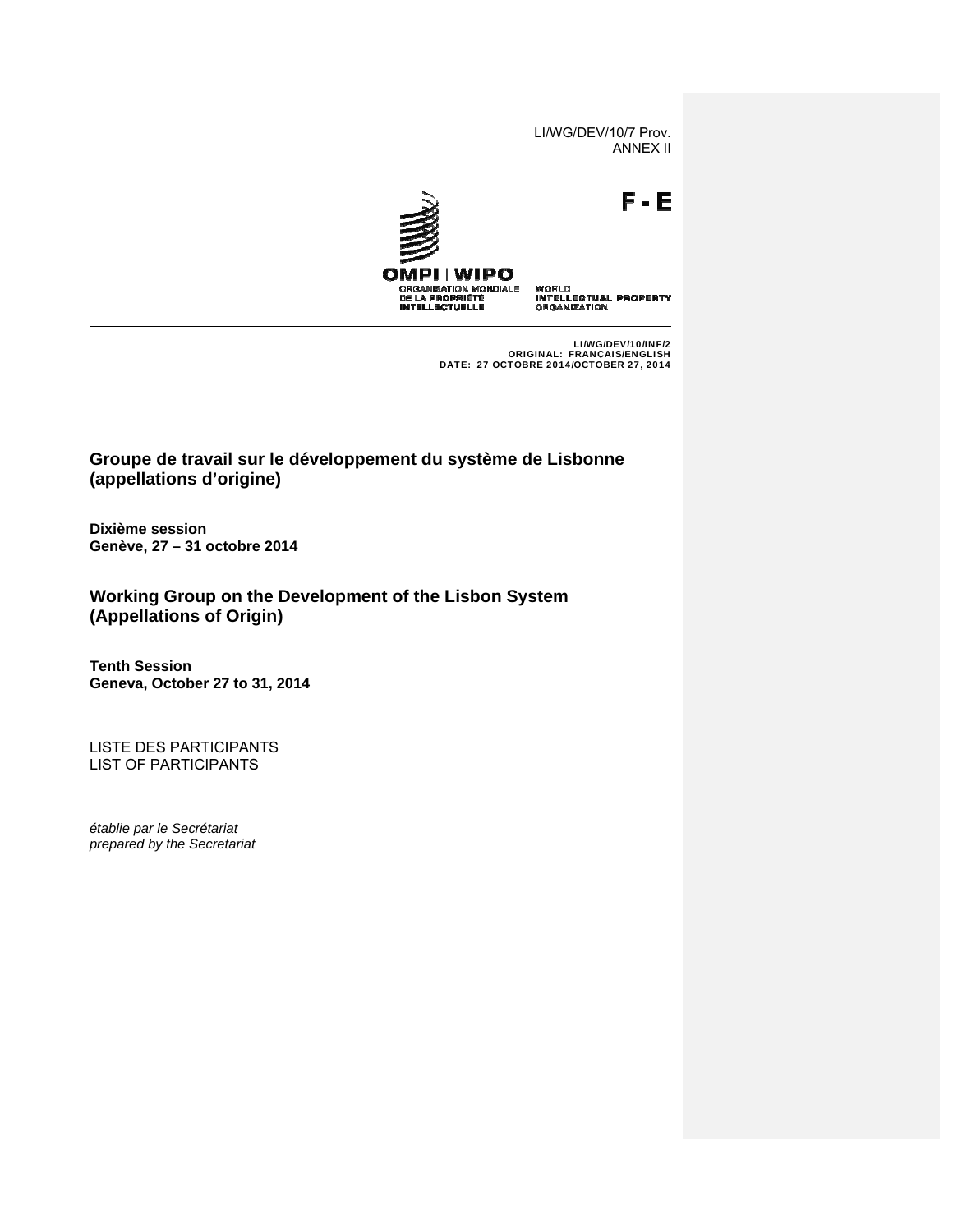#### I. MEMBRES/MEMBERS

(dans l'ordre alphabétique des noms français des États/in the alphabetical order of the names in French of the States)

### ALGÉRIE/ALGERIA

Boujemâa DELMI, ambassadeur, représentant permanent, Mission permanente, Genève

Ahlem Sara CHARIKHI (Mlle), attaché, Mission permanente, Genève

#### BOSNIE-HERZÉGOVINE/BOSNIA AND HERZEGOVINA

Šefik FADŽAN, Counsellor, Permanent Mission, Geneva

# BULGARIE/BULGARIA

Aleksey ANDREEV, Counsellor, Permanent Mission, Geneva

Vladimir YOSSIFOV, Adviser, Permanent Mission, Geneva

### CONGO/CONGO

Célestin TCHIBINDA, deuxième secrétaire, Mission permanente, Genève

# COSTA RICA

Cristian MENA CHINCHILLA, Director, Registro Nacional, Registro de la Propiedad Industrial, Ministerio de Justicia y Paz, San José

Jonathan LIZANO ORTĺZ, Jefe Asesoría Jurídica, Registro Nacional, Registro de la Propiedad Industrial, Ministerio de Justicia y Paz, San José

#### FRANCE

Véronique FOUKS (Mme), chef, Service juridique et international, Institut national de l'origine et de la qualité (INAO), Paris

#### GÉORGIE/GEORGIA

David GABUNIA, Advisor to the Chairman, National Intellectual Property Center (SAKPATENTI), Tbilisi

Ana GOBECHIA (Mrs.), Head, International Relations and Project Management Division, National Intellectual Property Center (SAKPATENTI), Tbilisi

Eka KIPIANI (Ms.), Counsellor, Permanent Mission, Geneva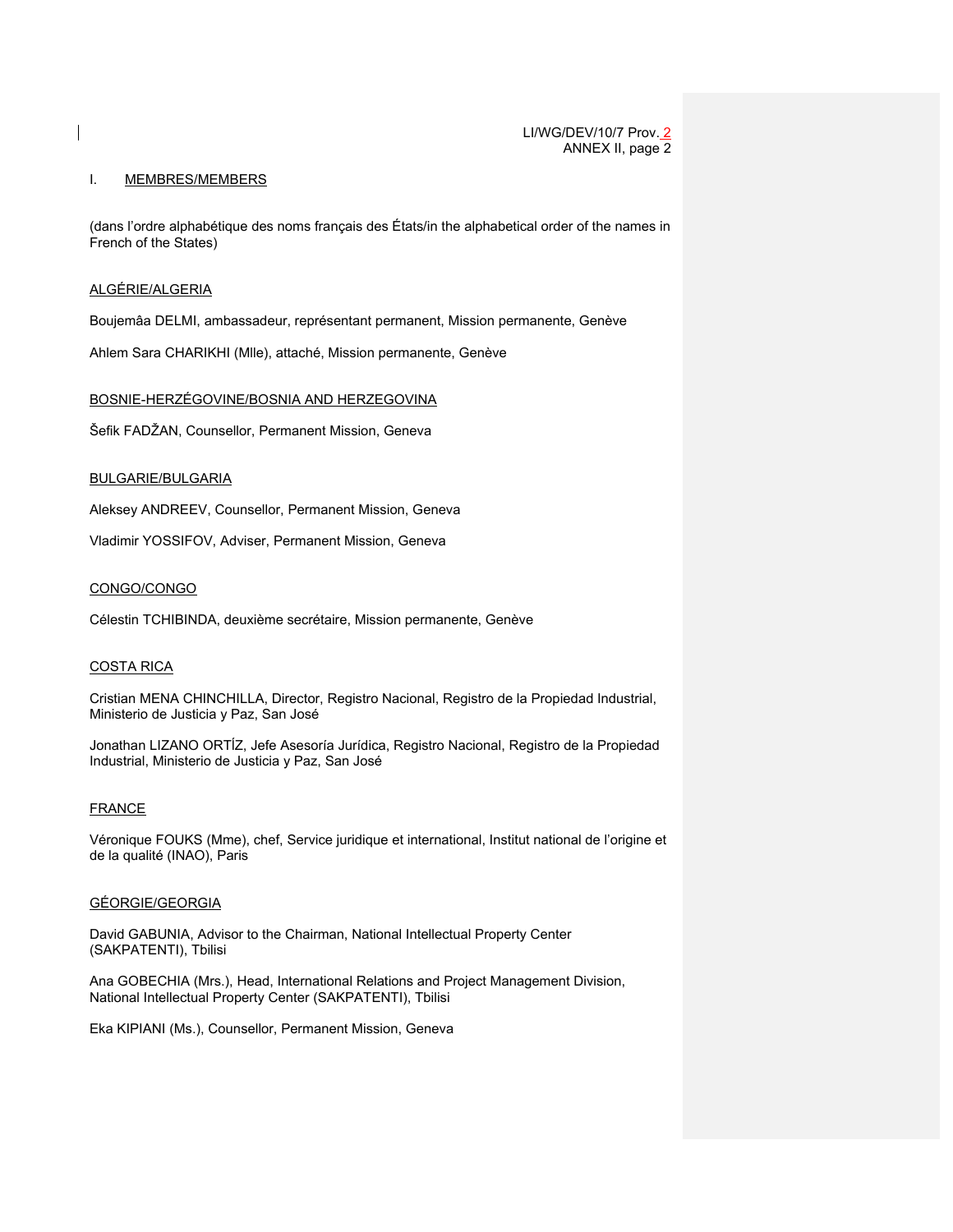# HAÏTI/HAITI

Pierre SAINT-AMOUR, conseiller, Mission permanente, Genève

#### HONGRIE/HUNGARY

Mihály FICSOR, Vice-President, Legal Affairs, Hungarian Intellectual Property Office (HIPO), Budapest

Imre GONDA, Deputy Head, Trademark, Model and Design Department, Hungarian Intellectual Property Office (HIPO), Budapest

Virág HALGAND DANI (Ms.), Deputy Permanent Representative, Permanent Mission to the World Trade Organization (WTO), Geneva

### IRAN (RÉPUBLIQUE ISLAMIQUE D')/IRAN (ISLAMIC REPUBLIC OF)

Abbas BAGHERPOUR ARDEKANI, Ambassador, Deputy Permanent Representative, Permanent Mission, Geneva

Nabiollah AZAMI SARDOUEI, First Secretary, Permanent Mission, Geneva

Mahmoud MOVAHED, Legal Expert, International Legal Department, Ministry of Foreign Affairs, Tehran

ISRAËL/ISRAEL

Yotal FOGEL (Mrs.), Advisor, Permanent Mission, Geneva

Tania BERG RAFAELI (Mrs.), Counsellor, Permanent Mission, Geneva

#### ITALIE/ITALY

Renata CERENZA (Ms.), First Examiner, International Trademarks, Italian Patent and Trademark Office (UIBM), Directorate General for the Fight Against Counterfeiting, Ministry of Economic Development, Rome

Vincenzo CARROZZINO, Technical Coordinator, Ministry of Agricultural and Food Policies Directorate General of Agri-food development and quality, Rome

Tiberio SCHMIDLIN, Counsellor, Permanent Mission, Geneva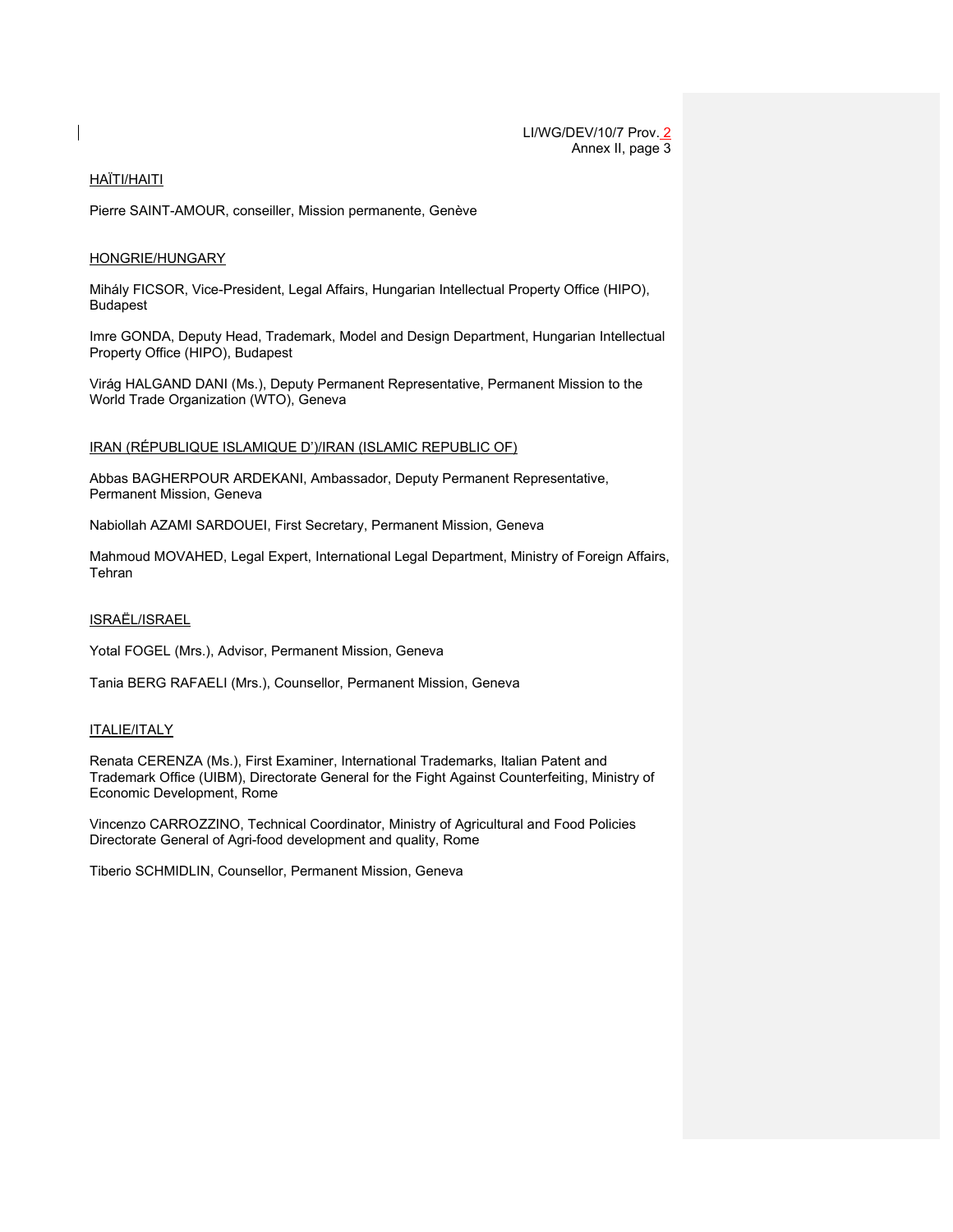#### MEXIQUE/MEXICO

Jorge LOMÓNACO, Embajador, Representante Permanente, Misión Permanente, Ginebra

Raúl HEREDIA ACOSTA, Embajador, Representante Permanente Alterno, Misión Permanente, **Ginebra** 

Alfredo RENDÓN ALGARA, Director General Adjunto de Propiedad Industrial, Instituto Mexicano de la Propiedad Industrial (IMPI), México

Beatríz HERNÁNDEZ NARVÁEZ (Sra.), Segundo Secretario, Encargada de Asuntos de Propiedad Intelectual, Misión Permanente, Ginebra

Karla JUÁREZ BERMÚDEZ (Sra.), Especialista en Propiedad Industrial, Instituto Mexicano de la Propiedad Industrial (IMPI), Mexico

Sara MANZANO MERINO (Sra.), Asesora, Misión Permanente, Ginebra

Fernando CANO TREVINO, Representante para Europa, Consejo Regulador del Tequila (CRT), Ginebra

#### NICARAGUA

Jenny Arana VIZCAYA (Sra.), Primero Secretario, Misión Permanente, Ginebra

#### PÉROU/PERU

Javier PRADO, Director, Negociaciones Económicas Internacionales, Dirección General de Asuntos Económicos, Instituto Nacional de Defensa de la Competencia y de la Protección de la Propiedad Intelectual (INDECOPI), Lima

Ray MELONI GARCÍA, Director, Dirección de Signos Distintivos, Instituto Nacional de Defensa de la Competencia y de la Protección de la Propiedad Intelectual (INDECOPI), Lima

Luis MAYAUTE, Consejero, Misión Permanente, Ginebra

#### PORTUGAL

Inês VIEIRA LOPES (Mrs.), Director, External Relations and Legal Affairs Directorate, Institute of Industrial Property (INPI), Lisbon

Margarida MATIAS (Mrs.), Trademark Examiner, Trademarks and Patents Directorate, National Institute of Industrial Property (INPI), Lisbon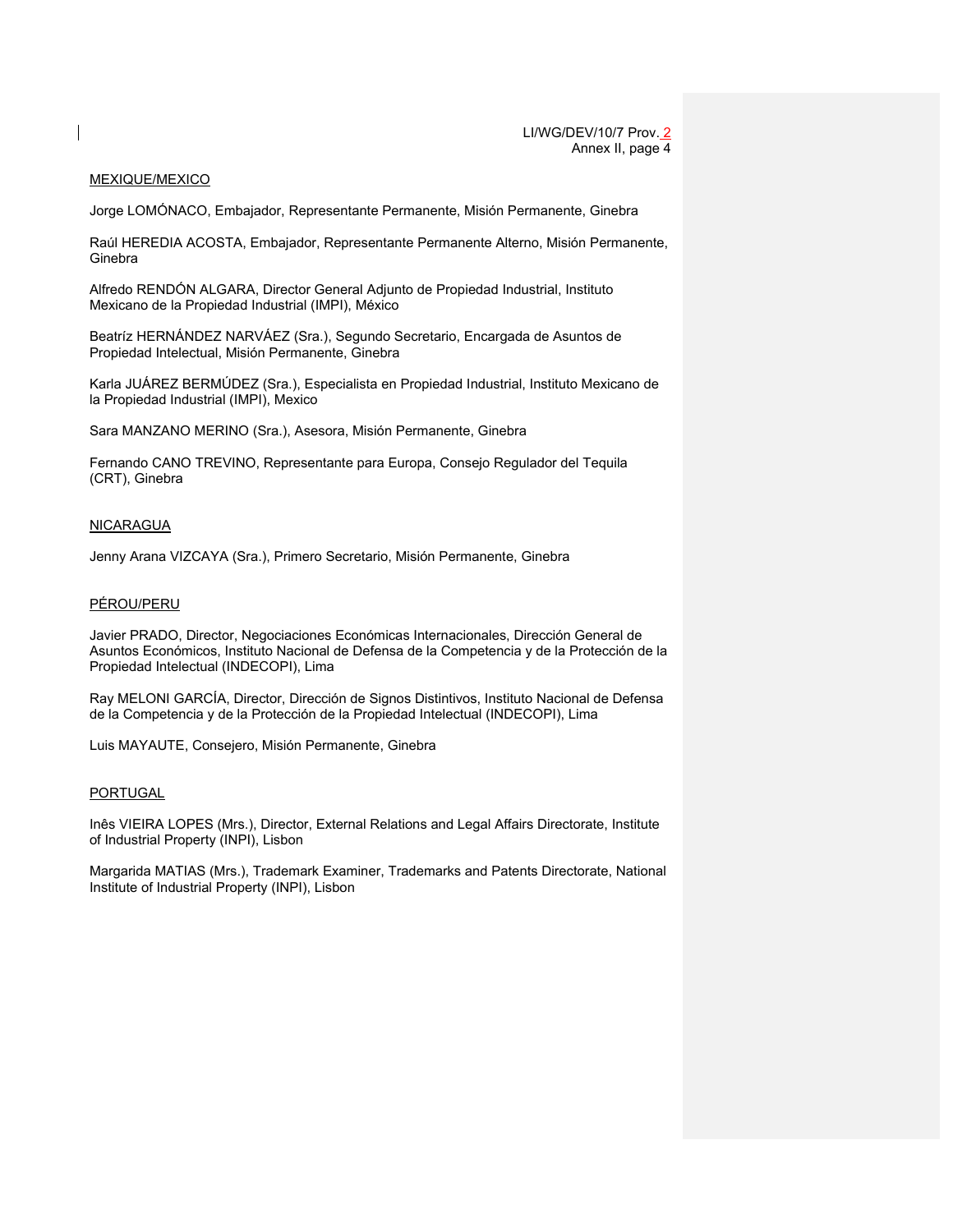#### RÉPUBLIQUE DE MOLDOVA/REPUBLIC OF MOLDOVA

Natalia MOGOL (Mrs.), Deputy-Director, Trademark and Industrial Design Department, State Agency on Intellectual Property, Chisinau

### RÉPUBLIQUE TCHÈQUE/CZECH REPUBLIC

Silvie GOTZOVA (Ms.), Head of Unit, Industrial Property Office, Prague

Svetlana KOPECKA (Mrs.), Director, International Department, Industrial Property Office, Prague

Jan WALTER, Second Secretary, Permanent Mission, Geneva

### SLOVAQUIE/SLOVAKIA

Martin KABÁČ, Second Secretary, Permanent Mission, Geneva

# TOGO

Nakpa POLO, Ambassadeur, représentant permanent, Mission permanente, Genève

Essohanam PETCHEZI, premier secrétaire, Mission permanente, Genève

Assogba Komi OHOUKOH, secrétaire d'État chargé de l'industrie, Secrétariat d'État auprès du Ministère de l'enseignement technique, de la formation professionnelle et de l'industrie chargé de l'industrie, Lomé

# II. ÉTATS OBSERVATEURS/OBSERVER STATES

# AFRIQUE DU SUD/SOUTH AFRICA

Mandixole MATROOS, First Secretary, Permanent Mission, Geneva

#### **AFGHANISTAN**

S. Noorudin HASHEMI, Counsellor, Permanent Mission, Geneva

Nazir Ahmad FOSHANJI, Third Secretary, Permanent Mission, Geneva

### ALBANIE/ALBANIA

Harilla GOGA, Minister Counsellor, Permanent Mission, Geneva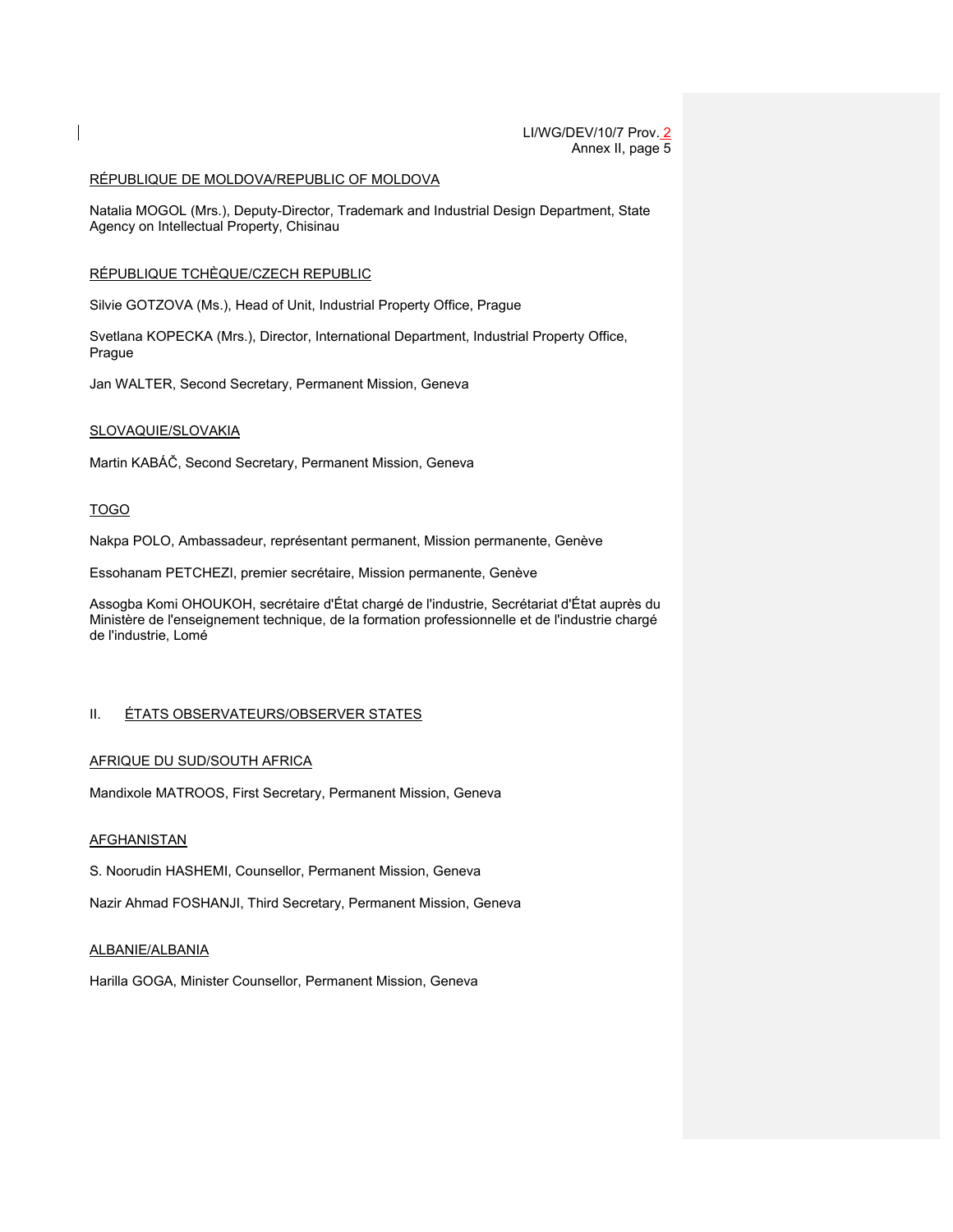#### ALLEMAGNE/GERMANY

Jan TECHERT, Senior Civil Servant, Division for Trademark Law, Federal Ministry of Justice and Consumer Protection, Berlin

Pamela WILLE (Ms.), Counsellor, Permanent Mission, Geneva

#### ARABIE SAOUDITE/SAUDI ARABIA

Faisal TRAD, Ambassador, Permanent Mission, Geneva

Fahd Saad ALAJLAN, Director, Legal Support Directorate, King Abdulaziz City for Science and Technology (KACST), Saudi Patent Office, Riyadh

Khaled ALKAHTANI, Legal Researcher, Ministry of Commerce and Industry, Riyadh

Ibrahim AL-KHAMIS, First Secretary, Permanent Mission, Geneva

Mashhor ALALI, Commercial Attaché, Permanent Mission, Geneva

Naouf BIN DUHAISH (Ms.), Marketing Officer, Permanent Mission, Geneva

#### AUSTRALIE/AUSTRALIA

Tanya DUTHIE (Ms.), Assistant Director, International Policy and Cooperation, IP Australia, Canberra

Andrew SAINSBURY, First Secretary, Permanent Mission, Geneva

#### BAHAMAS

Bernadette BUTLER (Ms.), Minister Counsellor, Permanent Mission, Geneva

# BÉNIN/BENIN

Charlemagne DEDEWANOU, attaché, Mission permanente, Genève

#### **BURUNDI**

Léonard MINANI, deuxième conseiller, Mission permanente, Genève

#### CAMEROUN/CAMEROON

Pascal ATANGANA BALLA, chef, Service des brevets et des signes distinctifs, Ministère des mines, de l'industrie et du développement technologique, Yaoundé

Boubakar LIKIBY, secrétaire permanent, Comité national de développement des technologies, Ministère de la recherche scientifique et de l'innovation, Yaoundé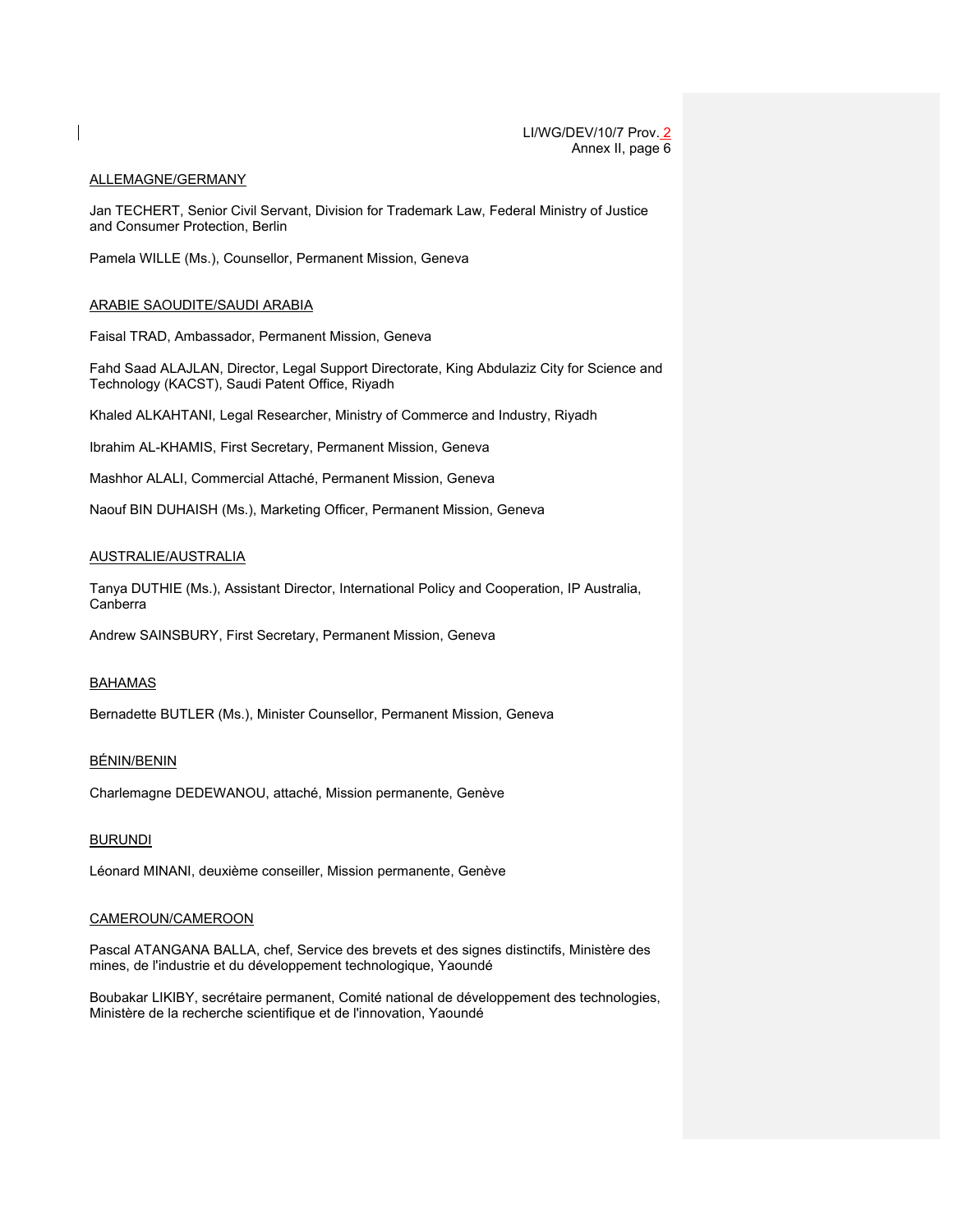### CANADA

Dean FOSTER, Senior Trade Policy Officer, Foreign Affairs, Trade and Development Canada, Trade Agreements and Negotiations, Ottawa

Sophie GALARNEAU (Ms.), Second Secretary, Permanent Mission, Geneva

### CHILI/CHILE

Marcela PAIVA (Ms.), Counsellor, Permanent Mission to the World Trade Organization (WTO), Geneva

### CHYPRE/CYPRUS

Maria STAVROPOULOU (Ms.), Intern, Permanent Mission, Geneva

#### COLOMBIE/COLOMBIA

Juan José QUINTANA ARANGUREN, Embajador, Representante Permanente, Misión Permanente, Ginebra

Juan Camilo SARETZKI, Consejero, Misión Permanente, Ginebra

# COMORES/COMOROS

Mouigni MOHAMED, chef, Département de la communication, Ministère de la production, de l'énergie, de l'environnement, de l'industrie et de l'artisanat, Moroni

Halima SOILIHI (Mlle), juriste, Département de la communication, Ministère de la production, de l'énergie, de l'environnement, de l'industrie et de l'artisanat, Moroni

Ahmed ZALIA (Mlle), chargée de la rédaction, Département de la communication, Ministère de la production, de l'énergie, de l'environnement, de l'industrie et de l'artisanat, Moroni

#### ESPAGNE/SPAIN

Elena Isabel OLIVARES BERLANGA (Sra.), Técnico Superior, Departamento de Coordinación Jurídica y Relaciones Internacionales, Oficina Española de Patentes y Marcas (OEPM), Ministerio de Industria, Turismo y Comercio, Madrid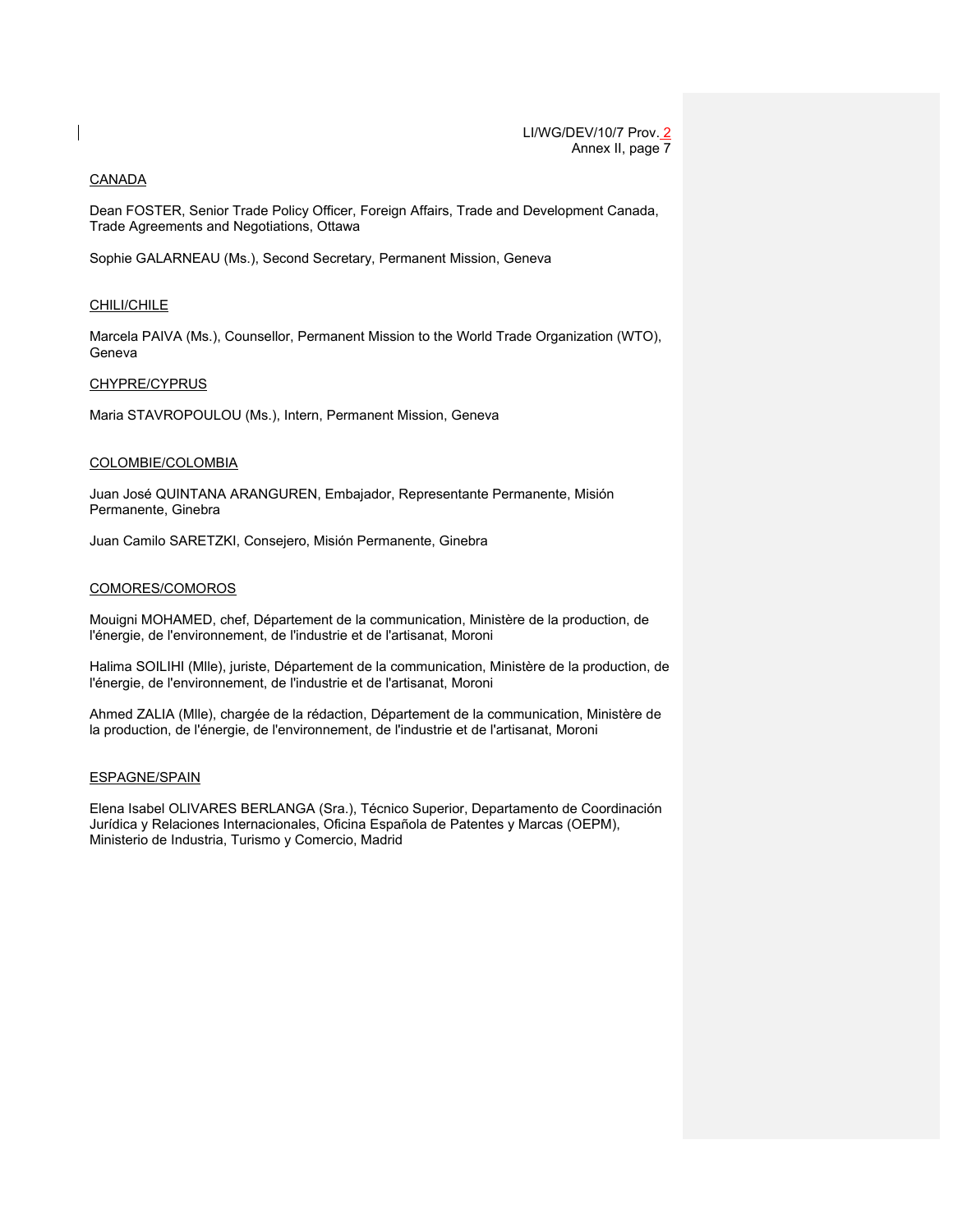# ÉTATS-UNIS D'AMÉRIQUE/UNITED STATES OF AMERICA

Pamela HAMAMOTO (Ms.), Ambassador, Permanent Representative, Permanent Mission, Geneva

Peter MULREAN, Deputy Permanent Representative, Permanent Mission, Geneva

Kristine SCHLEGELMILCH (Ms.), Intellectual Property Attaché, Economic and Science Affairs, Permanent Mission, Geneva

Amy COTTON (Mrs.), Senior Counsel, Office of Policy and International Affairs, United States Patent and Trademark Office (USPTO), Alexandria

Karin FERRITER (Ms.), Intellectual Property Attaché, Permanent Mission to the World Trade Organization (WTO), Geneva

Melissa KEHOE (Ms.), Counsellor, Economic and Science Affairs, Permanent Mission, Geneva

Jessee ALEXANDER-HOEPPNER (Ms.), Attorney-Advisor, Office of the Legal Advisor, Department of State, Washington

#### FÉDÉRATION DE RUSSIE/RUSSIAN FEDERATION

Natalia BUZOVA (Ms.), Deputy Head, International Cooperation Division, Federal Service for Intellectual Property (ROSPATENT), Moscow

Svetlana GORLENKO (Ms.), Principal Specialist, Federal Institute of Industrial Property (FIPS), Federal Service for Intellectual Property (ROSPATENT), Moscow

Anna ROGOLEVA (Mrs.), Counsellor of Division, Federal Service for Intellectual Property (ROSPATENT), Moscow

Arsen BOGATYREV, Third Secretary, Permanent Mission, Geneva

### GRÈCE/GREECE

Paraskevi NAKIOU (Ms.), Attaché, Permanent Mission, Geneva

#### IRAQ

Sufyan AL MALLAH, Director General, Industrial Regulatory and Development Directorate, Ministry of Industry and Minerals, Baghdad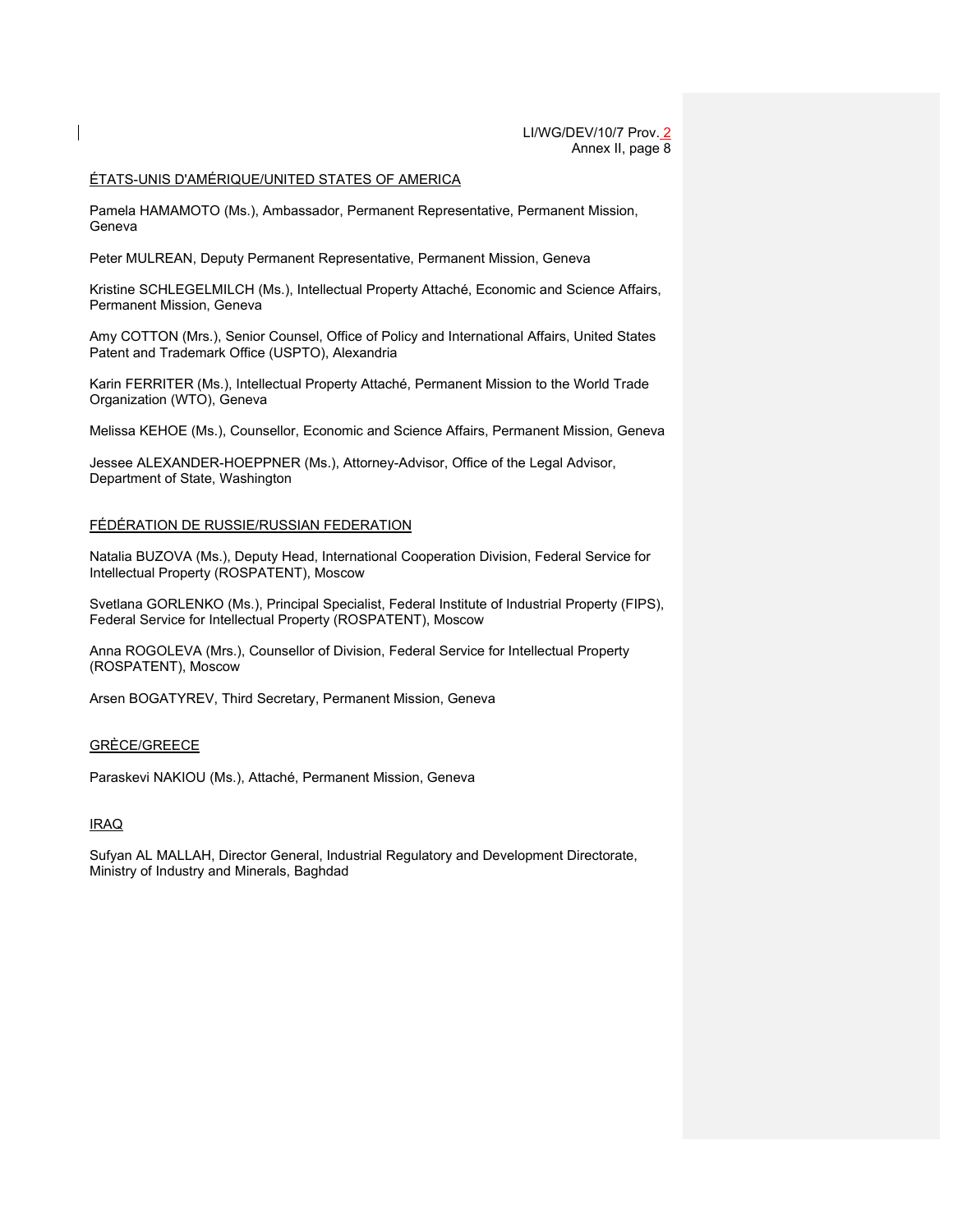#### JAPON/JAPAN

Naohito KANEKO, Director, Trademark Policy Planning Office, Trademark Division, Trademark and Customer Relations Department, Japan Patent Office (JPO), Tokyo

Ryoji SOGA, Deputy Director, Intellectual Property Affairs Division, Ministry of Foreign Affairs, Tokyo

Kunihiko FUSHIMI, First Secretary, Permanent Mission, Geneva

#### JORDANIE/JORDAN

Ghadeer EL-FAYEZ (Ms.), Counsellor, Permanent Mission, Geneva

Mamduh AL KSAIBEH, Assistant Director, Industrial Property Protection Directorate, Ministry of Industry, Trade and Supply, Amman

#### LETTONIE/LATVIA

Liene GRIKE (Ms.), Member, Permanent Mission, Geneva

#### **PAKISTAN**

Fareha BUGTI (Ms.), First Secretary, Permanent Mission, Geneva

#### PANAMA

Zoraida RODRÍGUEZ MONTENEGRO (Sra.), Representante Permanente Adjunta, Misión Permanente ante la Organización Mundial del Comercio (OMC), Ginebra

#### PARAGUAY

Roberto RECALDE, Segundo Secretario, Misión Permanente, Ginebra

#### RÉPUBLIQUE DE CORÉE/REPUBLIC OF KOREA

Huiman KANG, Deputy Director, Multilateral Affairs Division, Korean Intellectual Property Office (KIPO), Daejeon

Dea Seung YANG, Deputy Director, Multilateral Affairs Division, Korean Intellectual Property Office (KIPO), Daejeon

Jeonghwa YANG, Deputy Director, Multilateral Affairs Division, Korean Intellectual Property Office (KIPO), Daejeon

KIM Shi-Hyeong, Intellectual Property Attaché, Permanent Mission, Geneva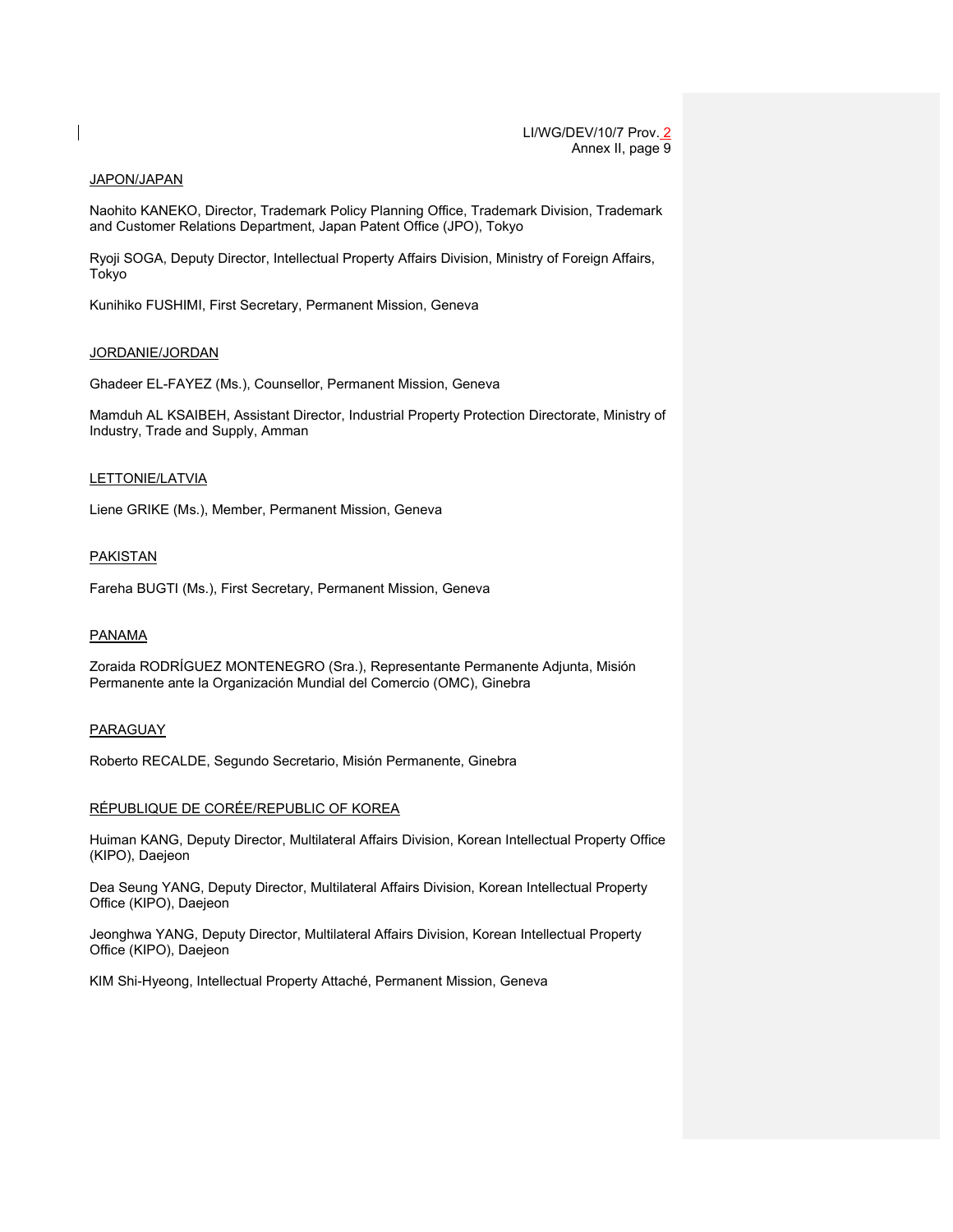#### ROUMANIE/ROMANIA

Constanta MORARU (Mrs.), Head, Legal Affairs, International Cooperation and European Affairs Division, State Office for Inventions and Trademarks (OSIM), Bucharest

Oana MARGINEANU (Mrs.), Legal Advisor, State Office for Inventions and Trademarks (OSIM), Bucharest

#### ROYAUME-UNI/UNITED KINGDOM

Michael FOLEY, Head, Policy, Trademarks and Designs Department, UK Intellectual Property Office (UKIPO), Newport

#### SÉNÉGAL/SENEGAL

Alioune AW, chef, Division médecine traditionnelle, Ministère de la santé et de l'action sociale, Dakar

#### SUISSE/SWITZERLAND

Erik THÉVENOD-MOTTET, expert en indications géographiques à la Division droit et affaires internationales, Institut fédéral de la propriété intellectuelle (IPI), Berne

#### THAÏLANDE/THAILAND

Kanitha KUNGSAWANICH (Ms.), Professional Trade Officer, Department of Intellectual Property (DIP), Ministry of Commerce, Nonthaburi

#### TURQUIE/TURKEY

Neşe İLOĞLU (Mrs.), Trademark Examiner, Trademark Division, Turkish Patent Institute (TPI), Ankara

#### UKRAINE

Larysa PLOTNIKOVA (Ms.), Head, Division of Examination of Applications for Indications and Industrial Designs, Ukrainian Industrial Property Institute (Ukrpatent), Kyiv

#### URUGUAY

Juan José BARBOZA CABRERA, Segundo Secretario, Misión Permanente, Ginebra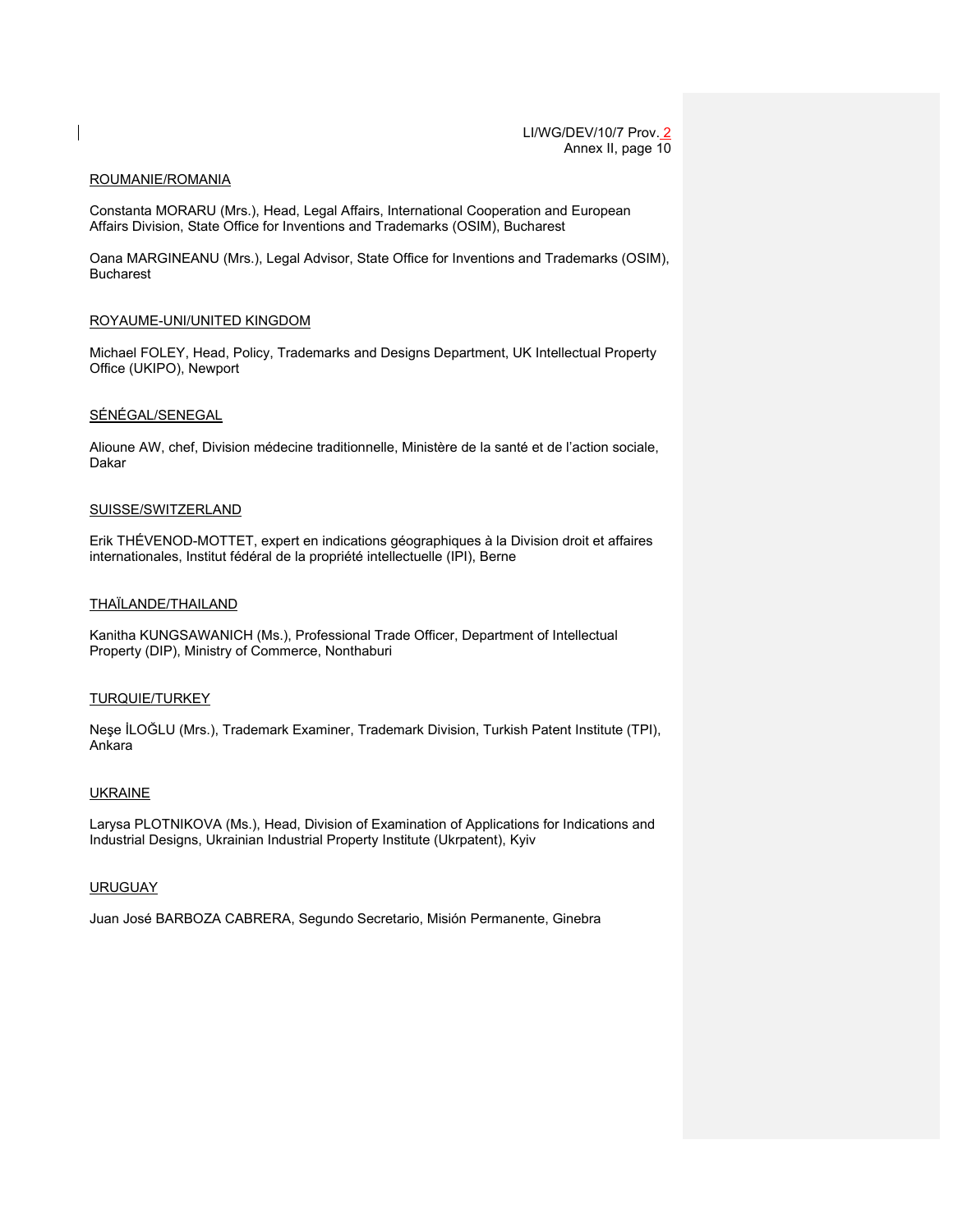### III. ORGANISATIONS INTERNATIONALES INTERGOUVERNEMENTALES/ INTERNATIONAL INTERGOVERNMENTAL ORGANIZATIONS

### CENTRE DU COMMERCE INTERNATIONAL (ITC)/INTERNATIONAL TRADE CENTRE (ITC)

Ezequiel GUICOVSKY LIZARRAGA, Senior Business Development Officer, Geneva

Florian RETIF, Legal Consultant, Geneva

#### ORGANISATION INTERNATIONALE DE LA VIGNE ET DU VIN (OIV)/INTERNATIONAL VINE AND WINE ORGANIZATION (OIV)

Tatiana Svinartchuk (Mme), chef d'unité économie et droit, Paris

#### ORGANISATION MONDIALE DU COMMERCE (OMC)/WORLD TRADE ORGANIZATION (WTO)

Wolf MEIER-EWERT, Counsellor, Intellectual Property Division, Geneva

### UNION ÉCONOMIQUE ET MONÉTAIRE OUEST AFRICAINE (UEMOA)/WEST AFRICAN ECONOMIC AND MONETARY UNION (WAEMU)

Aissatou LAME (Mme), professionnelle chargée de la concurrence, Ouagadougou

### UNION EUROPÉENNE (UE)/EUROPEAN UNION (EU)

Oliver HALL-ALLEN, First Counsellor, Permanent Delegation, Geneva

Klaus BLANK, International Relations Officer, European Commission, DG Agriculture and Rural Development, Brussels

Georges VASSILAKIS, Advisor on Quality Policy, European Commission, DG Agriculture and Rural Development, Brussels

Monika TUREK (Ms.), Advisor, European Commission, DG Agriculture and Rural Development, Brussels

Óscar MONDÉJAR, IP Legal Advisor, Legal Practice Service, International Cooperation and Legal Affairs Department, Office for Harmonization in the Internal Market (Trade Marks and Designs) (OHIM), Alicante

Margherita MARINI (Ms.), Intern, Permanent Delegation, Geneva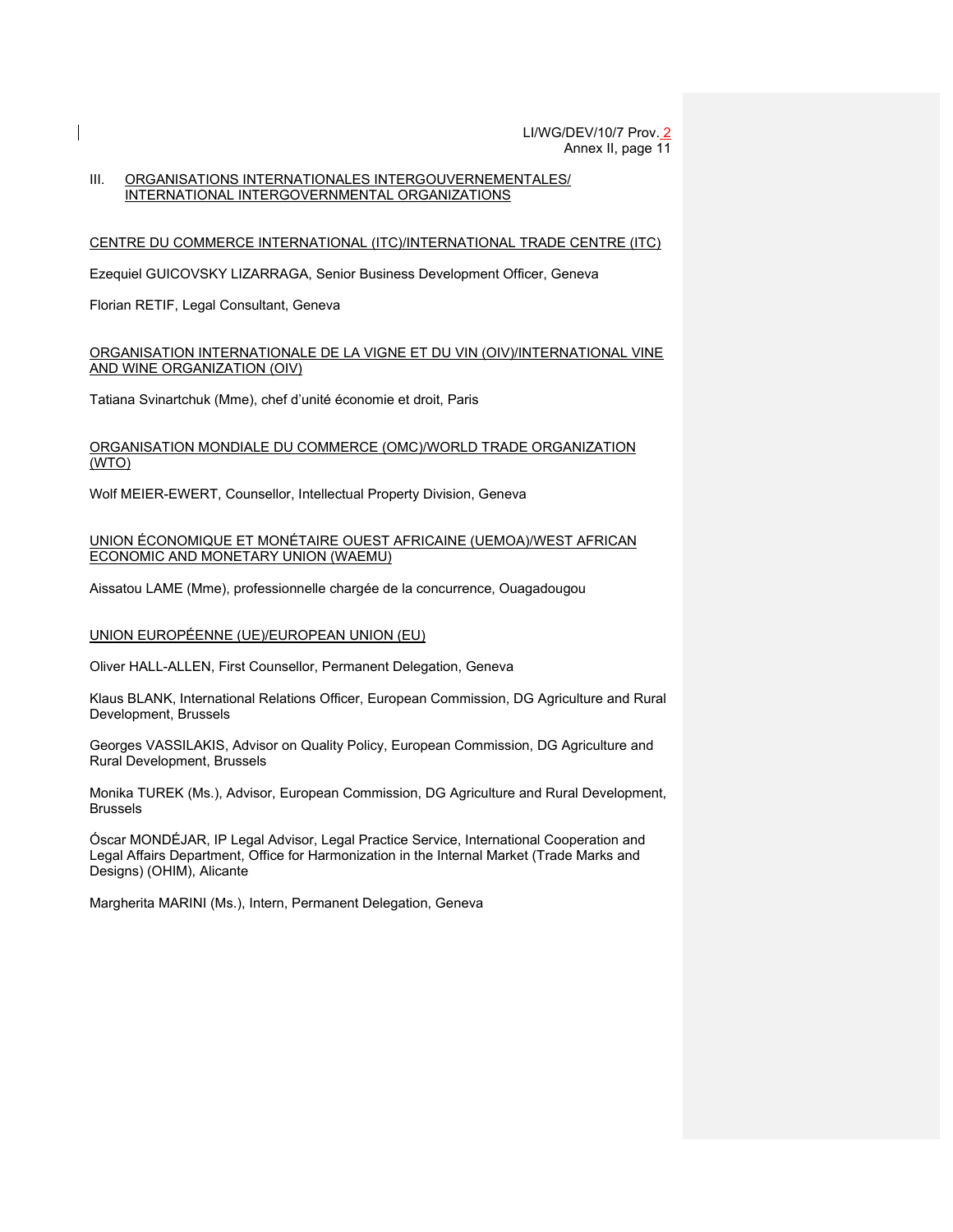#### IV. ORGANISATIONS INTERNATIONALES NON GOUVERNEMENTALES/ INTERNATIONAL NON-GOVERNMENTAL ORGANIZATIONS

Association brésilienne de la propriété intellectuelle (ABPI)/Brazilian Association of Intellectual Property (ABPI)

Carlos Henrique de Carvalho FRÓES, Counsellor, Rio de Janeiro

Association communautaire du droit des marques (ECTA)/European Communities Trade Mark Association (ECTA)

Michele ELIO DE TULLIO, Member, ECTA Geographical Indications Committee, Rome

Association des propriétaires européens de marques de commerce (MARQUES)/Association of European Trademark Owners (MARQUES)

Keri JOHNSTON (Mrs.), Vice-Chair of MARQUES Geographical Indications Team, Toronto Miguel Angel MEDINA, MARQUES Council Member and Chair of MARQUES Geographical Indications Team, Madrid

Association internationale pour la protection de la propriété intellectuelle (AIPPI)/International Association for the Protection of Intellectual Property (AIPPI) Volker SCHOENE, Observer, Zurich Giulio SIRONI, Observer, Zurich

Centre d'études internationales de la propriété intellectuelle (CEIPI)/Centre for International Intellectual Property Studies (CEIPI) François CURCHOD, chargé de mission, Genolier

Consortium for Common Food Names (CCFN) Craig THORN, Advisor, Washington

Féderation internationale des conseils en propriété intellectuelle (FICPI)/International Federation of Intellectual Property Attorneys (FICPI) Toni POLSON ASHTON (Mrs.), Vice Chair CET1, Toronto

International Trademark Association (INTA) Bruno MACHADO, Geneva Representative, Rolle Constanze SCHULTE (Mrs.), Member, INTA Geographical Indications Subcommittee, Madrid

Knowledge Ecology International, Inc. (KEI) Thirukumaran BALASUBRAMANIAM, Geneva Representative, Geneva

Organisation pour un réseau international des indications géographiques (oriGIn)/Organization for an International Geographical Indications Network (oriGIn) Massimo VITTORI, Managing Director, Geneva Ida PUZONE (Mrs.), Project Manager, Geneva